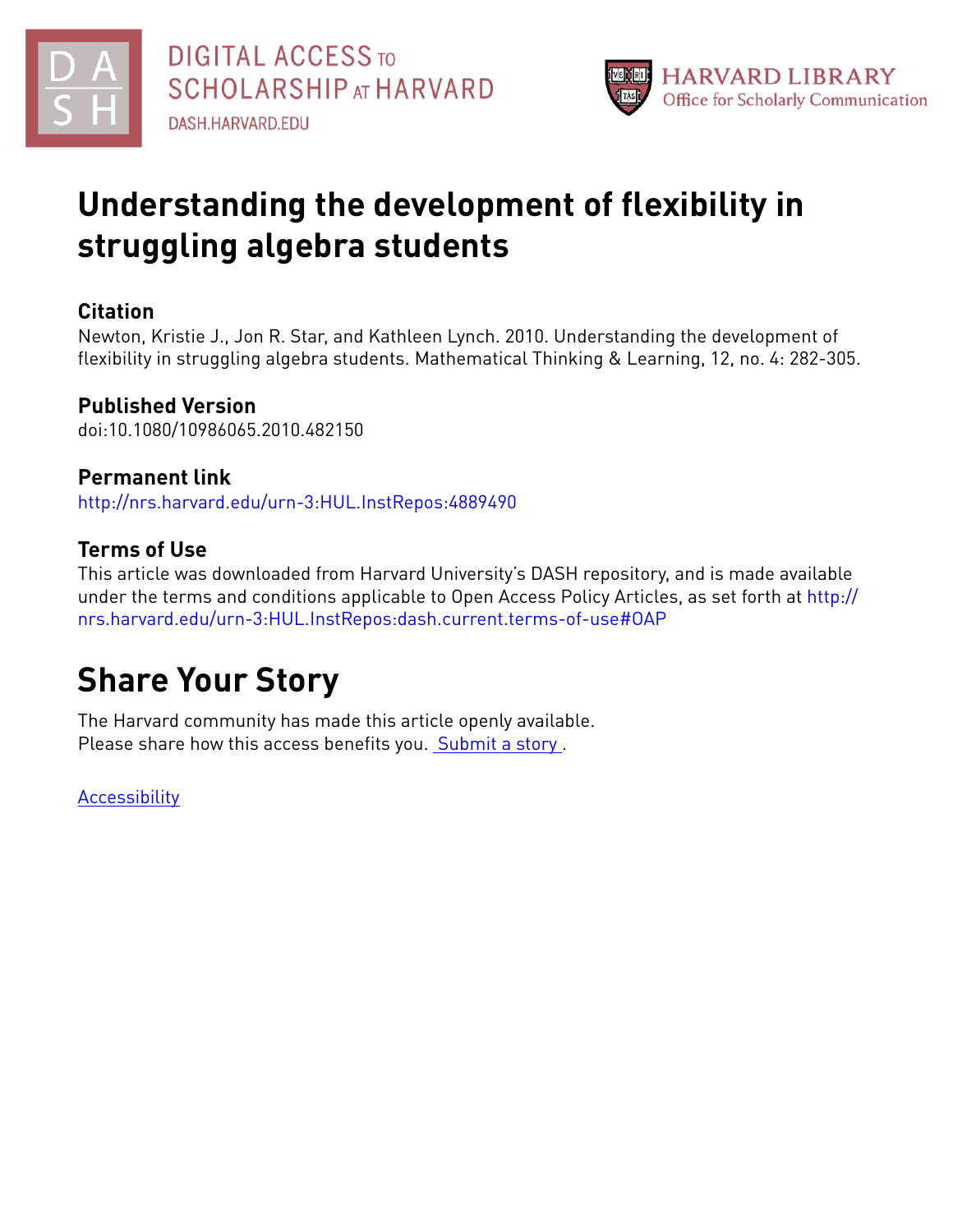Running head: DEVELOPMENT OF FLEXIBILITY

Exploring the Development of Flexibility in Struggling Algebra Students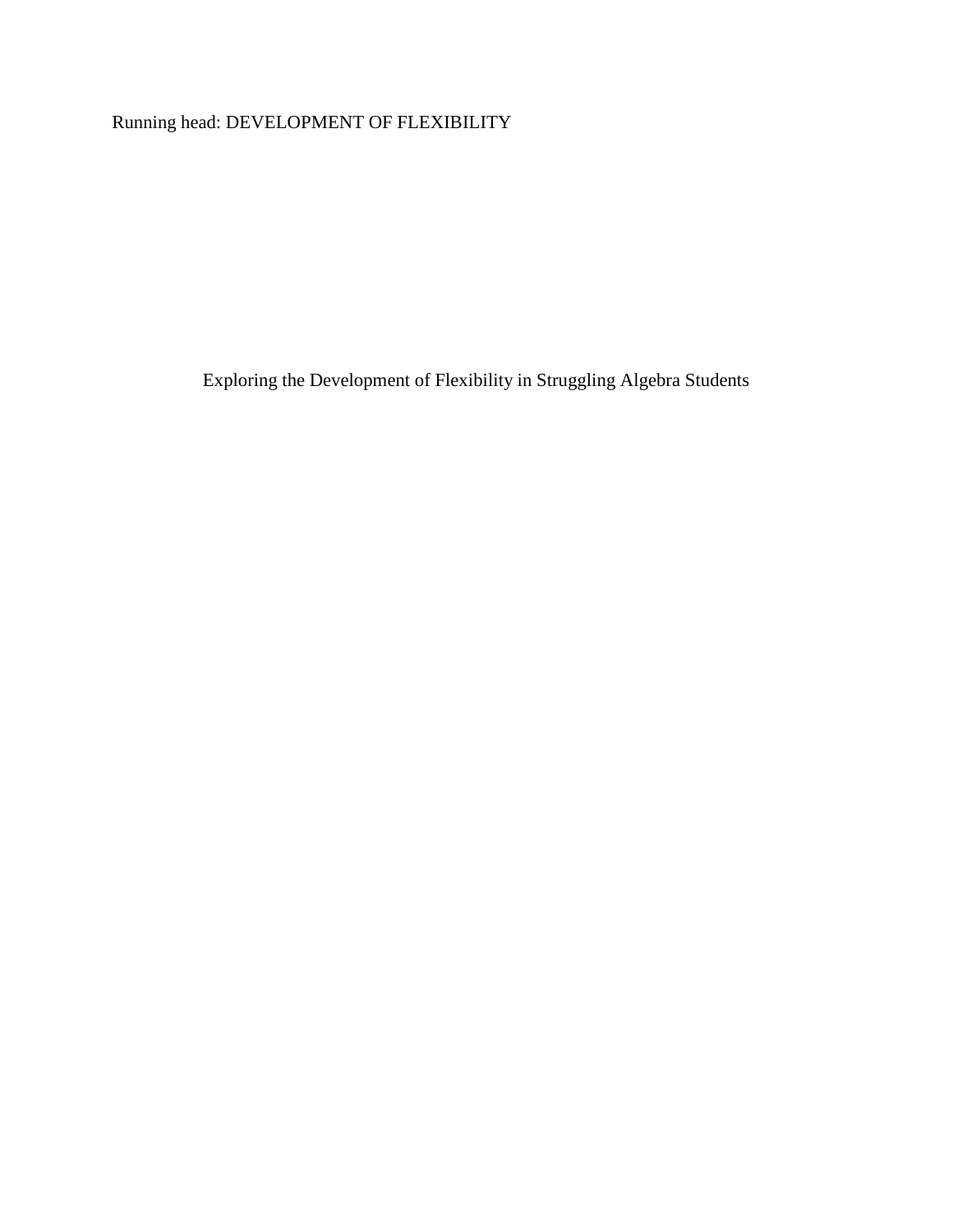#### Abstract

The ability to flexibly solve problems is considered an important outcome for school mathematics and is the focus of this paper. The paper describes the impact of a three-week summer course for students who struggle with algebra. During the course, students regularly compared and contrasted worked examples of algebra problems in order to promote flexible use of solution strategies. Assessments were designed to capture both knowledge and use of multiple strategies. The students were interviewed in order to understand their rationales for choosing particular strategies, as well as their attitudes toward instruction that emphasized multiple strategies. Findings suggest that students gained both knowledge of and appreciation for multiple strategies, but they did not always use alternate strategies. Familiarity, understandability, efficiency, and form of the problem were all considerations for strategy choice. Practical and theoretical implications are discussed.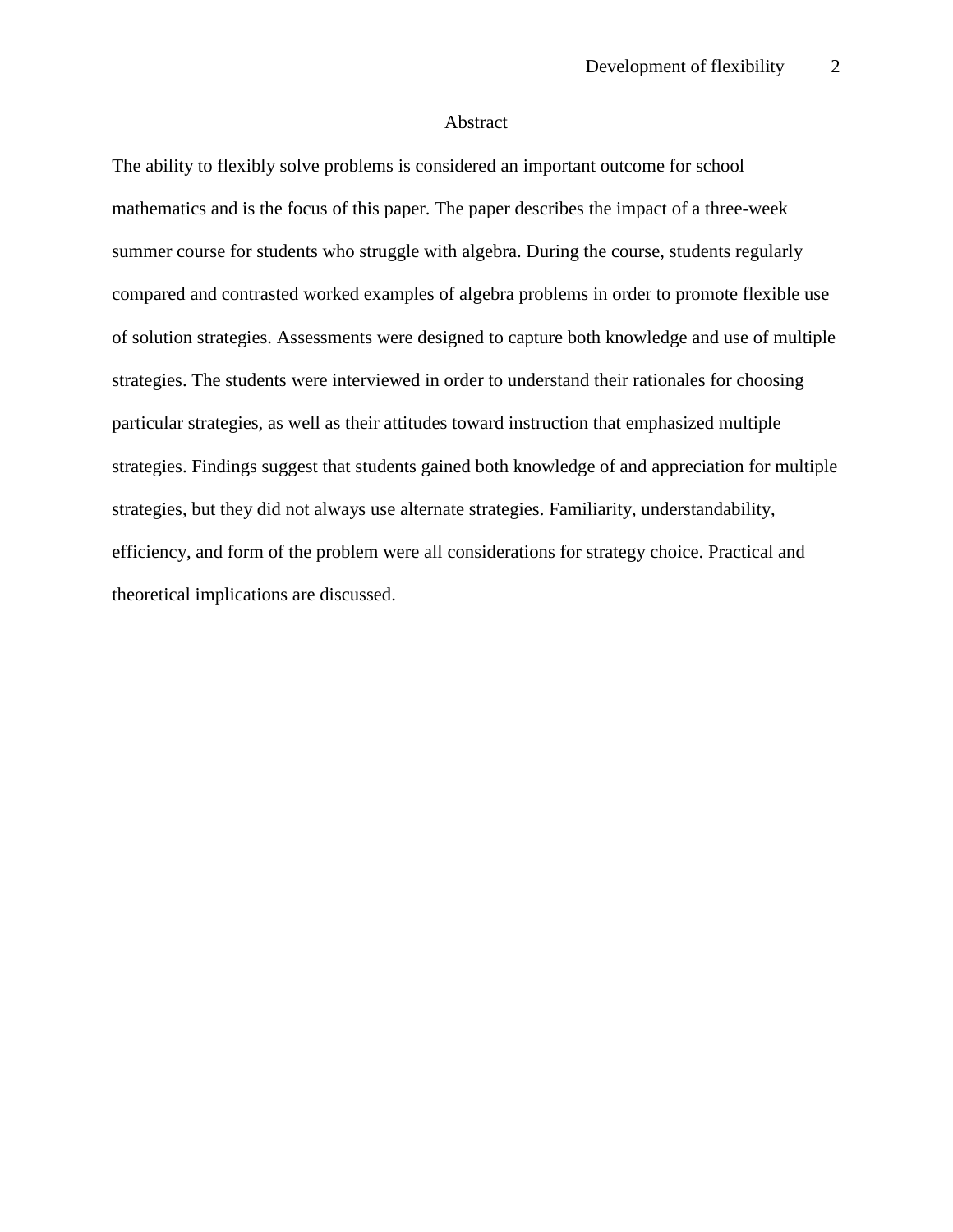Exploring the Development of Flexibility in Struggling Algebra Students

For decades, researchers in the fields of mathematics education and cognitive psychology have been interested in the relationship between procedural and conceptual knowledge (e.g., Byrnes & Wasik, 1991; Hiebert, 1986; Rittle-Johnson, Siegler, & Alibali, 2001). Researchers have explored how these two types of knowledge are linked, including which develops first and whether one is necessary for the other. Yet, some suggest the dichotomy is not particularly useful for describing mathematical knowledge and should be abandoned (Wu, 1999). Recent arguments have emerged that critically examine the procedural/conceptual knowledge framework, with an emphasis on challenging how the two knowledge types have been defined and measured (Baroody, Feil, & Johnson, 2007; Blinded, 2008; Star, 2005, 2007). In particular, Star (2005, 2007) argued that procedural knowledge is often conceived of and measured in ways that are consistent with rote memorization, whereas conceptual knowledge often encompasses both superficial and deep knowledge. Star argued that procedural knowledge can also be deep, as it must be in order to *flexibly* apply solution methods.

The ability to flexibly solve problems is considered an important outcome for school mathematics (National Advisory Panel, 2008) and is the focus of this paper. According to the National Council of Teachers of Mathematics (NCTM, 2006), students should have the ability to be strategic and efficient when solving simple equations. The National Research Council (NRC, 2001) argues for *procedural fluency*, which they define as "knowledge of procedures, knowledge of when and how to use them appropriately, and skill in performing them flexibly, accurately, and efficiently" (p. 121). Apparently, flexibility is a critical component of procedural fluency, but it is currently unclear how flexibility should be situated within the conceptual/procedural knowledge framework. Is flexibility part of procedural knowledge (Star, 2005) or part of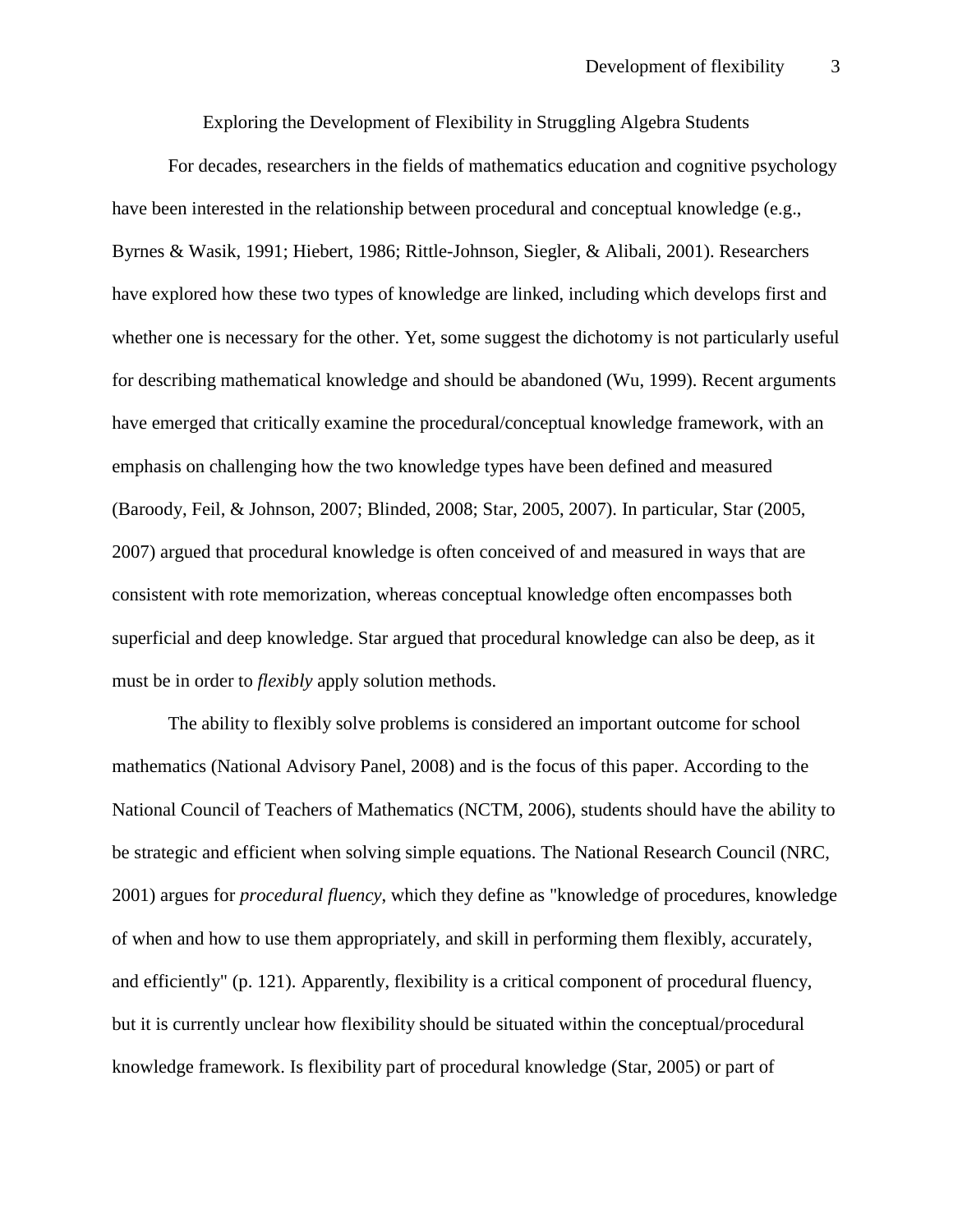conceptual knowledge (Baroody, Feil, & Johnson, 2007), or does flexibility result from the integration of conceptual and procedural knowledge (Baroody & Dowker, 2003)? We adopt the latter view in this paper, where we see flexibility as resulting from a merging of both procedural and conceptual knowledge.

Of course, flexibility is not a new construct. Its roots can be found in the seminal work of Krutetskii (1976) and Wertheimer (1959), and for years it has been considered an important element of adaptive expertise (Baroody & Dowker, 2003; Hatano & Inagaki, 1986). More recently, it has received significant attention from European researchers, who have been interested in children's flexibility with arithmetic (Blöte, Klein, & Beishuizen, 2000; Blöte, Van der Burg, & Klein, 2001; Klein, Beishuizen, & Treffers, 1998; Torbeyns, Verschaffel, & Ghesquiere, 2006; Verschaffel, Luwel, Torbeyns, & Van Dooren, 2007). Perhaps because of these varying interests, definitions of flexibility have also varied. According to Verschaffel and colleagues (Verschaffel et al., 2007), some researchers equate flexibility with adaptability, while others make a distinction between the two constructs. Some researchers use the term to describe the ease with which a person can switch between various solution methods, whether or not the methods are optimal, while others suggest that a tendency to choose the optimal strategy in a given situation is a critical characteristic of flexibility. In the current study we take the latter perspective, suggesting that flexibility develops slowly from knowledge of multiple procedures to the adaptive use of them (Blöte, Van der Burg, & Klein, 2001; Star & Seifert, 2006).

It is important to note here that in this paper, *strategy* is used almost interchangeably with method or procedure (Siegler, 1996). However, trivial differences in solving an equation can technically result in a different procedure (e.g., adding a negative 5 as opposed to subtracting 5), whereas a strategy captures the essence of the procedure (e.g., using the quadratic formula).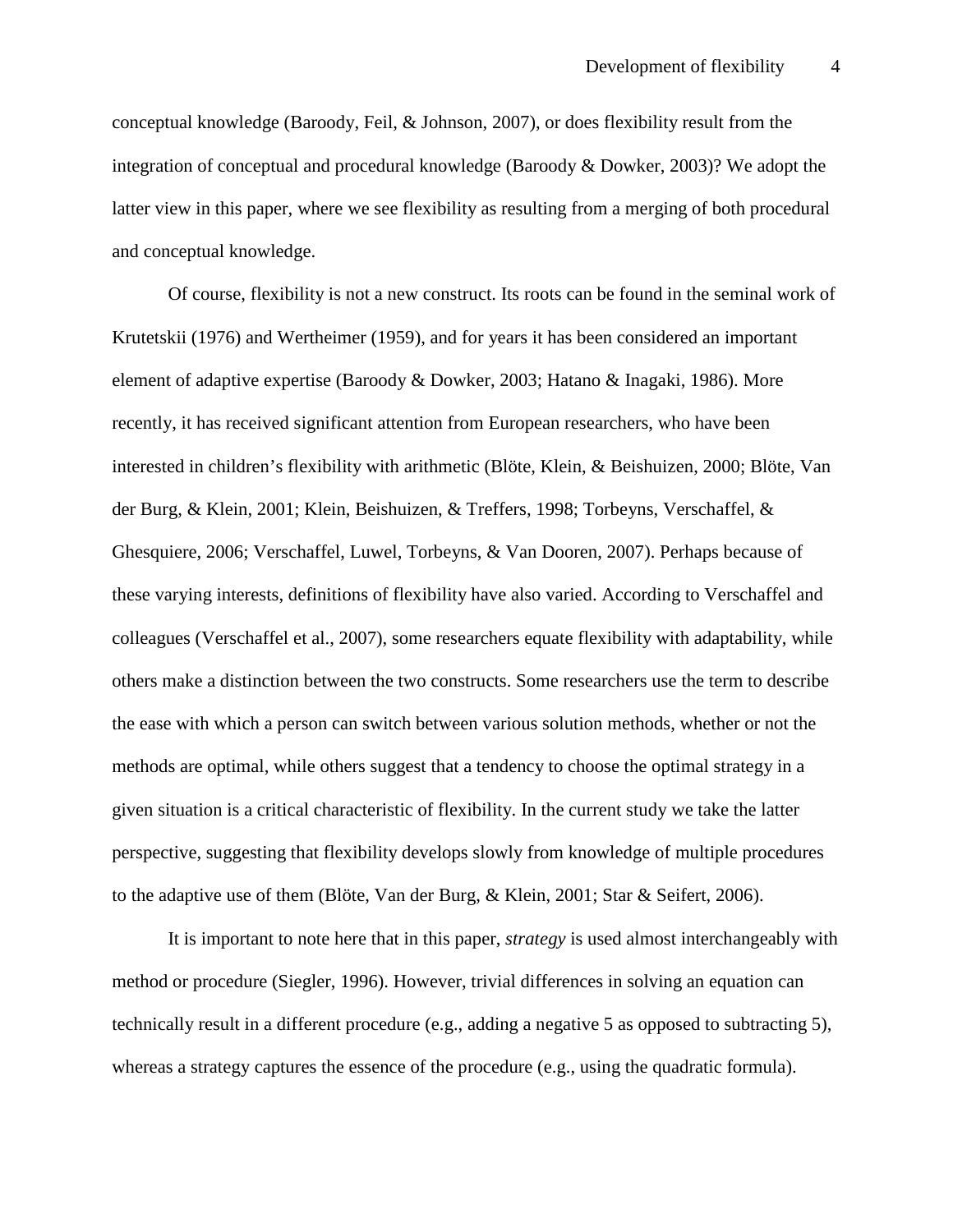## *Prior Research on Flexibility*

The literature on flexibility has begun to provide suggestions on both how to help students develop this capacity and also how researchers can assess it. Several recent studies found that students gained knowledge of multiple strategies for solving problems before they began to use them regularly (e.g., Blöte et al., 2001; Star & Rittle-Johnson, 2008), which suggests it may be necessary to prompt students in order for them to fully demonstrate their knowledge. As an example, Blöte and colleagues showed that young students can learn multiple ways of solving addition and subtraction problems, but the tendency to use alternative methods lags behind their knowledge and preference for them (Blöte et al., 2001). In their study with 206 second graders, students involved in an instructional program that encouraged them to create and share solution methods showed higher levels of flexibility and conceptual knowledge than those involved in a program that emphasized skill and traditional solution methods.

Related to this work, Klein and colleagues (Klein et al., 1998) demonstrated positive effects of explicit flexibility instruction in their study of 275 second graders. These researchers compared the impact of arithmetic instruction that promoted flexibility from the beginning, to instruction that emphasized procedural skill prior to promoting flexibility. Both groups of students demonstrated flexibility at posttest; however, promoting flexibility from the beginning of instruction seemed to be more effective. Students who learned flexibility and skill simultaneously outperformed those who focused first on skill alone. Furthermore, their findings suggest that early exposure to multiple solution methods does not hinder procedural competence; the groups performed similarly on an arithmetic skills assessment.

Work by Star and Seifert (2006) also suggests that exposure to multiple ways of solving problems does not hinder accuracy. In their experimental investigation with middle school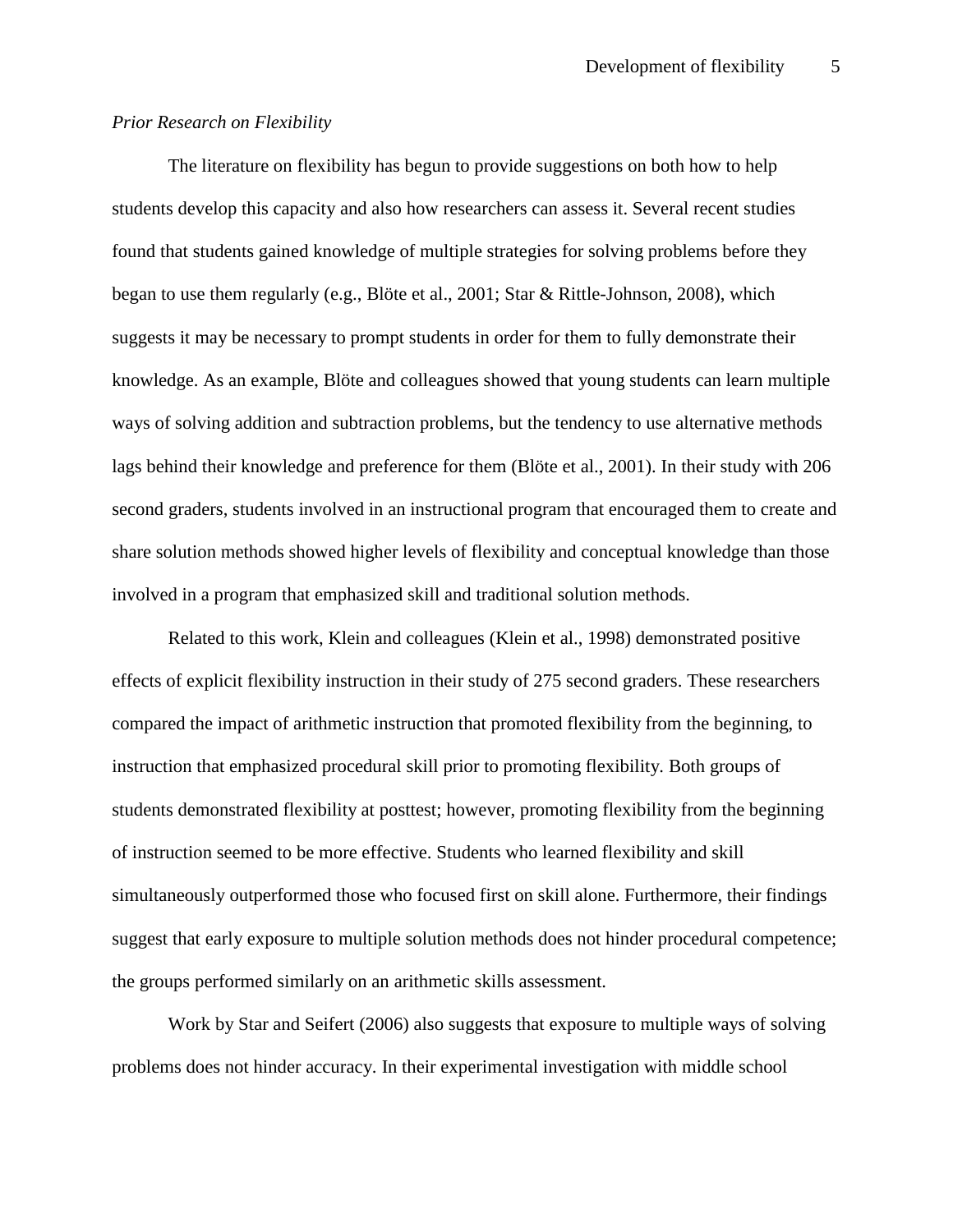students, a treatment group ( $n = 18$ ) was asked to find two different ways to solve the equations presented to them, while a control group  $(n = 18)$  was asked to solve a series of equations in one way. While both groups were similarly accurate in their equation solving, the treatment group proved more flexible in their strategy use.

Using a related instructional intervention, research by Rittle-Johnson and Star (2007; see also Star & Rittle-Johnson, 2009) demonstrated that students who are learning algebra can gain conceptual knowledge, procedural knowledge, and flexibility simultaneously. By comparing and contrasting two different worked solutions to the same problem, students in a treatment group (n = 36) gained more on measures of flexibility and procedural knowledge compared to a control group  $(n = 34)$  that examined the same two methods but with isomorphic problems. Students in each group gained similarly with regard to conceptual knowledge. However, the study was conducted over four instructional days (within 45-minute classes), with only two of these involving the experimental intervention. Given this brief intervention, the significant differences are surprising, but it is not clear how flexibility with algebra might develop over time.

Finally, Star and Rittle-Johnson (2008) examined the development of flexibility by comparing direct instruction to a more discovery-oriented approach. In their study of 132 rising seventh graders learning to solve linear equations, they found that the different types of instruction had similar effects on accuracy of equation solving but differential effects on flexibility. Namely, prompting students to solve problems in more than one way was most effective for increasing students' use of multiple methods, whereas direct demonstration of efficient methods was most effective at increasing students' use of efficient methods. But although the treatments impacted flexibility differently in terms of *use*, they were similarly effective in increasing flexibility in terms of *knowledge* (i.e., knowing that multiple methods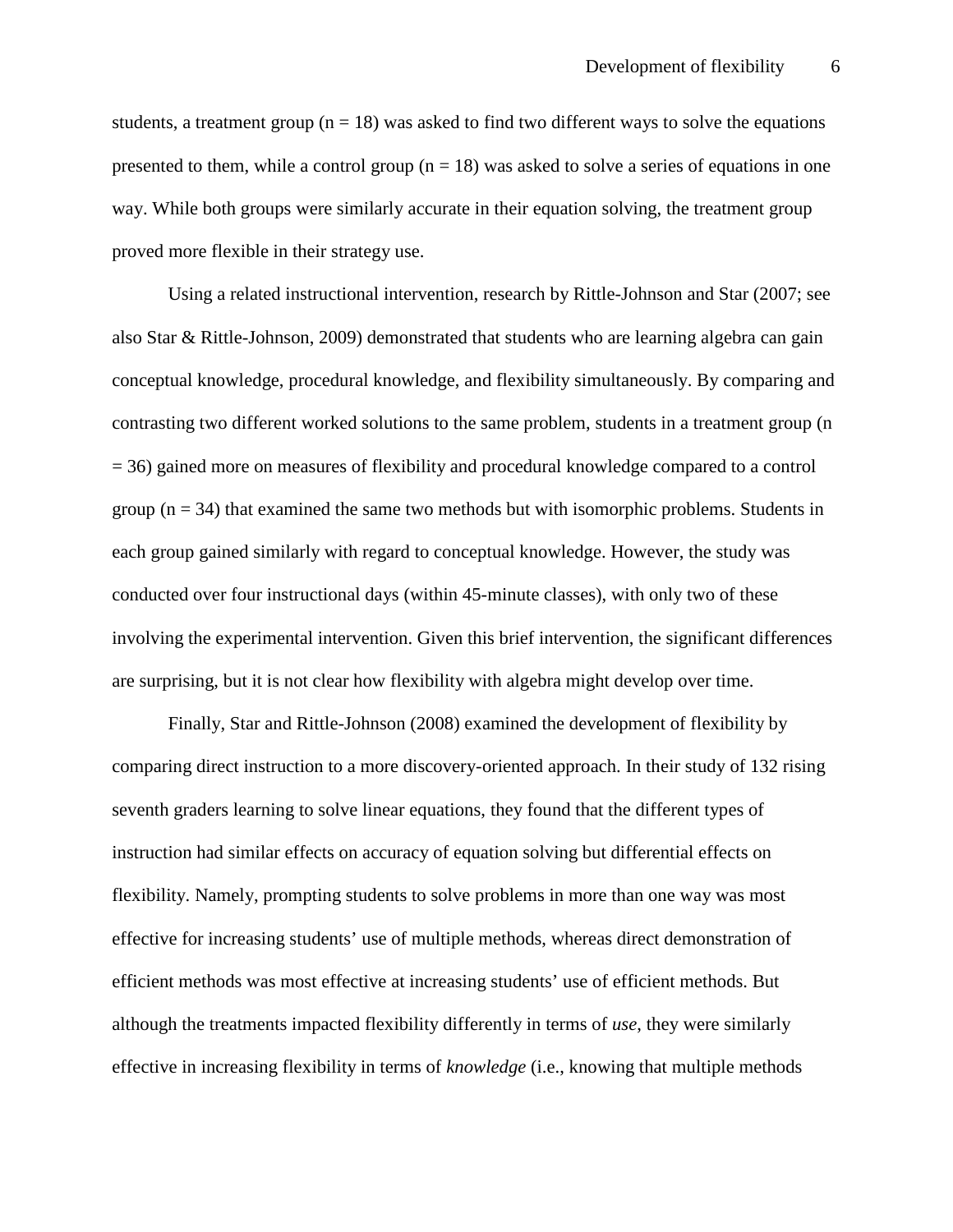exist and that some are more efficient than others.) This distinction is important and lends support to the notion that flexibility develops on a continuum.

### *The Current Study*

The current study builds on prior research on flexibility and addresses some of the limitations of that research. First of all, most prior studies have focused on elementary and middle school classrooms; studies examining flexibility in classroom settings at the high school level are lacking. Teachers in mathematics classrooms at this level are often faced with pressures to cover large amounts of material in a limited amount of time, grading systems that emphasize accuracy over efficiency, and a wide range of student abilities. Each of these features could possibly inhibit a focus on flexibility. Moreover, Star and colleagues (Rittle-Johnson & Star, 2007; Star & Rittle-Johnson, 2008; Star & Seifert, 2006) have demonstrated that particular instructional techniques can be effective in promoting flexibility with certain types of linear equations, but they have done so within controlled environments using brief interventions. An important next step is to examine the feasibility of promoting flexibility in the context of an ongoing class, in which there is a limited amount of time to cover a set amount of material and students are held accountable for learning that material. The current study attempts to promote flexibility on a wide range of topics, throughout a three-week summer algebra course.

Additionally, few studies have examined how flexibility might develop for students who struggle with mathematics. Klein et al. (1998) reported that weaker second grade students were not confused by being introduced to multiple ways of solving addition and subtraction problems, but it is unclear whether or not this finding would hold for weak algebra students, who may have struggled for years and built up a number of misconceptions that could impede learning. In addition, within the field of special education there is considerable skepticism about the benefits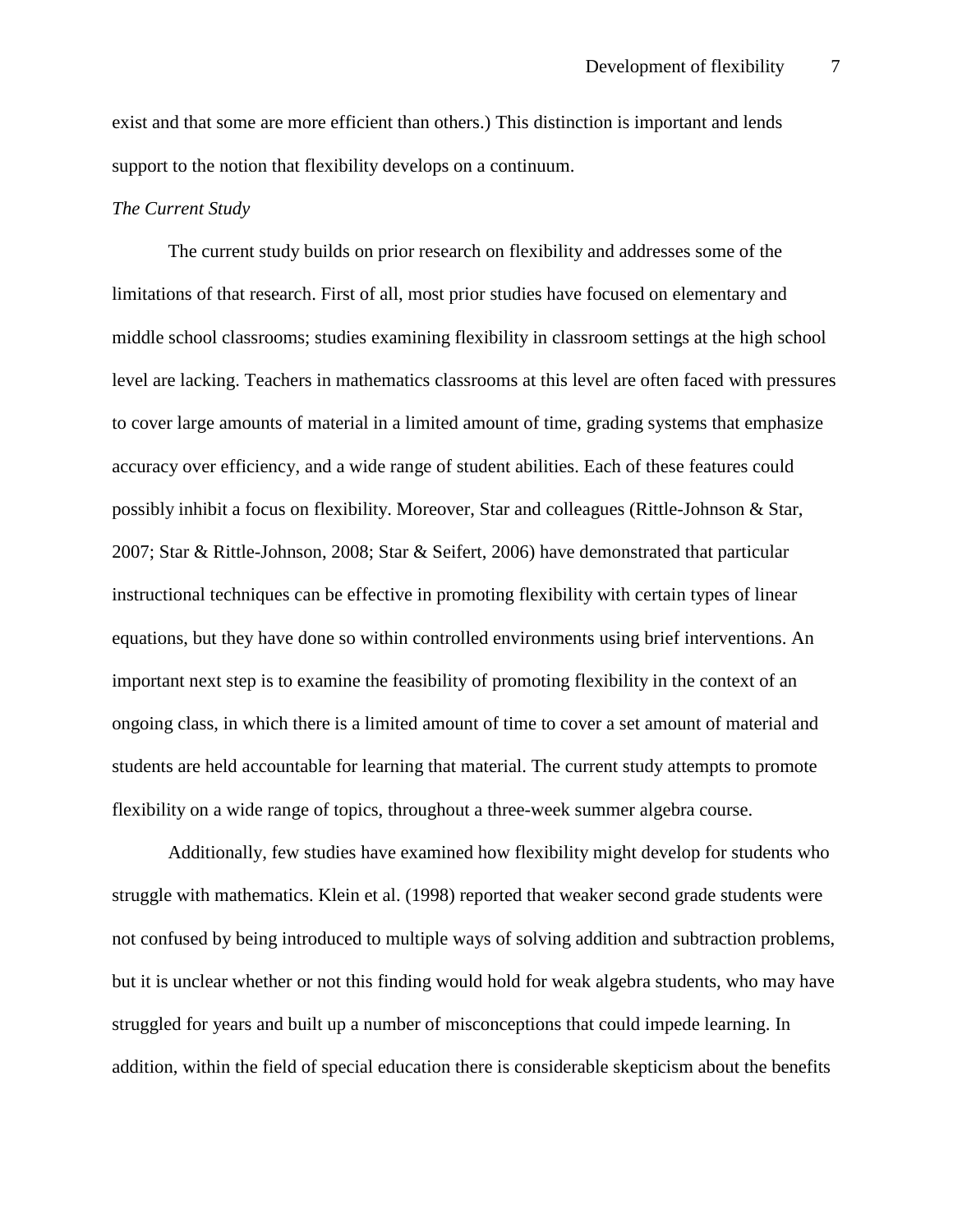of an approach focusing on multiple solution methods (Baxter, Woodward, Voorhies, & Wong, 2002; Woodward & Baxter, 1997); many feel that low achieving students would be overwhelmed by the cognitive load inherent in such an approach. The current study explores this issue directly by attempting to promote flexibility specifically among students who struggle with algebra.

Finally, most studies have relied exclusively on written assessments to understand flexibility. Although some of these assessments have included non-traditional items in order to make distinctions between knowledge and use of alternate methods (e.g., Star & Rittle-Johnson, 2008), they have not examined why students make their particular strategy choices. The current study included interviews in order to better understand students' thinking about multiple strategies. For example, research suggests that students gain knowledge of alternate, efficient procedures prior to regular use of them (Blöte et al., 2001; Star & Rittle-Johnson, 2008), and interviewing students may help researchers understand why this is the case.

The current study builds on prior work by using techniques that have shown to be effective in promoting and assessing flexibility (Rittle-Johnson & Star, 2007; Star & Rittle-Johnson, 2008). For example, having students contrast cases before discussing them may serve to deepen conceptual understanding by illuminating important features (Schwartz & Bransford, 1998). In the current study, students compare and contrast pre-worked examples of solved equations. In order to distinguish knowledge of alternate methods from their use, students in the current study are sometimes prompted to solve problems in more than one way (Star & Seifert, 2006). Building on prior work by including these features regularly within a classroom will provide both practical and theoretical contributions to the field.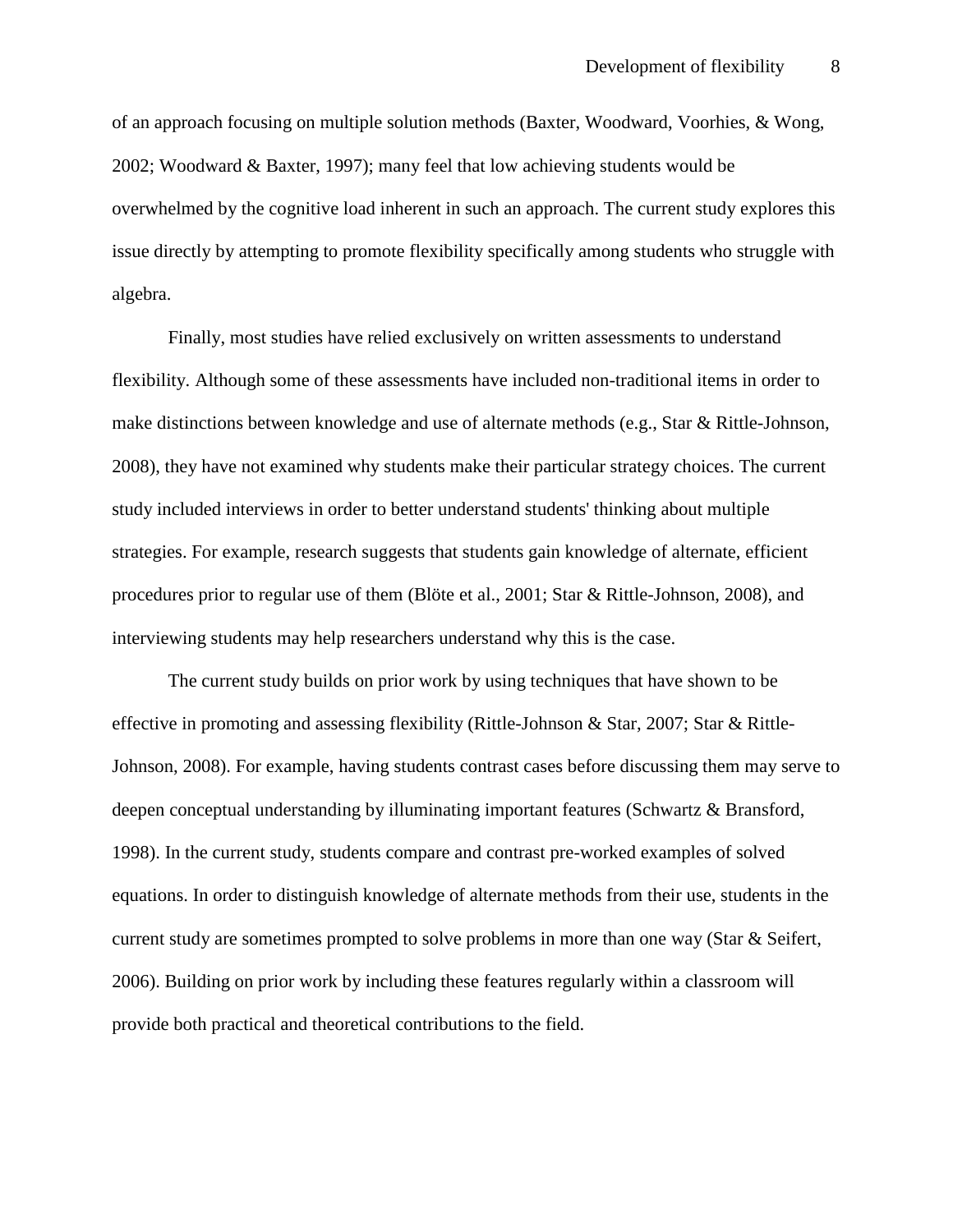Two research questions guide the current study. First, in what ways do *knowledge* and *use* of multiple methods change during an algebra course focused on promoting flexibility? Prior research suggests students may gain knowledge of alternate strategies prior to using them (Blöte et al., 2001; Star & Rittle-Johnson, 2008). More generally, in the larger literature on strategy choice, children frequently exhibit utilization deficiencies (Miller & Seier, 1994), where knowledge of strategies appears to be present but the ability to use these strategies is lacking. We seek to confirm, elaborate on, and extend these findings, with a particular focus on the knowledge and skills of struggling students.

Second, in what ways does prior knowledge of algebra impact students' flexible use of solution methods? Of particular interest is whether prior knowledge of a single strategy makes it more or less likely that a student will adopt new, alternative strategies. Some prior work suggests that familiarity with one strategy *increases* the likelihood that learners will become flexible in the use of multiple strategies (Rittle-Johnson, Star, & Durkin, 2009). It seems likely that the processing load for novices to learn multiple strategies simultaneously overwhelms their working-memory capacity (Sweller, van Merrienboer, & Paas, 1998). In addition to this empirical evidence, teachers also express concern about the high cognitive load inherent in introducing low achieving students to multiple new strategies at once (Woodward & Montague, 2002). Thus familiarity with one strategy appears to be an important and necessary resource in learning new strategies. On the other hand, it may be the case that prior knowledge and fluency with a single, standard approach for solving certain kinds of problems makes it *less* likely that students will adopt alternative strategies. If a student already knows one strategy for solving a problem, prefers to use this strategy, and can execute it efficiency and accurately, he/she may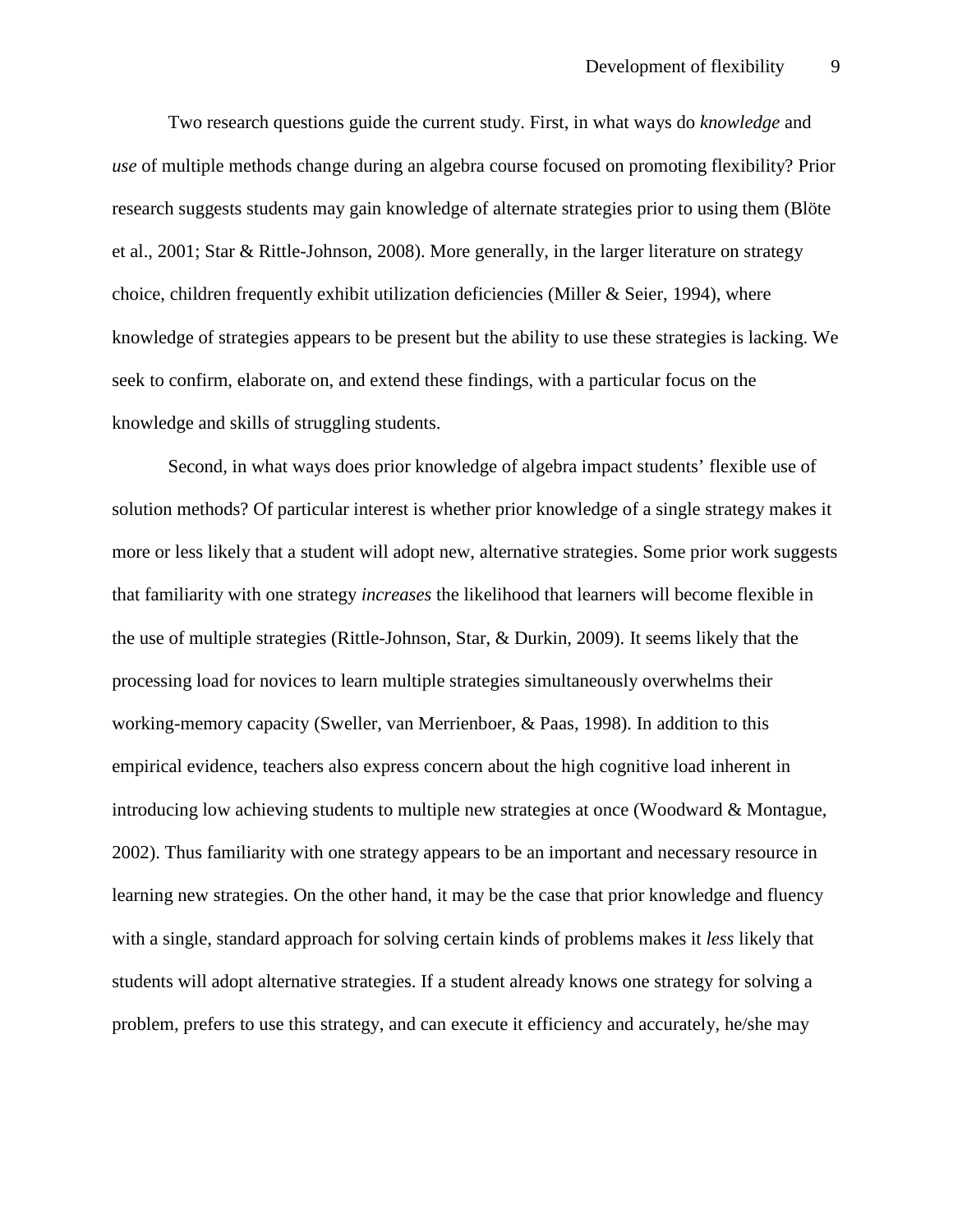have little reason to learn and use other strategies. The present study seeks to explore this important issue in greater depth, again with a particular emphasis on low achieving students.

Given our interest in low achieving students, we were also interested in the effect of deficiencies in students' prior knowledge on subsequent learning of multiple strategies for solving algebra problems. There is a common perception that students who lack certain kinds of prerequisite skills (i.e., fluency with basic number facts and/or weakness with fraction computation) will later struggle in algebra courses (National Mathematics Advisory Panel, 2008). Thus, one might predict that students who are weak in prerequisite skills will be challenged to develop knowledge of even a single strategy for solving certain algebra problems<sup>1</sup>, much less knowledge of *multiple* strategies for the problem. On the other hand, weak prerequisite knowledge might serve as a powerful motivator for students to learn alternative strategies that reduce the reliance on particular skills. Given the prevalence of prerequisite-for-algebra knowledge deficiencies in US students (National Mathematics Advisory Panel, 2008), it is important to explore the impact of these deficiencies on students' flexibility in algebra.

#### Method

The context for this study was a small, three-week remedial/review summer algebra course, taught by the first author. The course was intentionally designed to promote students' flexibility. Below we describe the student participants, course curriculum, and assessments given to students during the course, followed by the procedures and analysis.

#### *Participants*

Two boys and four girls, all of whom were enrolled in the same high school, participated in the study. Xavier, Ricardo, and Nicole were all new to the school and were entering the ninth grade. Because these students were new to the school, they were required to take a placement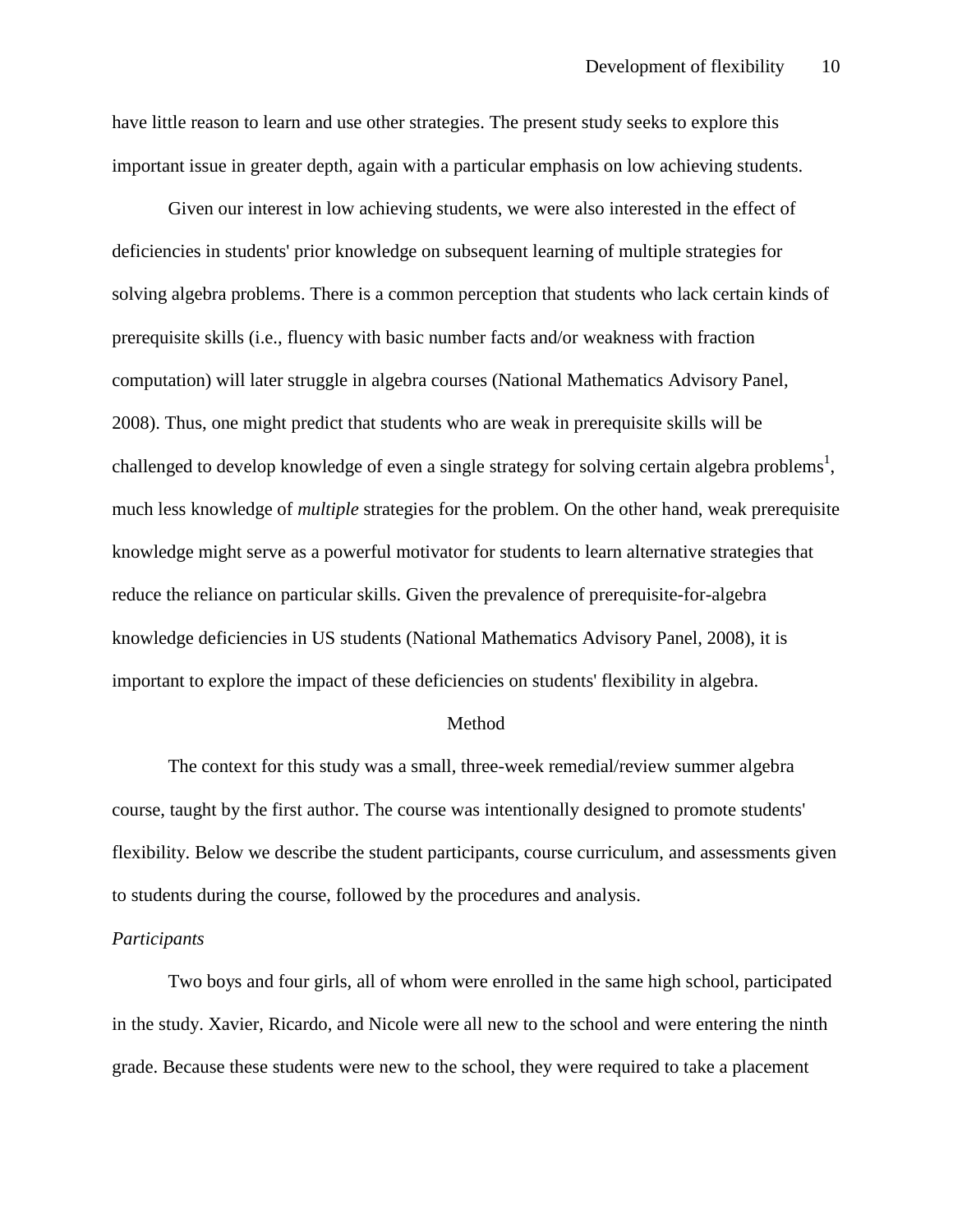exam in algebra that suggested the need for a remedial course in algebra. The other three students were not new to the school, which meant prior teachers recommended them for the course. Annemarie and Naomi were entering tenth grade, and Yvonne was entering eleventh grade. All six students had taken a first course in algebra prior to the summer course. Four of the students took this first course during the school year that was just completed, but Naomi and Yvonne had taken it one year earlier and had just finished a year of geometry.

## *Course Curriculum*

The three-week course included 14 instructional days plus one day devoted to the final exam. The class met Monday through Friday each week for two hours in the afternoon. The first week focused primarily on Unit I, which included solving linear equations, graphing linear equations and solving systems of equations. The second week focused primarily on Unit II, which included simplifying exponential expressions and simplifying radical expressions. Factoring, which was part of Unit III, was begun at the end of the second week. The final week continued with factoring and then focused on solving and graphing quadratic equations.

A typical lesson involved comparing and contrasting side-by-side worked examples of problems relevant to the day's topic. The characteristics of the worked examples varied in such a way that one method might be preferred in some cases, but a different method might be preferred in other cases. However, at no time in the course were students pressed to use a particular method. Instead, they discussed which methods they preferred, why they preferred them, and under what circumstances. For example, students might be presented with problems of the type  $a(x + b) = c$  that are solved by using the distributive property as a first step and then solved by "clearing" *a* as a first step. Variations might include *a* being a fraction, *c* being divisible by *a*, and *a* and *c* being relatively prime. To illustrate, it might be preferable to solve  $\frac{2}{3}$ 3  $(x+5) = 8$  and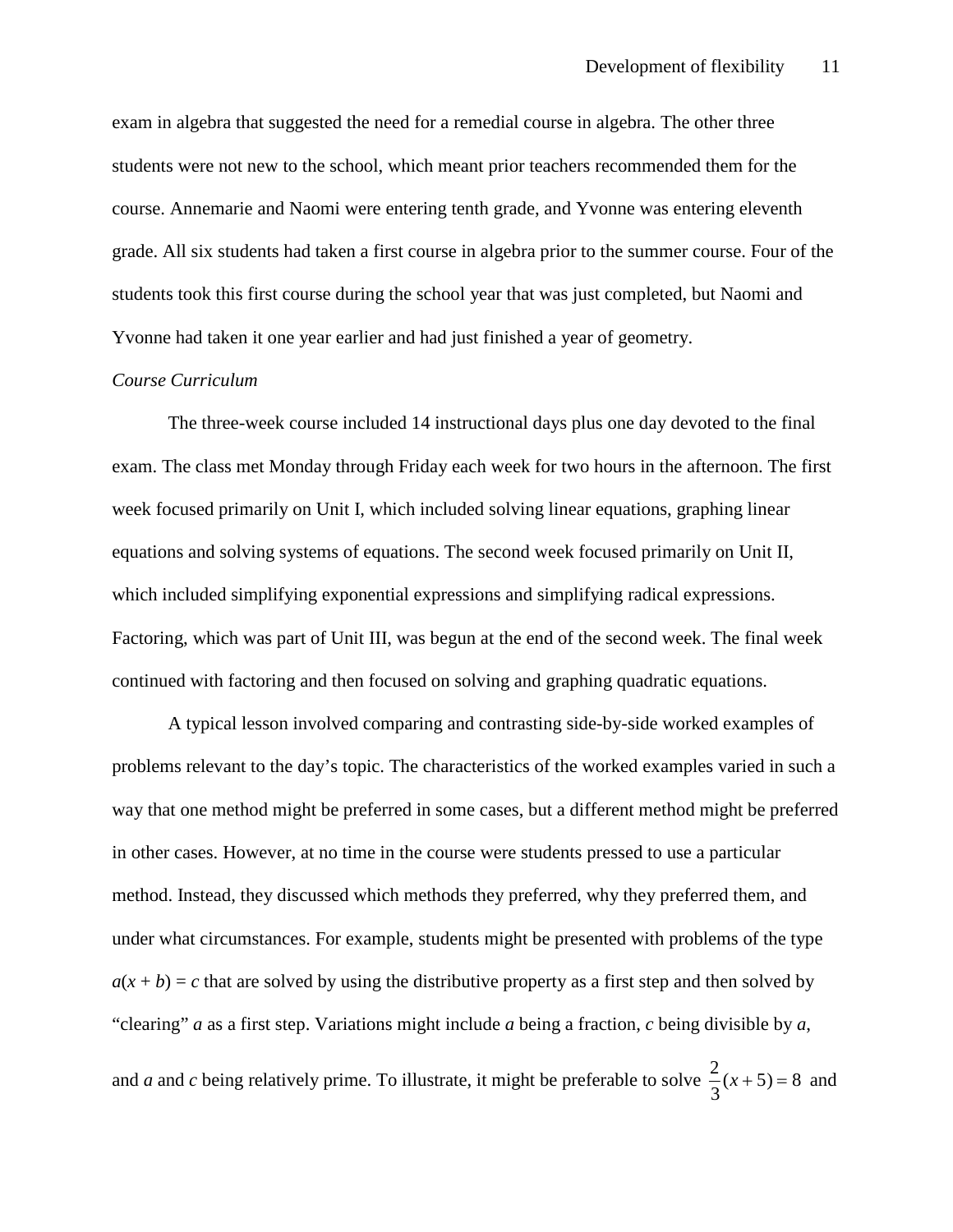$3(x + 1) = 15$  by "clearing" *a* first by multiplying or dividing both sides of the equation by a constant. Alternatively, it might be preferable to distribute first for the isomorphic problem  $4(x +$  $1$ ) = 19. For these choices, discussions might focus on the number of steps it takes to solve the problem, the ease or difficulty of computation, or the divisibility of certain factors. In other words, worked examples were designed to draw students' attentions to the structure of the equations rather than the superficial characteristics (e.g., that an equation included parentheses), and discussions focused on ways that the structure might indicate which methods were possible or optimal. However, students were not expected to always agree on which methods they preferred.

Table 1 shows the side-by-side format that was used to present worked examples to the students, who examined them in pairs. Before discussing the methods, they were asked to first determine what strategy was used to solve the problems. In these cases, all problems within a single column were solved using the same strategy. As the course progressed, students were sometimes asked if they knew of more than one way to solve a problem rather than being shown two ways and comparing them. This transition was meant to scaffold students, allowing them to consider and create multiple solution methods on their own (see Star & Seifert, 2006). Table 2 shows sample algebra problem types and some of the strategies that received attention in the course.

#### [insert Table 1 here]

#### [insert Table 2 here]

It is important to note that in order to promote flexibility, various strategies were introduced and discussed with an emphasis on meaning. For example, after a student demonstrated how to use the distributive property to solve  $5(j + 9) = 30$ , the students were asked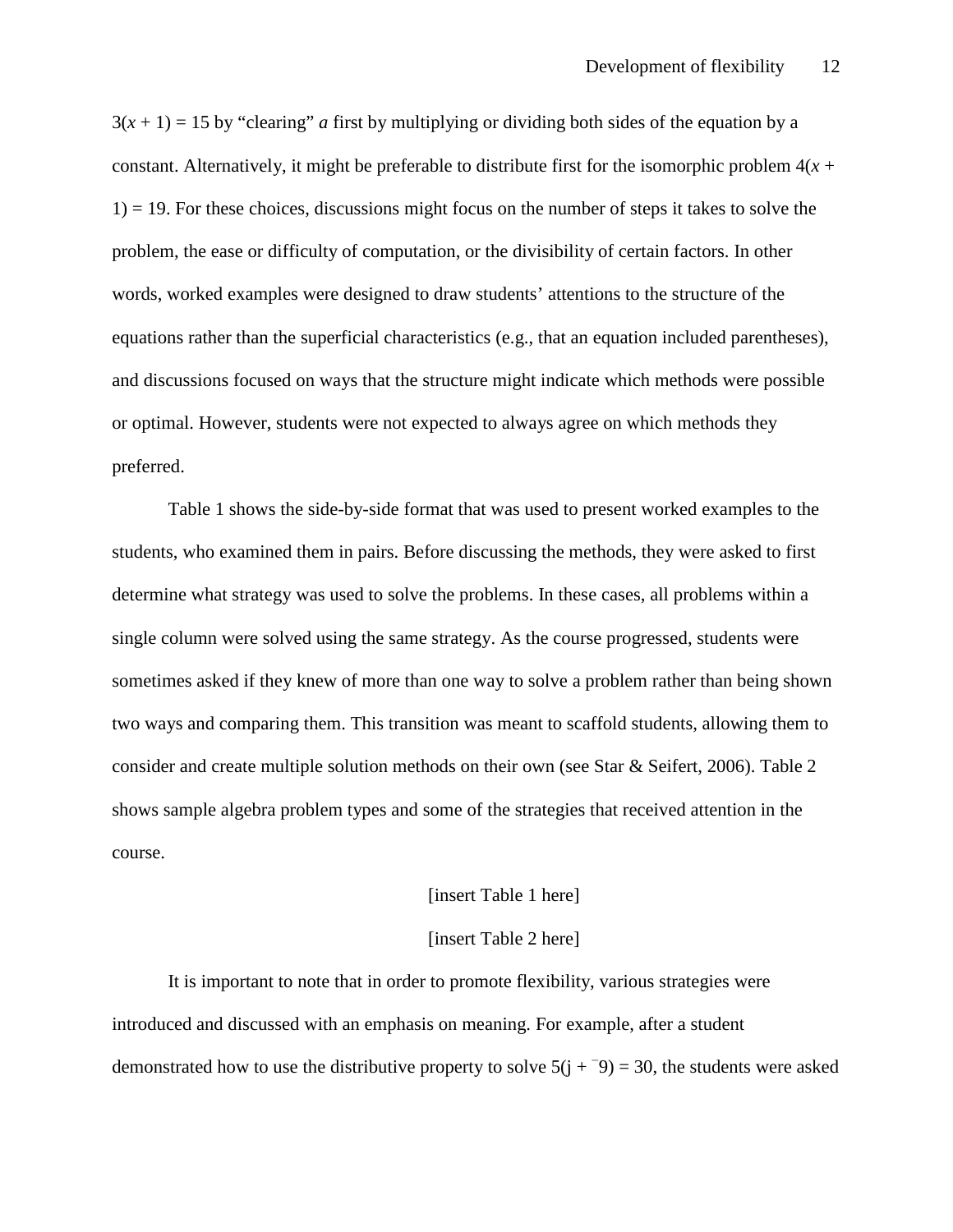questions such as "I see how you got 5j, but how did you get negative 45? Why did you multiply the 5 by negative 9?" When they responded with a rule only, they were probed further with questions such as "If we multiply a term by 5, what does that mean? In this case, what would be added five times?" until the expansion  $5(j + 9) = (j + 9) + (j + 9) + (j + 9) + (j + 9) + (j + 9)$ was written on the board. As another example, problems in the form  $x^a \cdot x^b$  were expanded (e.g.,  $m^2 \cdot m^4 = m \cdot m \cdot m \cdot m \cdot m$  in order to help students understand why the exponents were added. This emphasis on meaning was an integral part of the instruction throughout the course. *Measures*

*Algebra exam.* The final exam for the course served as both a pretest and a posttest. It included 55 items and was adapted from an exam designed by an experienced algebra teacher in the school. Topics on the exam included linear and quadratic equations, systems of equations, graphing, and pre-requisite skills for quadratics such as factoring and simplifying with exponents and roots. In order to assess students' flexible use of strategies, some of the items were designed such that the most commonly taught approach might not be the easiest or most efficient.

To help validate that these items, the test was given to eight experts, including two mathematics teachers, two mathematics educators, two mathematicians, and two engineers. The experts took the test and were interviewed about the particular problems designed to test flexibility. They were asked why they chose the method they did, whether they knew of another method, and which method they preferred and why. Results from the experts suggest there is a strong tendency to prefer methods that are "easy." When asked to define "easy" they consistently used phrases such as "faster", "fewer steps", and "less complicated." The current paper uses *efficient* as a way to summarize these various explanations, but this issue is explored more carefully in the section addressing theoretical implications of the study. There was surprising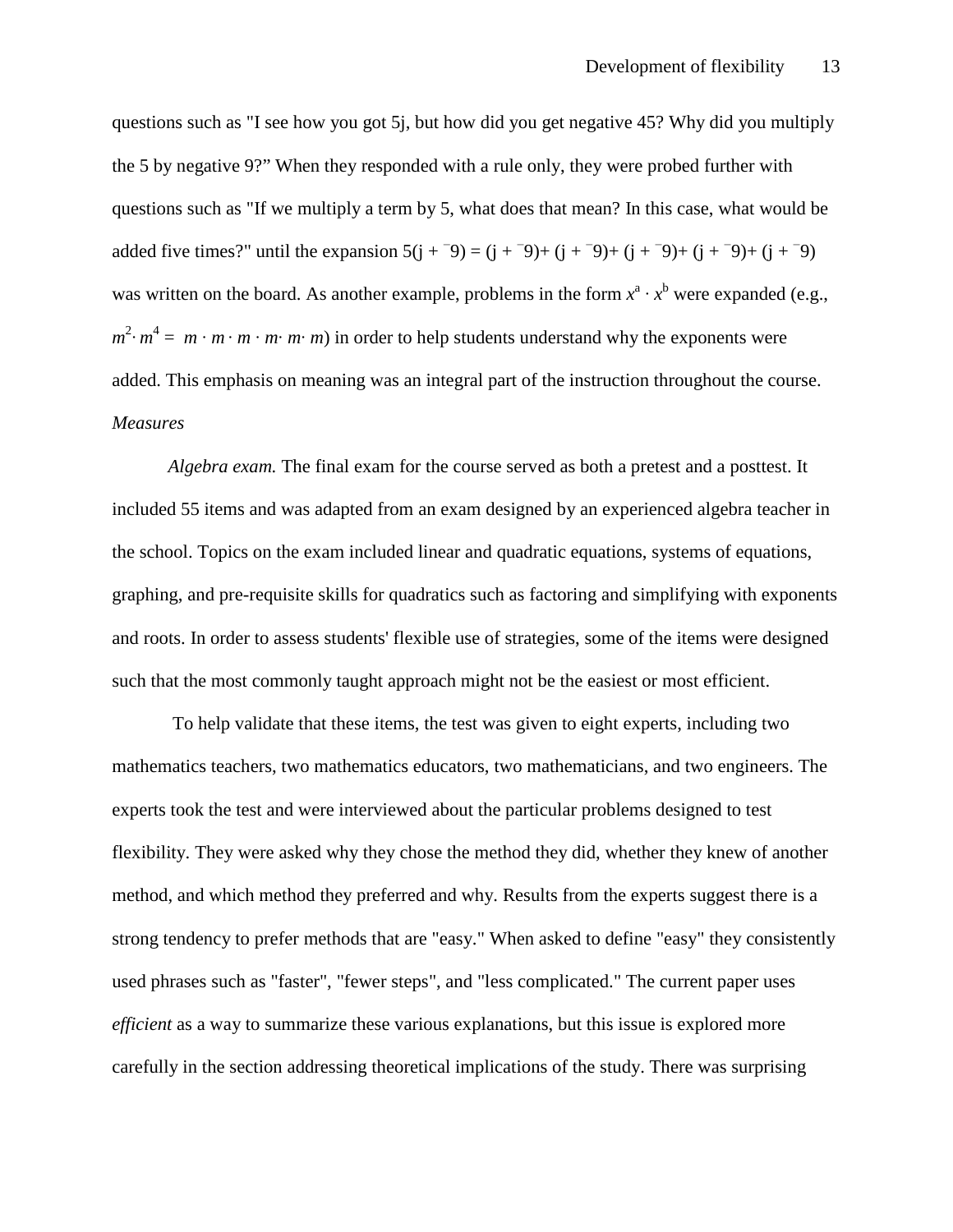consistency in the methods that experts preferred for the items designed to test flexibility. In general, experts departed from general algorithms where appropriate and they cited structural characteristics of the problems to justify their choices (see Blinded, 2009). Because the experts demonstrated flexibility on the expected problems, no changes were made to the final exam.

*Intermediate assessments.* The course was divided into three units, and students were assessed accordingly. The first unit focused on solving and graphing linear equations. The second unit focused on simplifying with exponents and radicals. The final unit was focused on solving and graphing quadratic equations. Each unit included daily homework, one quiz, and one test. Unlike the final exam, the intermediate assessments sometimes prompted students to solve problems in more than one way (Star & Rittle-Johnson, 2008; Star & Seifert, 2006). Students were prompted to solve problems in more than one way in order to determine whether or not they had knowledge of solution methods that were different than the ones they chose to use on their own, without being prompted. On these problems, students were asked to indicate which method they thought was better by placing a star by that method. For each problem where students were asked to generate multiple methods, an isomorphic problem (where students were only asked to generate a single solution method) was included as well, to indicate students' preferred method for that problem. Typically, the isomorphic problems appeared earlier in the assessment than the prompted problems, so that students were not likely to be influenced by the prompt.

*Interviews.* The pre-interview and post-interview were identical, and they prompted students to solve problems in more than one way or to evaluate two methods of solving or graphing. To illustrate, students were shown the equation  $3x + 2y = 9$  and asked the following sequence of questions: a) What is one method I could use to graph the equation? Can you show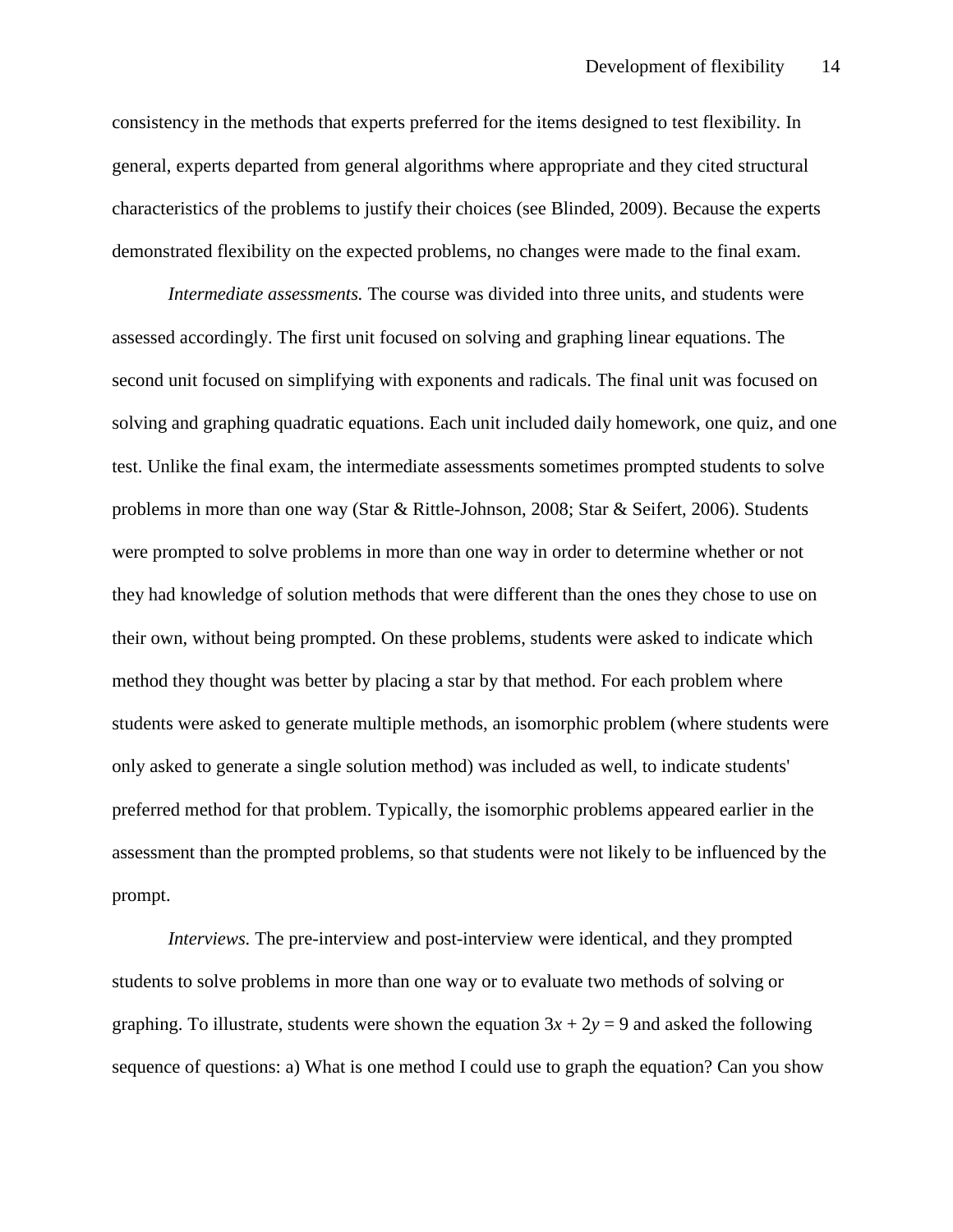me how to do it that way?; b) Can you think of another way to graph the equation? Can you show that method?; and c) Is one of the methods better than the other? Which one? Why do you think it is a better method? Students were also asked about strategies for solving linear equations, quadratic equations and systems of equations. Finally, students were asked about their views on learning more than one way of solving problems. The intermediate interview asked students to elaborate on their solution methods from the first test in the course, and it also asked about their views on learning to solve problems in more than one way. Each of the three interviews lasted approximately ten minutes.

## *Procedure*

Students were interviewed before the course began, immediately following the first test, and after the final exam. The interviews were audiotaped and later transcribed. The pretest was administered on the first day of class, and the posttest was administered after the last day of class. A quiz and a test were administered for each of three units, and homework was assigned nearly every evening. All assessments were photocopied for subsequent analysis before being returned to the students. All students and their parents consented to participation in the study. At the end of the three weeks, students were provided with a small gift card to a bookstore. *Analysis*

The analysis was guided by prior research. In particular, the data were examined for relationships between knowledge and use of alternate methods and the role of efficiency when choosing a solution method. Exploration of the data began with the coding of students' strategies within each problem type, in order to determine which strategies students used for each problem on the pre-test, post-test, unit tests, and homework (including problems that were designed to assess flexibility). Because strategies differ with problem types (i.e., strategies for graphing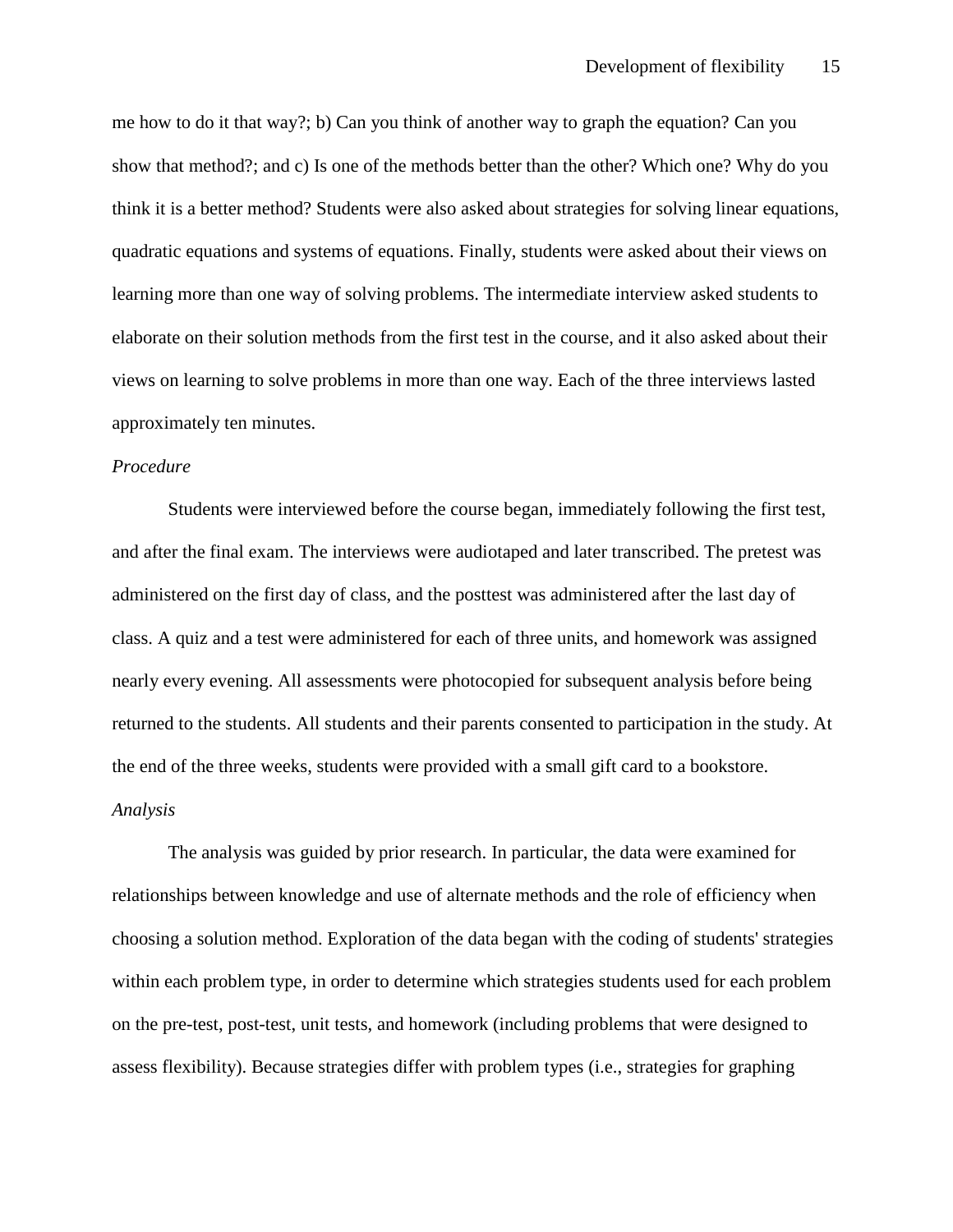linear equations cannot be used to solve quadratic equations), the major problem types were analyzed separately. Graduate students and the second author drew from prior research to develop an *a priori* strategy typology for each problem type, which was used to identify when students used standard and alternative solution methods. This phase of the analysis yielded a profile of strategy usage for each student on each problem type, including students' strategy repertoire and distribution (Lemaire & Siegler, 1995). Subsequently, students' interviews were analyzed in an attempt to understand, confirm, and/or challenge students' strategy profiles as found in the written data. Emergent themes from students' interviews were identified by graduate students and the second author, with subsequent discussion and confirmatory analysis from the first author (who taught the course). Finally, cases were constructed that elaborated on students' knowledge of and flexible use of multiple solution strategies, including attitudes toward flexibility and rationales for strategy choices.

#### Results

The results section is organized around our two research questions relating to students' flexibility: a) changes in students' *knowledge* and *use* of multiple solution methods during the course, and b) the impact of prior knowledge of algebra on students' flexible use of solution methods. But first, we begin by briefly reporting on students' performance and strategy use at the beginning of the course.

#### *Performance and Strategy Use at Pretest*

Recall that all six students had taken a year-long algebra course prior to the summer course and were either recommended by teachers to take the summer course or were required to take it based on results of a placement test. As expected, no student demonstrated mastery of the material at pretest. Although all students showed familiarity with simplifying expressions and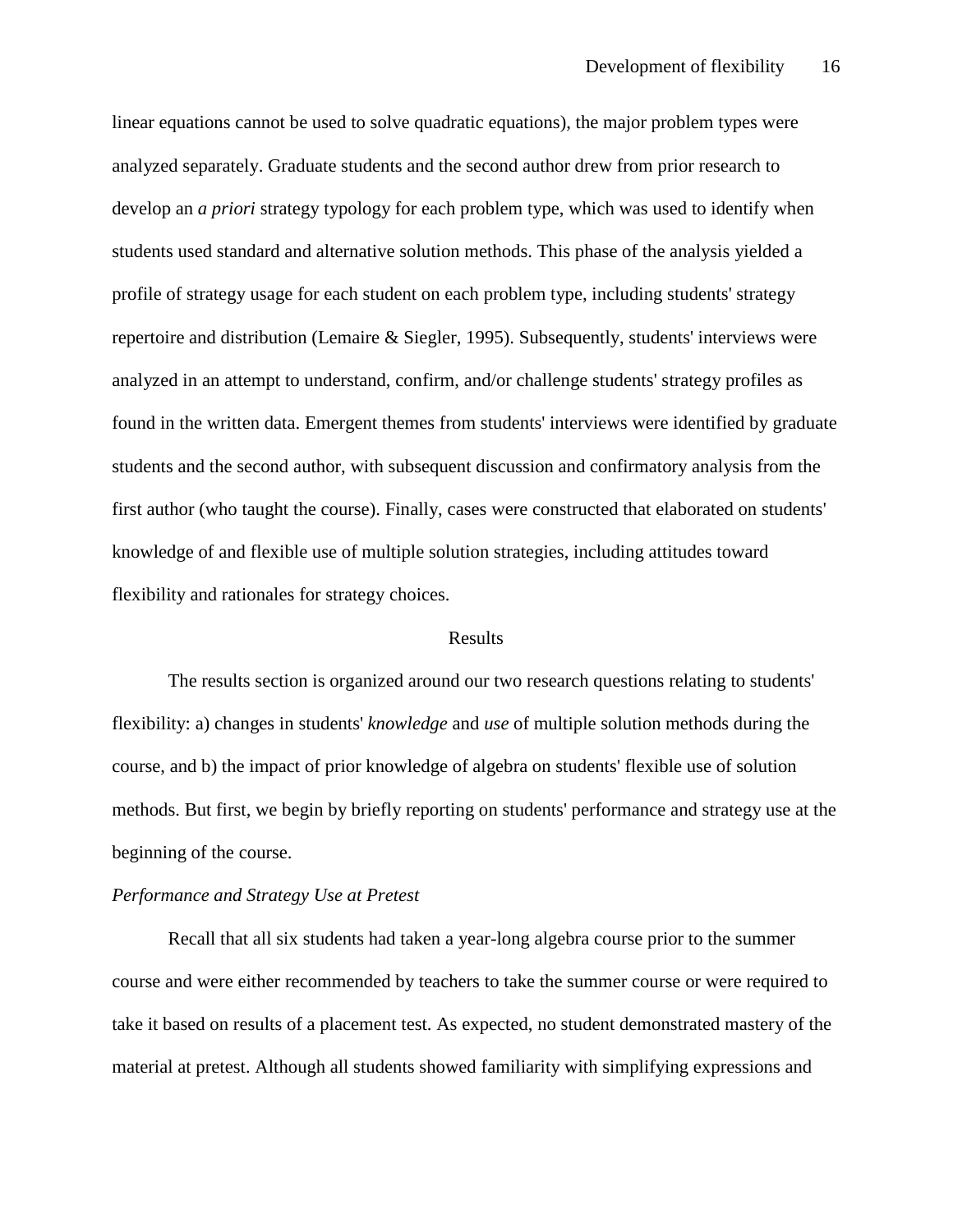solving linear equations, they often made errors. Many of the problems assessing knowledge of advanced Algebra I topics, such as solving quadratic equations, were not attempted. For example, none of the six students attempted to solve problems involving systems of equations, indicating weak or no knowledge of how to approach this problem type. In addition, Xavier, Ricardo, and Nicole left all quadratic problems blank, indicating weak or no knowledge of this topic at the beginning of the course. Yvonne had moderate knowledge of three solution methods for approaching quadratics. Namely, she demonstrated knowledge of solving by factoring, by taking the square root of both sides of the equation, and by using the quadratic formula (see Table 1). Annemarie and Naomi had limited knowledge of solving quadratics; each successfully solved 1 out of 6 quadratic equations on the pretest.

When probed about their knowledge of multiple strategies during the pre-interview, students generally indicated knowledge of only a single strategy for solving many types of algebra problems. For example, all six students demonstrated knowledge of one strategy for solving linear equations such as  $5(3x + 1) = 8$ . As Yvonne stated, "You have to distribute first." For graphing linear equations, two students did not remember any strategy. The other students only knew of one strategy, which is the one described by Ricardo:

[*Do you remember some ways to graph lines?*] Yes. [*How do you graph an equation like this?*  $(3x + 2y = 9)$ ] You plug in the numbers for *x* and *y*. [*And then what?*] And you plot them. [*Can you think of any other way to graph this?*] No. (Ricardo, pre-interview)

In only a few cases did students indicate knowledge of more than one strategy for solving algebra problems. In particular, pre-interviews revealed that Annemarie, Yvonne, and Naomi knew more than one strategy for solving quadratic equations. For example, in Naomi's preinterview about the quadratic formula, she admitted to "vaguely" remembering three methods to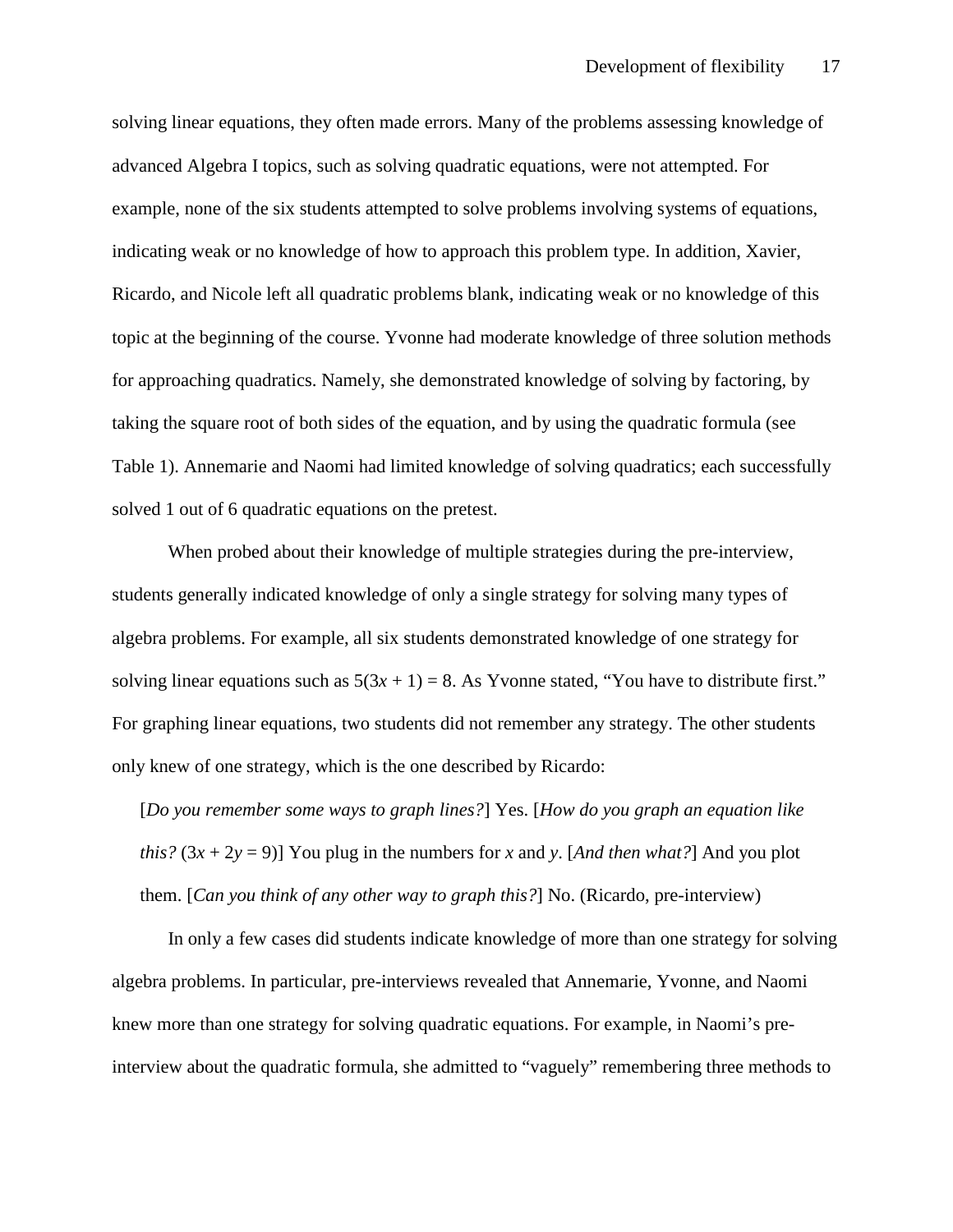solve quadratics, but preferred factoring "because the quadratic formula takes a long time to plug everything in and then solve it." Naomi's statement suggests that she considered efficiency when deciding which method to use for solving quadratics equations; she was the only student who alluded to efficiency at pretest. Annemarie's pre-interview suggests she also knew of the quadratic formula prior to the course but preferred factoring "because if you don't understand math that well, it's easier for me than the quadratic formula." For her, understandability was a key. Yvonne, on the other hand, suggested that the quadratic formula was often the best method for solving quadratic equations, seemingly because of its straightforwardness – that you just need to "plug [the values] into the formula."

As a whole, and despite the fact that all six students had taken a year-long algebra course prior to this study, students had quite weak knowledge of strategies for solving a wide range of algebra problems. Pretest scores support the notion that the students struggled with algebra. Both pretest and posttest scores for each student are provided in Table 3.

## [insert Table 3 here]

#### *Knowledge and Use of Multiple Methods*

Our results suggest two findings with respect to students' knowledge and use of multiple methods. First, knowledge tended to precede use for the most familiar problem types. Second, two primary reasons were given when multiple strategies were regularly used. Namely, students considered the symbolic form of problems and (to a lesser degree) the relative efficiency of applicable strategies when deciding which methods to use for a given problem.

*Knowledge versus use*. First, across the most familiar problem types there was evidence that students' knowledge of alternate methods preceded their use of them. The first test in the course (Test I) provides an illustration of how knowledge preceded use for linear equation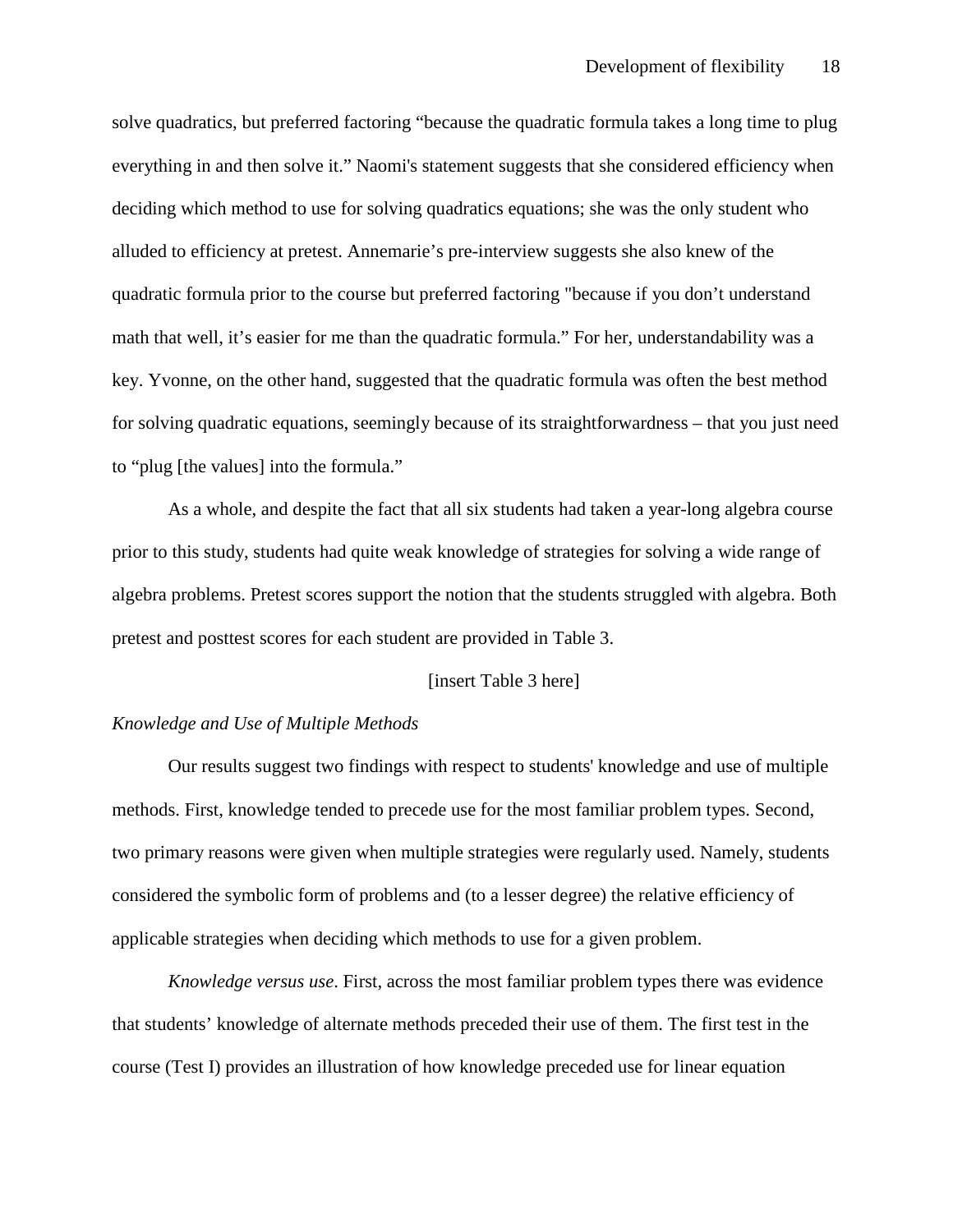solving. Recall that intermediate assessments contained questions where students were asked to solve a problem in more than one way, as well as isomorphic problems that only asked for a single method. For example, on Test I students were asked to solve  $7(n + 2) = 49$  in only one way, while later in the test they were asked to solve  $-5(7x - 16) = 45$  in more than one way. The results from Test I indicated that all six students solved  $7(n + 2) = 49$  by distributing the 7 as a first step (a standard approach that was discussed during the course). Yet, when students were prompted to solve  $-5(7x - 16) = 45$  in two different ways, all six showed knowledge of both the standard approach and the alternative strategy (multiplying or dividing by a constant as a first step). Some students indicated a preference for this alternative method, despite the fact that they did not use it without being prompted.

Students were somewhat more likely to use alternatives to the standard approach with problems that posed difficulty, such as those containing fractions. For example, three students solved  $\frac{1}{2}$ 2  $(x-15) = -4$  using the standard approach (distributing the  $\frac{1}{x}$ ) 2 as a first step), while the other three chose to use an alternative strategy that was introduced in the course – multiplying both sides by the reciprocal of  $\frac{1}{2}$ , 2 , or 2. As Xavier noted for this problem, "I think since there is a fraction, it would be easier just to use the reciprocal, in this case, instead of just working out the whole distributive property" (Xavier, intermediate interview). These strategy choices are further discussed in later sections.

As with solving linear equations, students also seemed to gain knowledge of alternate strategies for simplifying radical expressions before they tended to use them. For example, when simplifying radical expressions in the form, *b*  $\frac{a}{b}$ , a general approach is to take the square root of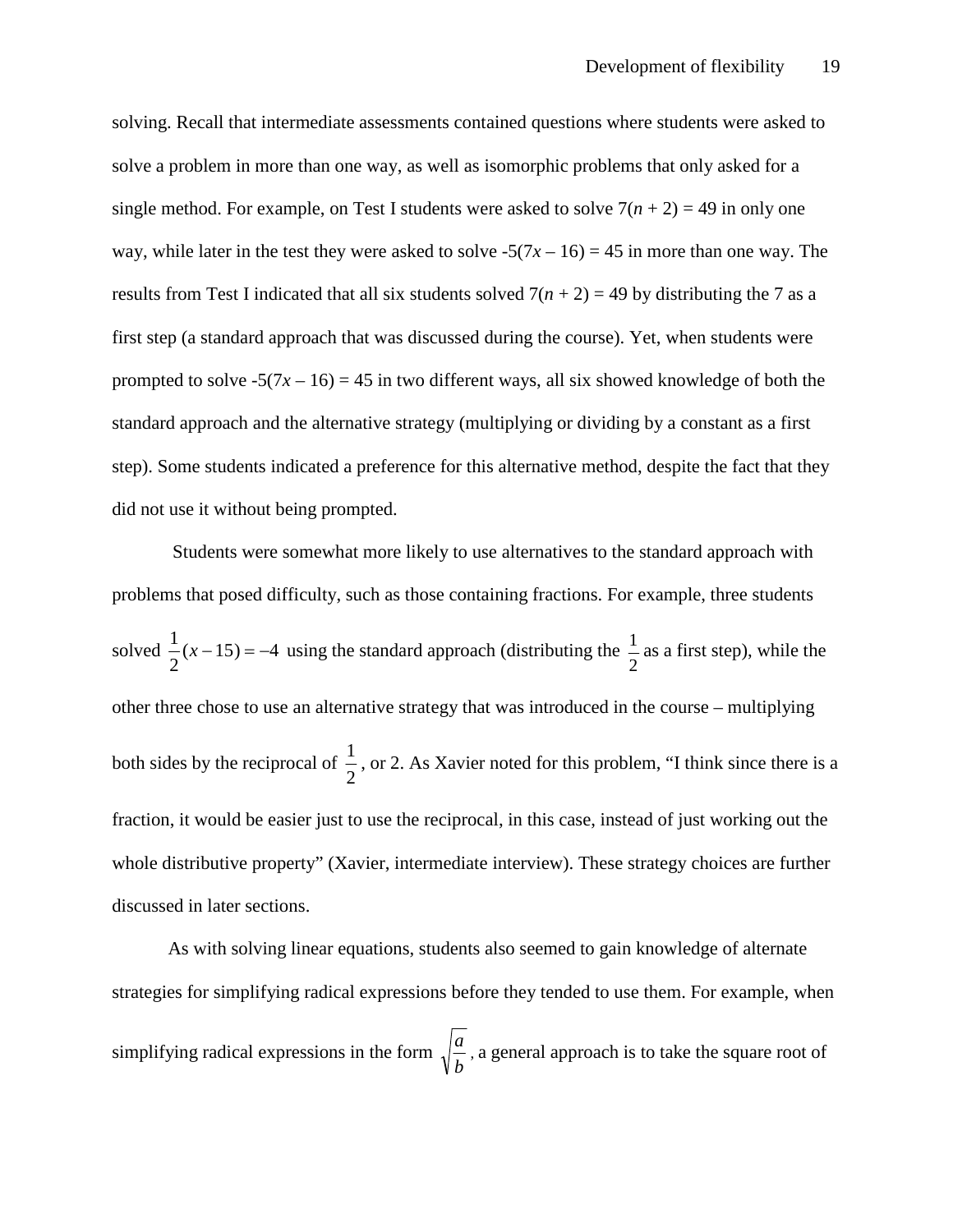the numerator and denominator separately, and then to simplify the result. However, in the case that *b*  $\frac{a}{b}$  is equal to a perfect square, it can be more efficient to simplify the radicand before taking the square root (see Table 1). On Test 2, all six students demonstrated knowledge of this alternate strategy for simplifying radical expressions, but only three used it without being prompted (to simplify 2  $\frac{50}{2}$ ). Interestingly, two of the three who used the general approach on Test 2 made errors and subsequently changed their strategy. On the posttest, these two students were the only ones to use the alternate strategy without being prompted (to solve, 3  $\frac{75}{2}$ ). Once again, it seemed students were more likely to switch strategies for difficult problems. The students had not only switched strategies, but they had also improved in accuracy. On the other hand, one student who used the general approach on the posttest made an error.

Recall that all students showed familiarity with solving equations and simplifying expressions on the pretest. For these topics, students were generally more likely to use the familiar, general approach unless this approach proved difficult. For more advanced topics where students demonstrated weak knowledge at posttest, students more easily switched between strategies. Reasons for students' strategy choices are described in the following section.

*Reasons for strategy choices.* A second result relating to knowledge and use of multiple strategies concerns the criteria used by students when selecting strategies for solving problems. During interviews, the efficiency of known strategies and the symbolic form of the particular problems-to-be-solved were repeatedly identified as factors driving the selection of strategies for the least familiar problem types (based on the pretest).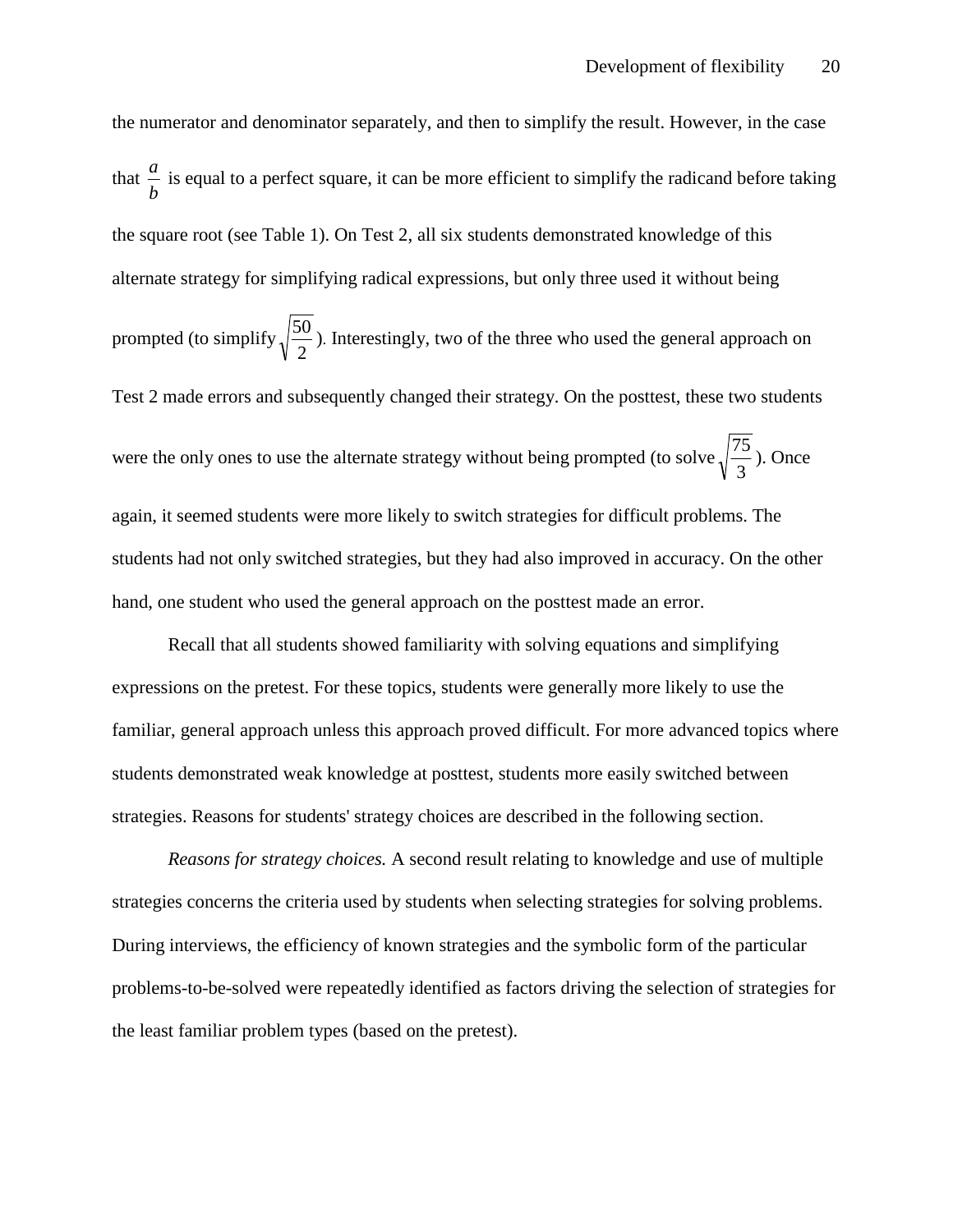Students most frequently described the form of the equation when providing a rationale for their selection of strategies, as was the case when solving systems of equations. For example, when one of the equations was already solved for *y* (e.g., the system of equations for problem 19 included  $x + y = 8$  and  $y = 3x$ ), students generally chose to substitute its equivalent expression into the remaining equation:

[*Let's look at systems of equations. What was your method for number 19?*] Oh, substitution because one of the systems was  $y = 3x$  and it's right there, what y equals, so you just substitute. (Xavier, intermediate interview)

Likewise, Yvonne used the substitution method "because it seemed right, because it was already  $y = 3x$ " (Yvonne, intermediate interview). Ricardo and Naomi gave similar reasons for using substitution for this same problem.

For the next problem (the system of equations  $x + y = 15$  and  $2x - y = 12$ ) most of the students switched methods, choosing to add or subtract the equations so that one of the variables canceled (i.e., the "elimination method"). For example, Naomi used the elimination method "because there were already two opposites, positive *y* and negative *y*" (Naomi, intermediate interview).

Form was also mentioned when explaining choices for graphing linear equations. For example, although Ricardo chose to graph a line by plotting points when "the problem is really easy", such as for  $x + y = 10$ , he switched methods when the form of the equation was more conducive to a different method:

[*What method did you use to graph this?* (*x* + *y* = 10)] Um, I just plugged in numbers. [*You* did?] Yeah. [*What about for this one?* ( $y = \frac{1}{2}$ 2  $(x + 3)$ ] Since it already had the slope and the *y*-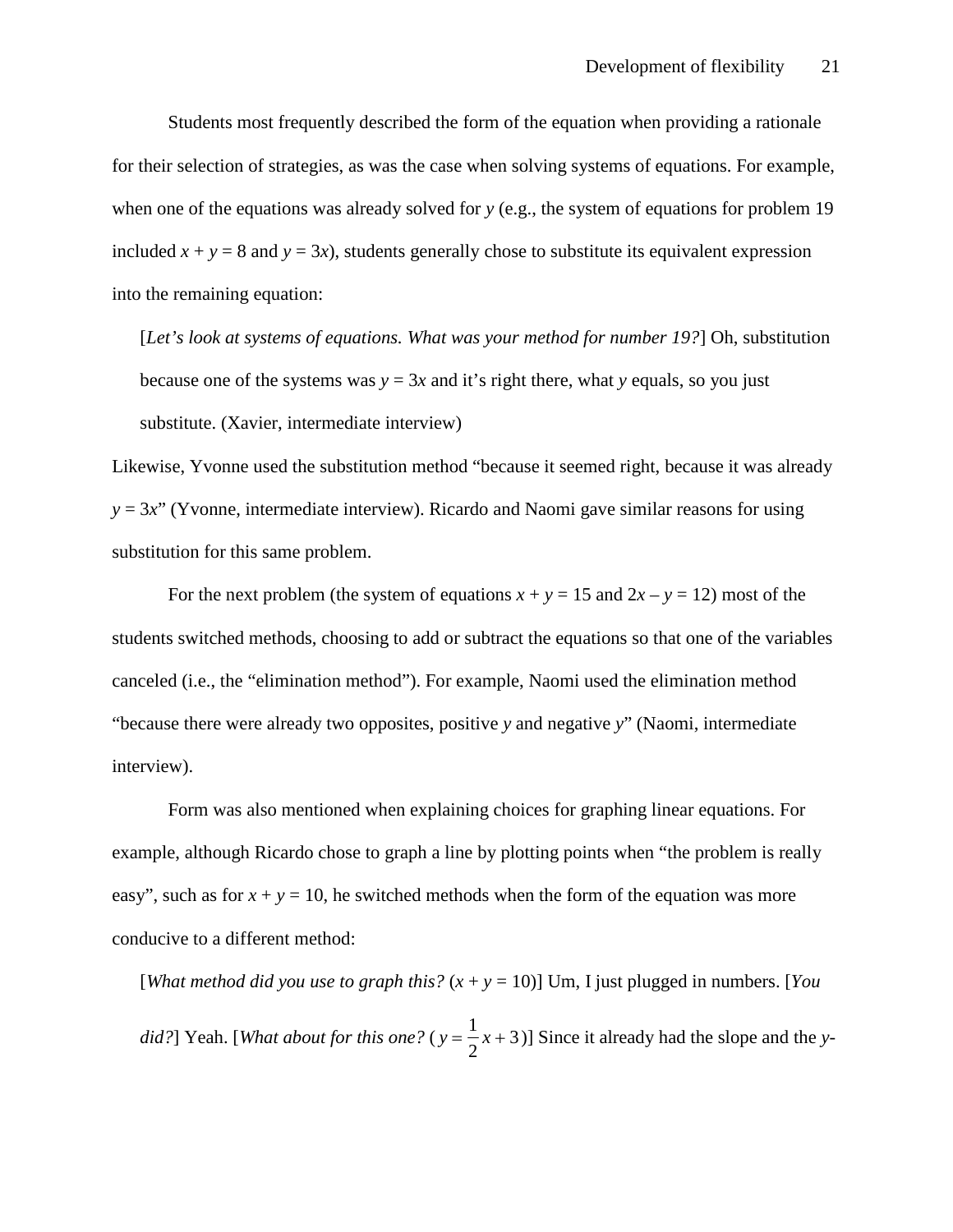intercept, I just found the *y*-intercept and went up from there, using the slope. (Ricardo, intermediate interview)

Similarly, Xavier's rationale for graphing lines using the slope-intercept method was that "you know where to start, and from there you just to use the rise over run; it is ready to go" (Xavier, intermediate interview). And Nicole, who admittedly struggled with all graphing methods, successfully used the slope-intercept method for the same problem "because it was basically in that form" (Nicole, intermediate interview).

In some cases, efficiency was cited when explaining choices for graphing linear equations. For example, Naomi and Yvonne both successfully used the slope-intercept method rather than plotting points on Test I. Although Naomi's intermediate interview revealed she had knowledge of both methods, she said she used the slope-intercept method "because it's faster." Likewise, Yvonne said her reason for not choosing to plot points was that "there is more involved, and it takes longer."

For quadratic equations, students' decisions about strategies were also made using a mix of efficiency and form at posttest. In her post-interview, Annemarie highlighted efficiency as a rationale for her choice of methods. For example, she said that she preferred the square root method (see Table 1) in problems with no *x* term "because it's faster." Naomi mentioned fewer steps as a reason to use factoring instead of the quadratic formula. Likewise, Xavier preferred not to use the quadratic formula because, for the other two methods, "there are less steps and it's just, there's a clear way to get the answer" (Xavier, post-interview). He also mentioned the form of the equations, stating that one equation had a "perfect square" and another one was "pretty easy to factor, it's already in a factorable form." Presumably, Xavier was referring to the fact that the equation was already set equal to zero. Nicole, who often preferred the quadratic formula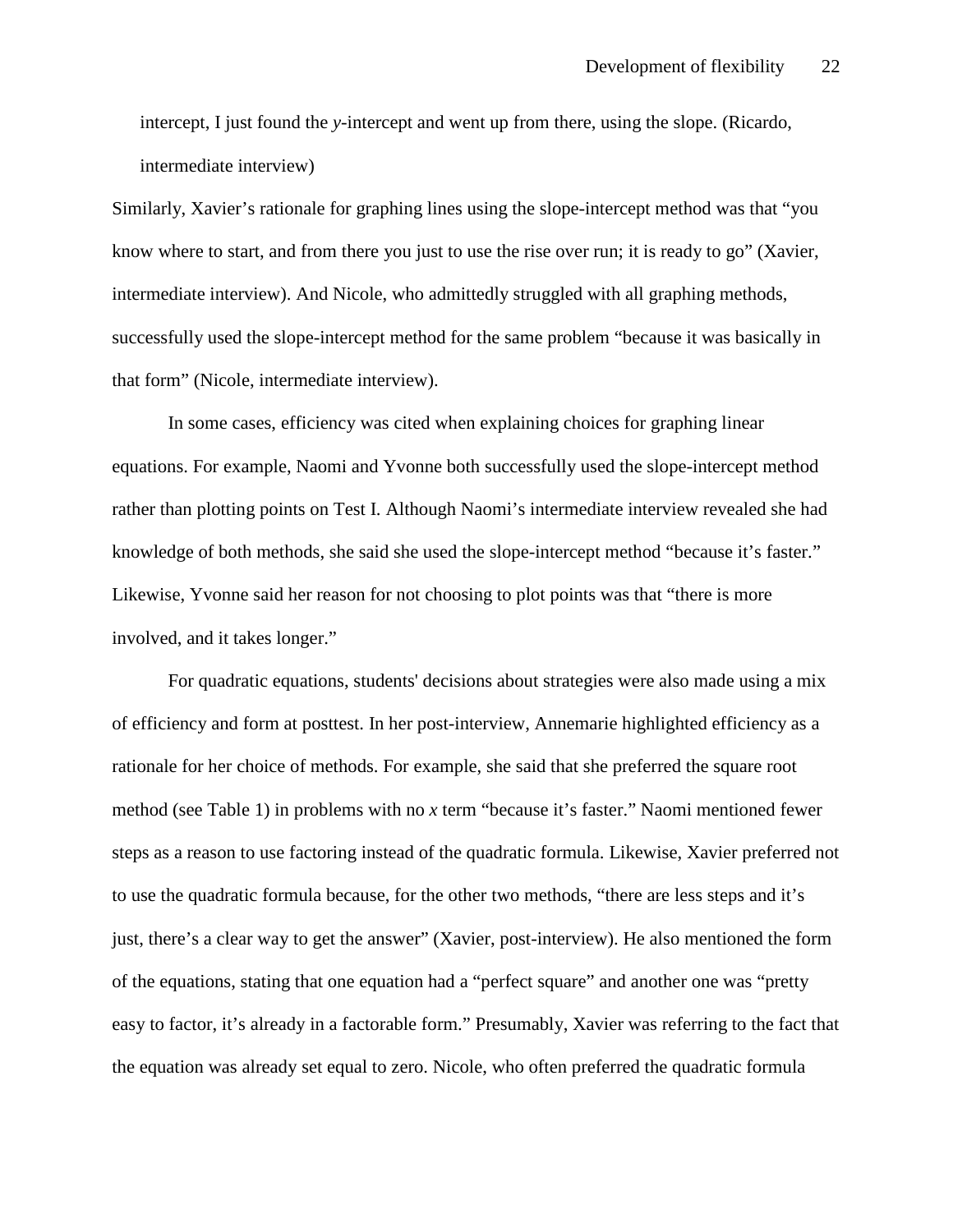because she admittedly struggled with factoring, also attended to form. In her post-interview, her reason for preferring factoring for one problem was "because there's no coefficient" in front of the squared term.

## *Impact of Prior Knowledge on Flexibility*

Our results suggest three findings with respect to students' prior knowledge of algebra. First, fluency with a single strategy seemed to inhibit flexibility. Second, when knowledge of algebra or its pre-requisites was particularly weak, students were more likely to use alternative strategies, but with a focus on accuracy and understandability rather than efficiency or form. Finally, students' weak prior knowledge seemed to be related to positive views of learning multiple strategies for solving problems.

*Prior knowledge of single strategies.* As noted above, the prior literature offers suggestions for ways that prior knowledge of algebra may help or hinder the development of flexibility. Our results suggest that prior knowledge of single strategies largely exerted a *negative* influence on the development of students' flexibility, especially when students began the course with considerable fluency with those strategies. The most prominent example of this trend concerned linear equations of the type  $a(x + b) = c$  where *a* was a whole number. The course attempted to help students develop flexibility for solving problems of this type, presenting them with an alternate to "distribute first" when *c* was divisible by *a* (i.e., use the "divide first" method; see Table 1). Several students began the study having already developed fluency with the "distribute first" method for these equations. Yet it appeared that students' prior instruction had focused so exclusively on this strategy that it may have hindered their ability to use other strategies for problems of this type.

In particular, written assessments reveal that, at pretest, every student in the class except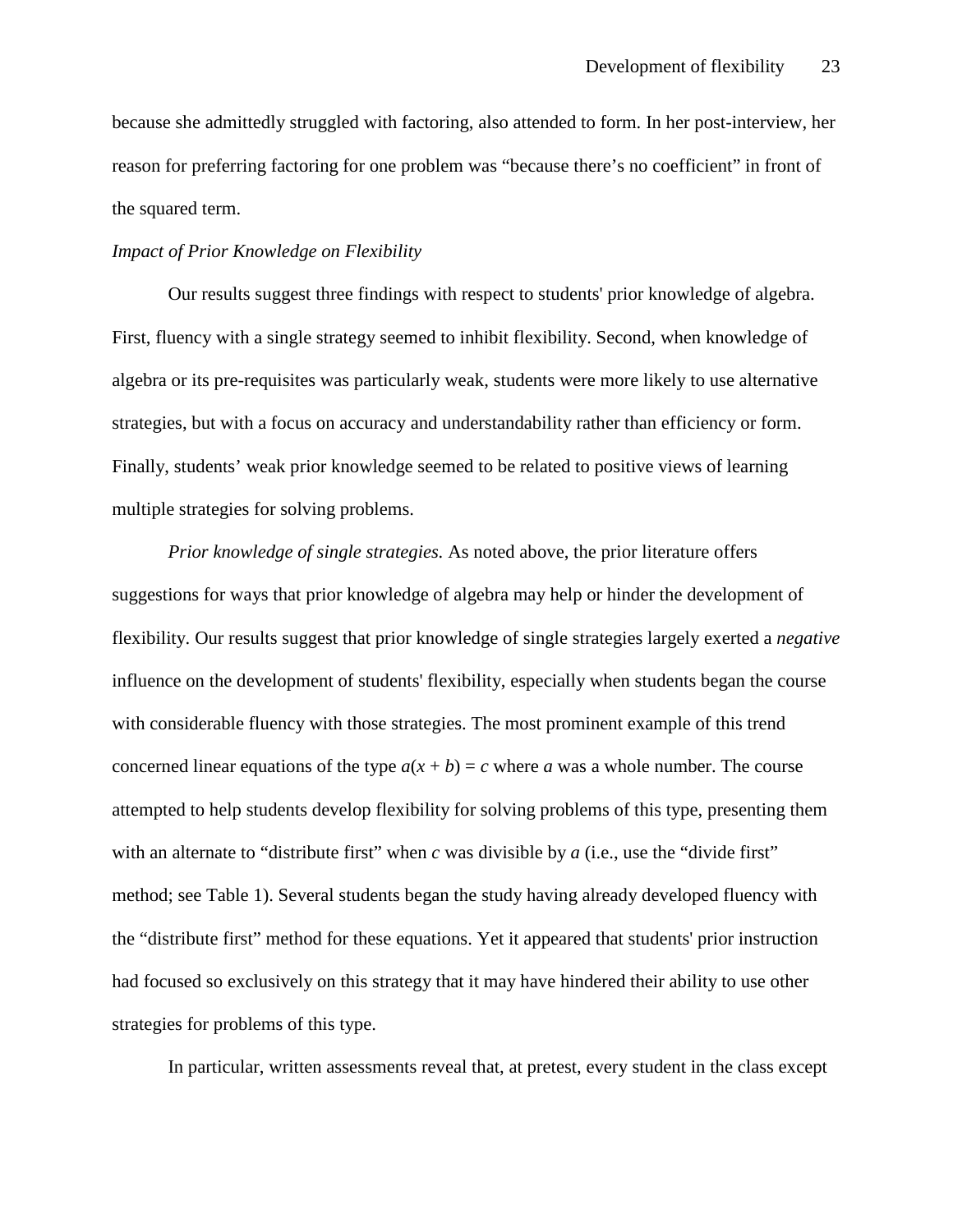Xavier solved problems of the type  $a(x + b) = c$  where *a* was a whole number by using the "distribute first" method. (At pretest Xavier solved problems of this type incorrectly, and it is unclear what method he used since he did not show any work.) During the course, all students gained knowledge of the alternative "divide first" method for this problem type and could demonstrate how to solve problems using this method when prompted to do so. However, when given the opportunity to solve problems using the method of their choice on homework assignments and assessments, students in the course were quite consistent in continuing to use their original preferred "distribute first" method.

Students' interview responses provide insight as to why knowledge of the "divide first" method did not lead consistently to its use. To illustrate, Yvonne indicated in her immediate interview that she had now learned a second way to solve problems of this type, the "divide first" method. Yet she explained that on a recent exam problem, she still used the familiar "distribute first" method because "it was like instinct":

*[Let's look at how you solved some of the problems. This one here?*  $(7(n + 2) = 49)$ *]* I distributed the 7 to the *n* + 2. *[Distributed. Okay. Why did you choose that as your first step?]* Um, just because it was what came to mind first and it just seemed easiest. *[Do you know another way to do it?* You could divide the 49 by 7 and just get  $n + 2 = 7$ , and then you would get *n* = 5. *[And which way do you like better?]* The first way. Just the way I did it. I mean, I guess it doesn't matter, but it was like instinct, sort of. (Yvonne, intermediate interview)

Yvonne frequently described her use of the "distribute first" method as being "like instinct" and further indicated that she had developed fluency with this method from frequent prior instructional exposure. This fluency may have deterred her from examining test problems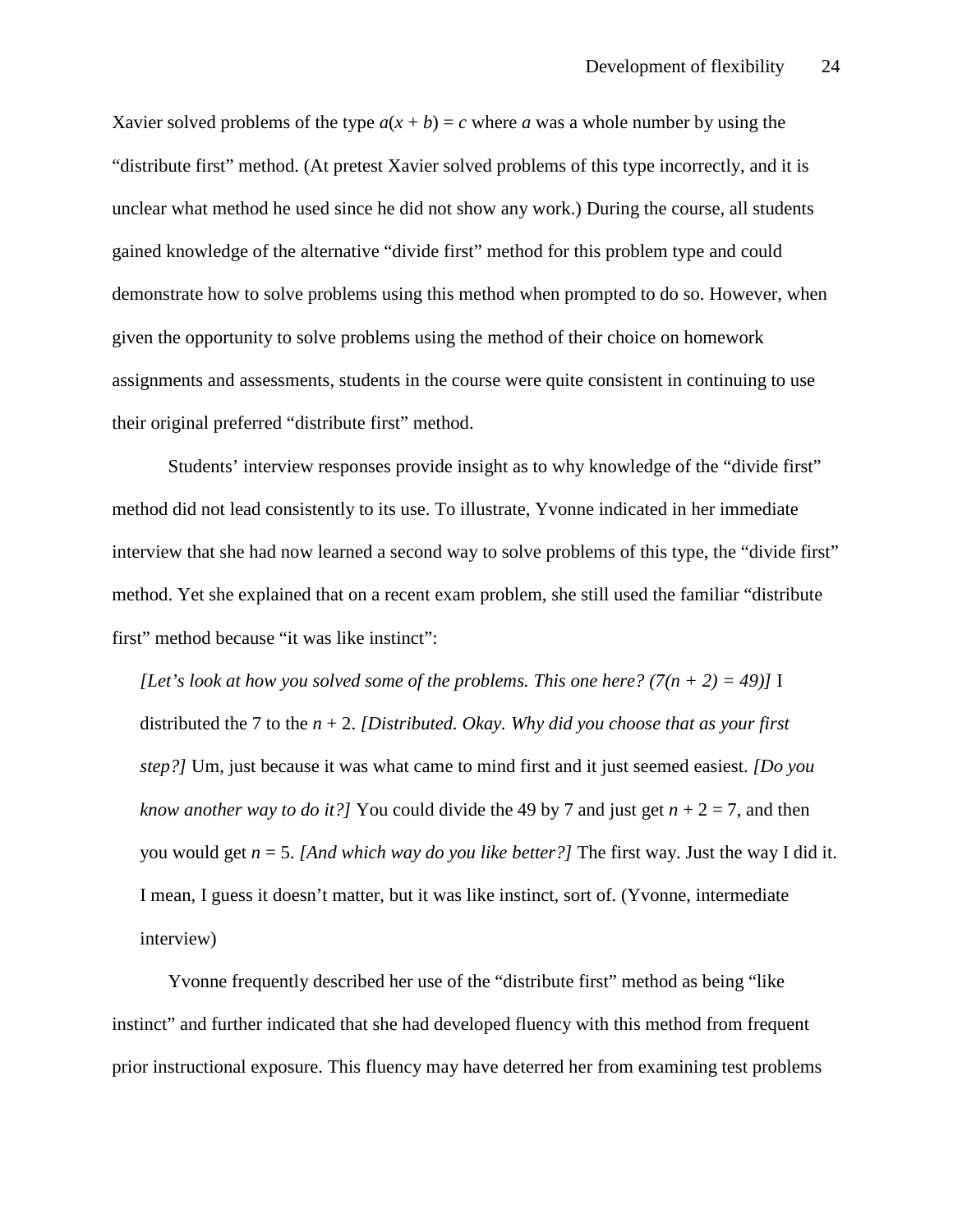and considering whether alternative methods might be easier in some way. Annemarie's and Ricardo's interview responses show a similar pattern. During the intermediate interview, Annemarie explained that while she knew how to use the alternative "divide first" method, she had still solved a problem of this type on a recent test by using "distribute first" because "It's just the way I was taught." Similarly, Ricardo demonstrated during the intermediate interview that he could also apply the new "divide first" method he had learned, but he indicated that he still preferred to use "distribute first" because he was "used to it."

*Weak knowledge of algebra.* Unlike the other students, Naomi demonstrated prior knowledge of an alternate strategy for solving linear equations, at least for those involving fractions. In particular, she stated that one of her teachers taught her to "clear the denominator" when solving equations with fractions. For example, at pretest she solved  $\frac{2}{3}$ 3  $w + 3 = 10$  by first multiplying all terms by 3, as illustrated in Figure 1:

## [insert Figure 1 here]

For the same problem at posttest (see Figure 2), Naomi used the more traditional first step of subtracting 3 from both sides but then again cleared the denominator by multiplying by 3:

#### [insert Figure 2 here]

In both cases, her alternate strategy was arguably less efficient than the typical method of subtracting 3 and multiplying by the reciprocal. In other cases it was more efficient, as a matter of coincidence. Ostensibly, Naomi's focus on eliminating fractions was a way to reduce the likelihood of making errors.

In fact, the presence of fractions in a problem was often a key factor in leading students to change strategies, as a result of students' discomfort with working with fractions. In particular, fractions were often cited as a reason to not to distribute on linear equations of the form  $a(x + b)$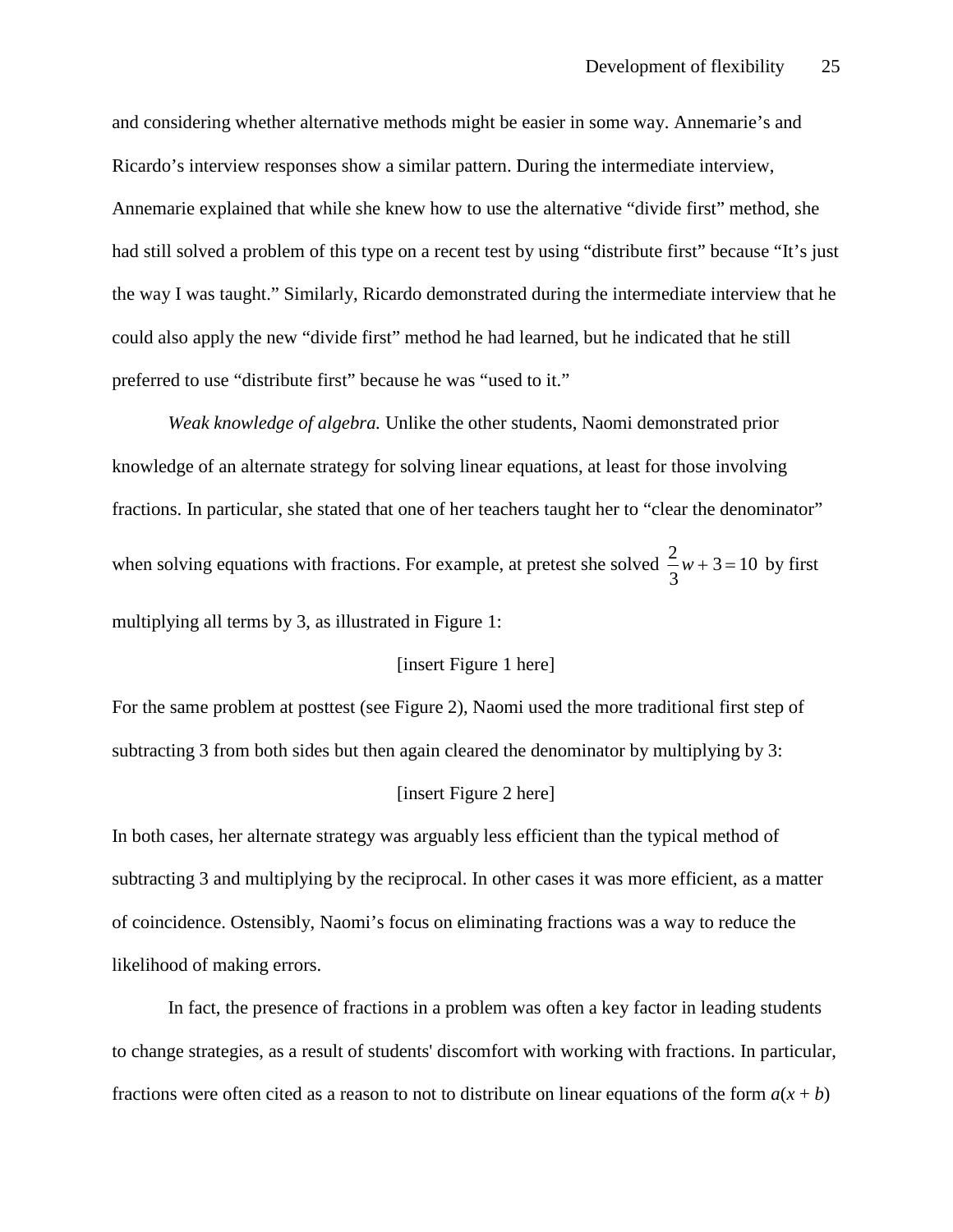$= c$ . Ricardo, who expressed a preference for distributing for most problems of this type, felt differently when  $a = \frac{6}{5}$ 5 . In this case, he preferred to multiply by the reciprocal of  $\frac{6}{7}$ , 5 , "because this one was totally confusing. To distribute was really confusing. It was getting confusing multiplying  $\frac{6}{5}$ 5 by this. It was easier just to get rid of it" (Ricardo, intermediate interview). To solve  $\frac{1}{2}$ 2  $(x-15) = -4$ , Nicole chose not to distribute the  $\frac{1}{2}$ 2 "because I feel as though I'm not, sometimes not good with fractions" (Nicole, intermediate interview). When Naomi was asked about her solution to the same problem, she stated that she preferred to multiply both sides by 2 instead of distributing the  $\frac{1}{2}$ , 2 , "so that you don't have to work with fractions."

In general, weak knowledge of algebra or its pre-requisites prompted the use of alternate strategies for solving problems, but this use was motivated by a concern with accuracy or understandability. As another example, students in the class learned two ways to simplify expressions when multiplying with the same base (e.g.,  $a^3 \times a^4 = a^7$ ; see Table 1). One method was to expand all the terms and then find a single term that was equivalent to the expansion. The second method was to add exponents and keep the base the same. In this case, adding exponents is the general strategy and arguably the more efficient one, but some students were not comfortable with that method and chose to expand the terms in order to simplify the expression, as demonstrated by Xavier in Figure 3:

#### [insert Figure 3 here]

When simplifying more complicated expressions, some students still used the expansion method. For example, in Figure 4 Annemarie seemed to use the method to verify that exponents could be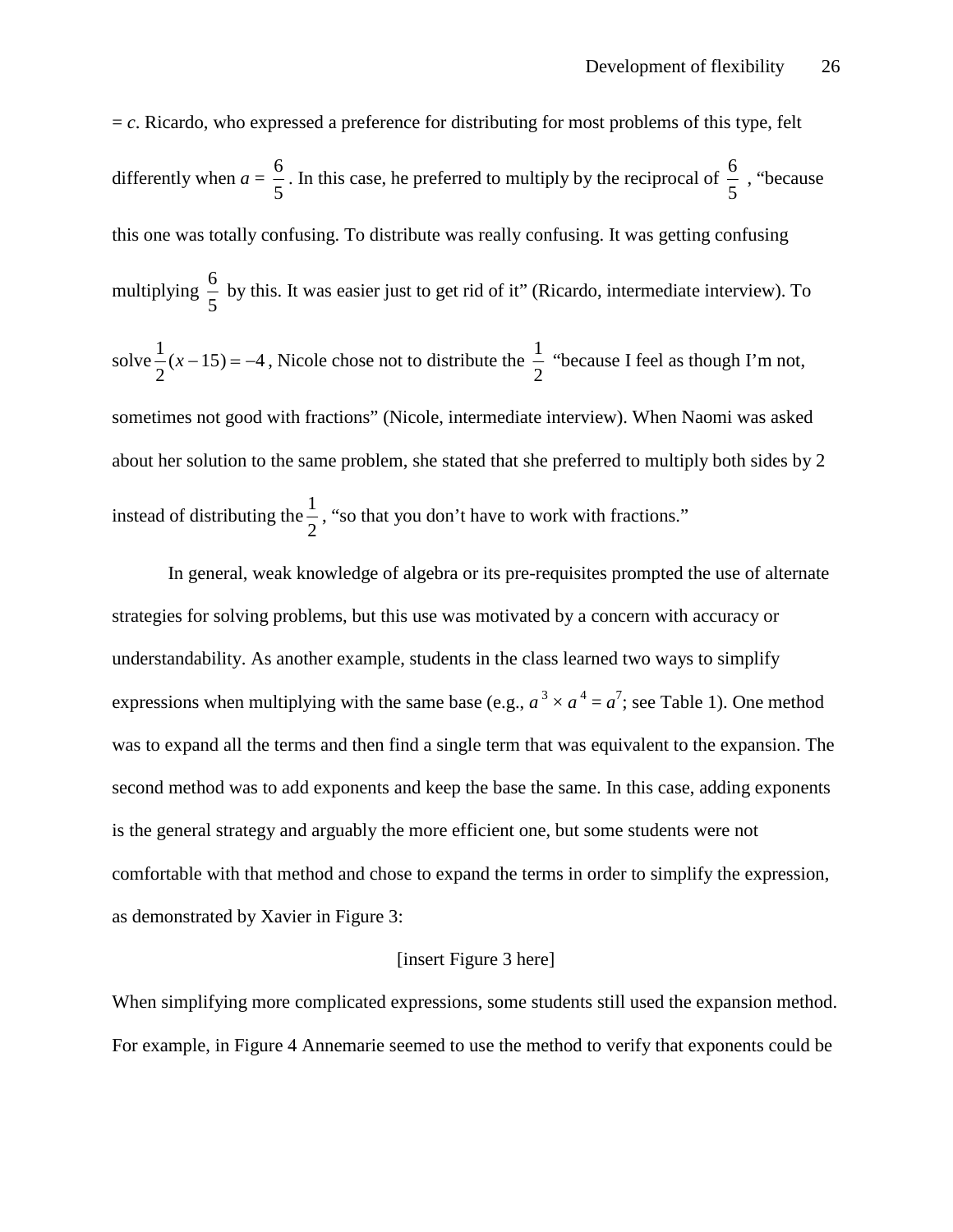multiplied when raising a power to a power. Although Annemarie's method was inefficient, it was understandable to her and allowed her to solve the problem correctly:

## [insert Figure 4 here]

Although weak knowledge often led students to use inefficient methods, it sometimes led to efficient ones. For example, Annemarie's reason for using the slope-intercept method for graphing  $x + y = 15$  was that "the T-chart is really confusing for me for some reason." For  $y = \frac{1}{2}$ 2  $x - 3$ , she again used the slope-intercept method, stating that it was because "the chart is too confusing with a fraction." When choosing not to distribute for certain problems she said, "Distributing fractions kind of scare me. Distributing them, I'm not good with fractions so I was afraid that if I distributed it, I would distribute the fractions wrong" (Annemarie, intermediate interview). Again, a concern with accuracy was the driving force for strategy choices in cases where prior knowledge was weak.

*Students' views of learning and using multiple strategies.* Post-interviews support the notion that students in the course who struggled with basic algebra and rational number skills were often more concerned with accuracy rather than efficiency. For example, when asked about disadvantages of learning multiple methods in the post-interviews, the same possible disadvantage was offered by all six students. As Xavier stated, "Sometimes you could get the two methods mixed up." However, it was somewhat surprising that five of the six students insisted this was simply a possibility for someone else. As illustrated by Naomi, "People could do that, but I don't tend to get methods confused. Either I get it completely right, or I forget the method all together." Only Annemarie admitted that she might personally "mix up different methods." At the same time, however, she also expressed that the first method she learned did not always make sense to her. In those cases, learning a new method was particularly helpful: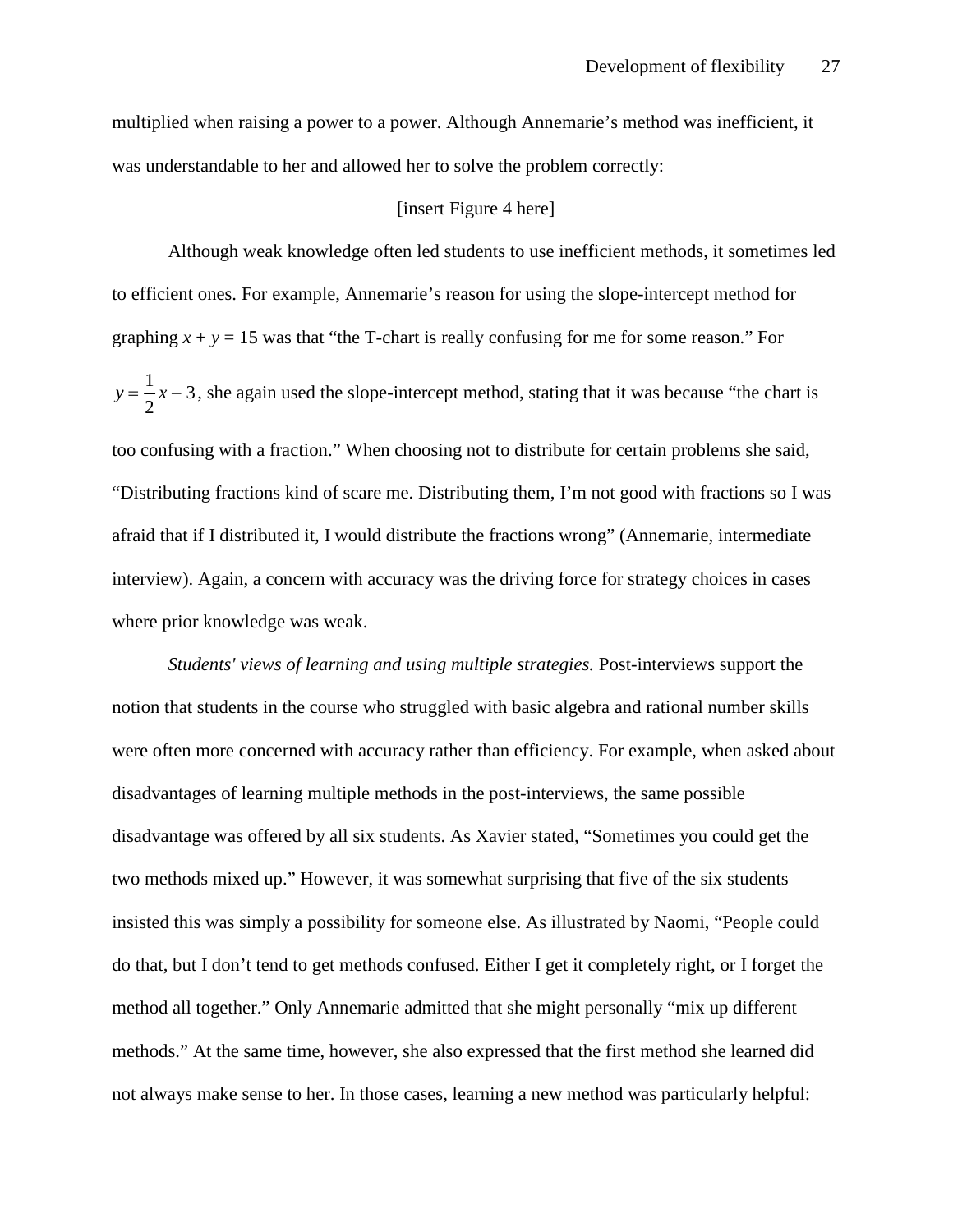"*[What are some advantages to learning more than one way?]* There were, like with the radicals, how you showed me two methods. My teacher taught me, my old teacher taught me one method, and it was a method that I really didn't understand. And when you showed me the other method I was like, wow, this is easier. And I could understand it more and I always hated radicals, but now I am starting to get them." (Annemarie, post-interview) Annemarie expressed a similar perspective during the intermediate interview, when solving

systems of equations. Although Annemarie showed knowledge of two methods, she was more comfortable with substitution:

"*[So why did you use the substitution method here?]* Because my teacher taught me the elimination method and it always kind of struck me really confusing and I actually was never good at this, I always used to get them wrong. And when he told me about substitution, it became easier to me because it was easier for me to see how you substituted it." (Annemarie, intermediate interview)

The focus on accuracy may partially explain why knowledge of efficient methods sometimes preceded the regular use of them; if the method first learned by the students was not difficult to apply for a particular problem, they tended to continue using it. But despite not always choosing to use alternate methods, students in this study still generally viewed their knowledge of multiple strategies as advantageous. As suggested by Nicole, an alternate method can serve as a "backup" method if needed: "[*And what are some advantages to learning more than one way to solve math problems?*] Well it's an advantage because in case you get stuck doing one way, you can always have a backup" (Nicole, post-interview). Ricardo had a similar response, suggesting that "If you get stuck on one way then you can do it the other way." Xavier and Yvonne made similar suggestions and added that being able to check your work was another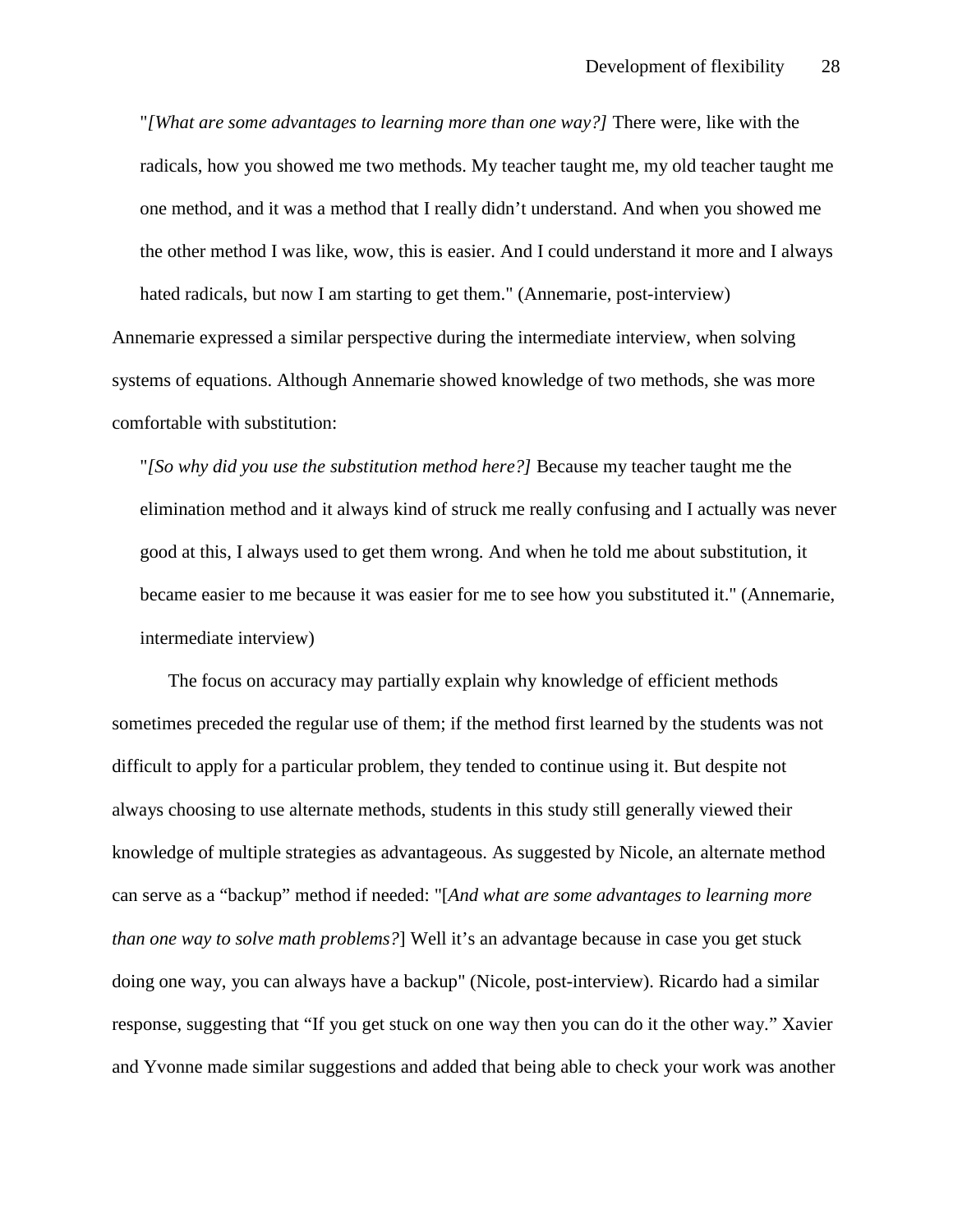advantage of having an alternate way to solve a problem. Only Naomi alluded to efficiency as an advantage to knowing more than one way to solve math problems. She said, "Well knowing more than one way makes it easier to solve an equation just because one way might make solving it a lot harder, so if you know a different way, you could do it faster."

## Discussion

Being able to flexibly solve problems is one of the hallmarks of procedural fluency (National Research Council, 2001), and recent attention to flexibility in the research literature has revealed some interesting findings about its development. The current study confirms and adds to those findings in several ways. The purpose of the study was to explore the development of flexibility with algebra within a classroom setting and with students who struggle with algebra.

First, our findings confirm that although students may have acquired knowledge of alternate methods, possessing a knowledge of alternate methods does not necessarily imply that students will tend to use them (Blöte et al., 2001; Star & Rittle-Johnson, 2008), particularly if they have gained fluency with one particular method. For example, in the current study, students commonly explained their use of the distributive property as something they employed because they were "used to" it, even when they acknowledged it was not the most efficient method. It seems that being overly practiced with one particular method for a problem type actually inhibited flexibility with that type. These results are consistent with Klein et al. (1998), who found that second graders who focused on skill before flexibility were less flexible that ones who focused on both at the same time. The finding may be explained by the Einstellung effect, which suggests that people tend to approach problems in familiar ways, even when better methods are available (Luchins, 1942). However, research by Rittle-Johnson et al. (2009) suggests that some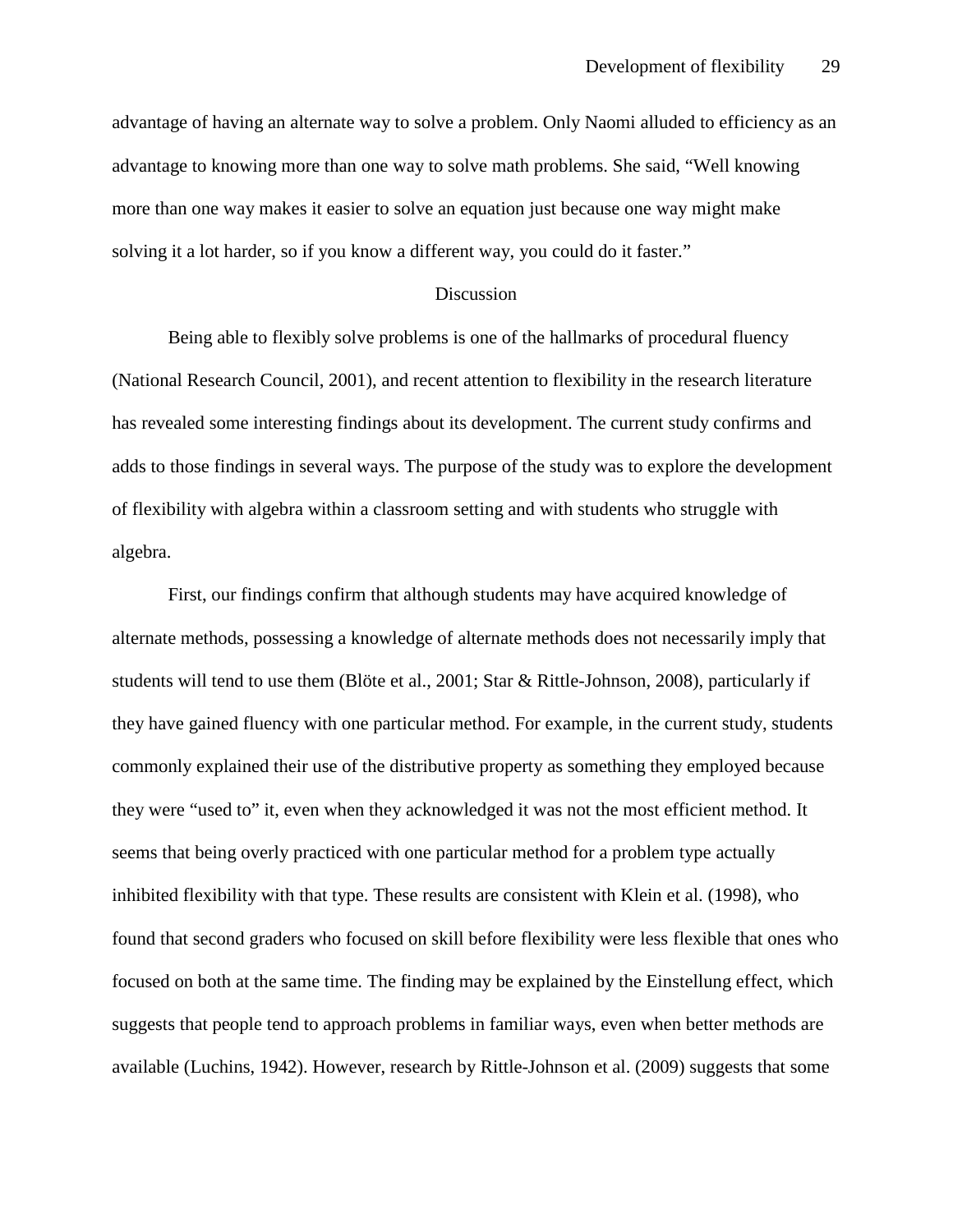familiarity with a single approach is necessary before students can benefit from the comparison of multiple approaches, possibly because it eases the cognitive load necessary for comparison. A question that remains is, under what circumstances is the exposure to a single method considered too much? When does it impede flexibility as oppose to facilitate it?

Second, when students encountered problems that were especially difficult or confusing for them, they were *more* likely to use a new method for that problem. This finding is somewhat counter-intuitive, since one might expect struggling students to prefer to rely exclusively on one broadly applicable strategy. Yet, students in this study seemed grateful to have a "backup" method. This finding was especially true for problems involving fractions; students consistently named being "not good with fractions" as a reason to avoid a particular method, both for solving and graphing equations. In general, weak knowledge prompted the use of alternate strategies, but a concern with accuracy or understandability was often the driving force for deciding on which strategy to use.

Finally, when two methods were equally familiar and comfortable, students were likely to cite efficiency and/or equation form as reasons for choosing particular methods. For example, students demonstrated little or no knowledge of solving systems of equations at pretest, but after learning two methods for solving systems, most students used and switched easily between the two methods during the course. During the intermediate interview, students consistently suggested that they chose a particular method because of the way the problem was posed to them.

In brief, familiarity, understandability, efficiency and form were typical reasons given for strategy choices. Results of the current study hypothesize the following developmental progression with regard to flexibility: a) using what is familiar and reliable; b) attempting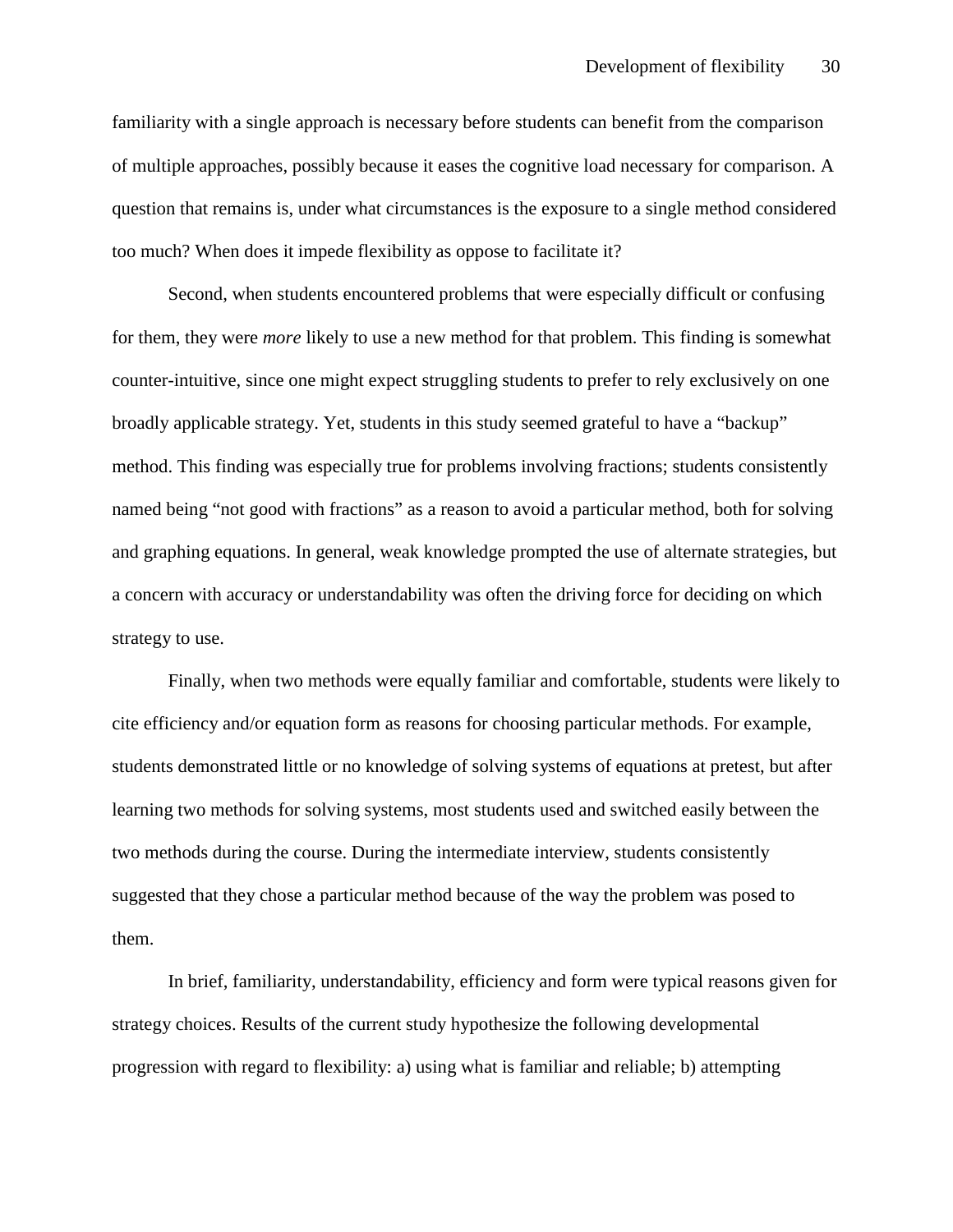alternate methods (but not necessarily efficient ones) when challenged with a difficult or confusing problem; and c) using methods that are efficient and/or take advantage of the problem's structure or form. More research is needed to test this hypothesis.

Recall that the posttest was also administered to a group of experts (Blinded, 2009). These experts demonstrated flexibility in terms of both knowledge and use of strategies, and they were in surprising agreement about which methods were optimal. When prompted to explain why they chose their methods and whether they knew of other methods, they consistently pointed to structural characteristics of the problem (e.g., a certain number is divisible by another) and preferred methods that were more efficient, made use of important mathematical ideas, and reduced the chance for error. In other words, the experts were primarily focused on form and efficiency. It seems that when students were not struggling with accuracy, they more closely resembled experts who took the same test.

## *Implications for Theories of Flexibility*

The present study also offers theoretical insight into current conceptualizations of flexibility. In particular, and as noted above, there is variation in the literature in terms of how researchers define flexibility. However, there is agreement that flexibility involves the use of strategies that are considered the most *appropriate* for a given problem. But what does appropriate mean?

On the one hand, one could consider the most appropriate strategy to be the most *efficient* one. Certainly it is seems intuitive that efficiency should play a role in the determination of which strategy is best for a given problem. But a number of issues emerge when appropriateness is closely linked with strategy efficiency. First, efficiency itself is difficult to define. Is the most efficient strategy the one that can be executed the fastest? executed in the fewest steps (and what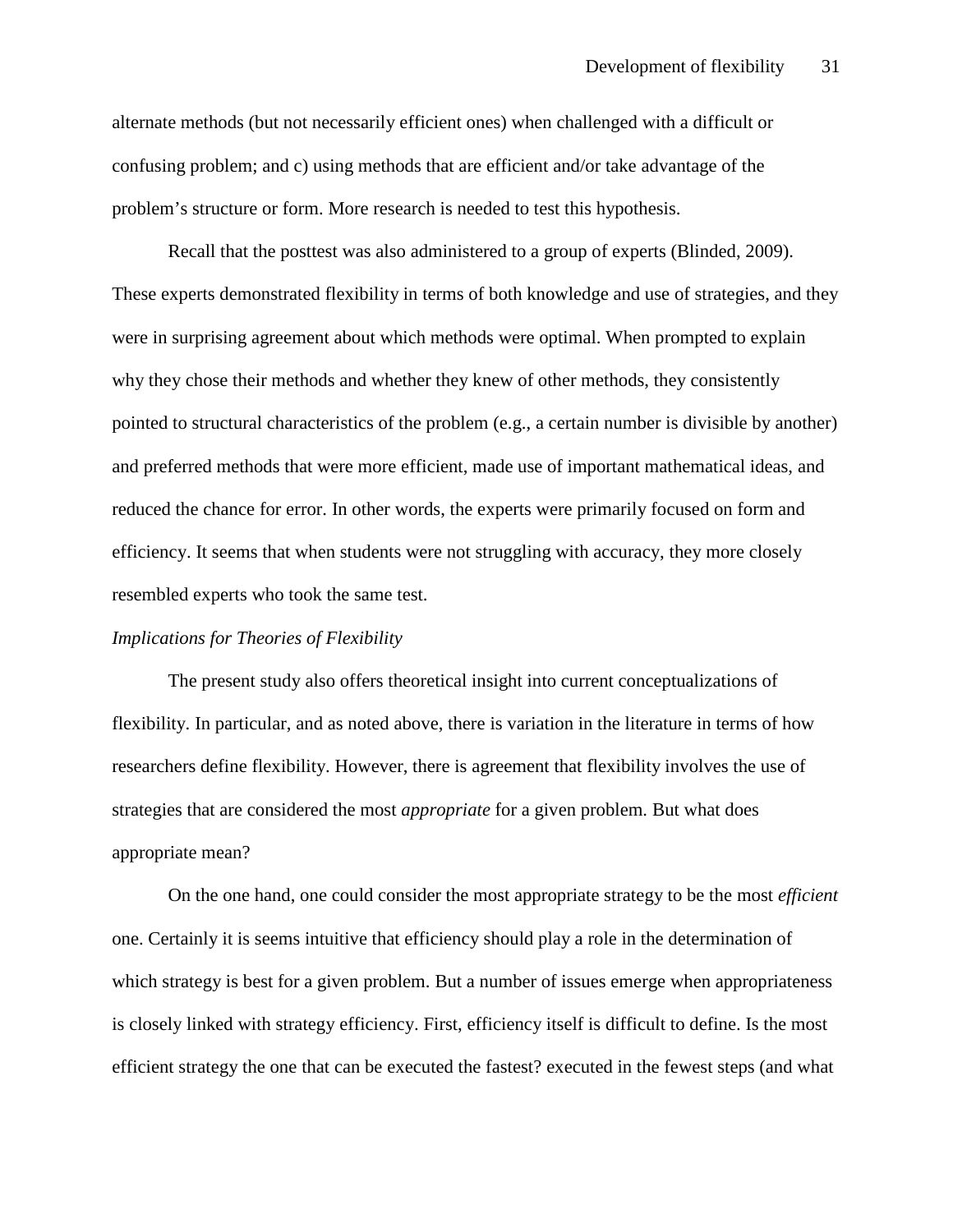counts as a 'step')? executed with greatest ease? As one of the experts noted, "It's not about extra steps. I don't mind putting in extra steps if extra steps makes it easier" (Blinded, 2009, p. 17). Second, in some situations, the most appropriate strategy may not be the most efficient one. For students who struggle with mathematics, the most appropriate strategy might be the one that is the most understandable in a given situation. And finally, equating flexibility with efficient problem solving can have unintended instructional consequences. As Verschaffel and colleagues suggest, if efficiency is the primary or only criterion for strategy selection, instruction can degenerate into a series of "'(quasi-)algorithmic' rule[s] for linking problem types to solution strategies and with systematic training in the use of [those] rules" (Verschaffel et al., 2007, p. 33). Hence, a focus on efficiency may not ultimately offer sufficient clarity in determining strategy appropriateness.

However, recognizing that appropriateness is more than efficiency leads to another potential challenge – conceptualizing appropriateness in a way that is not overly individualized (and thus difficult to generalize). Verschaffel and colleagues (Verschaffel et al., 2007) suggest that a strategy is most appropriate "on a given mathematical task, for a given individual, in a given context or situation" (p. 32). In some respects, this depiction of appropriateness is difficult to argue with. Certainly context, task, and person must play a role in determining which strategy is most appropriate for a given problem. On the other hand, this definition makes it difficult to formulate hypotheses about the appropriateness of strategies that generalize and thus can span multiple contexts, individuals, and tasks. Yet doing so seems critical for instruction focusing on flexibility. Furthermore, does appropriateness in such a case become reduced to an individual's strategy preference? If a solver can articulate a reason that his/her strategy choice is most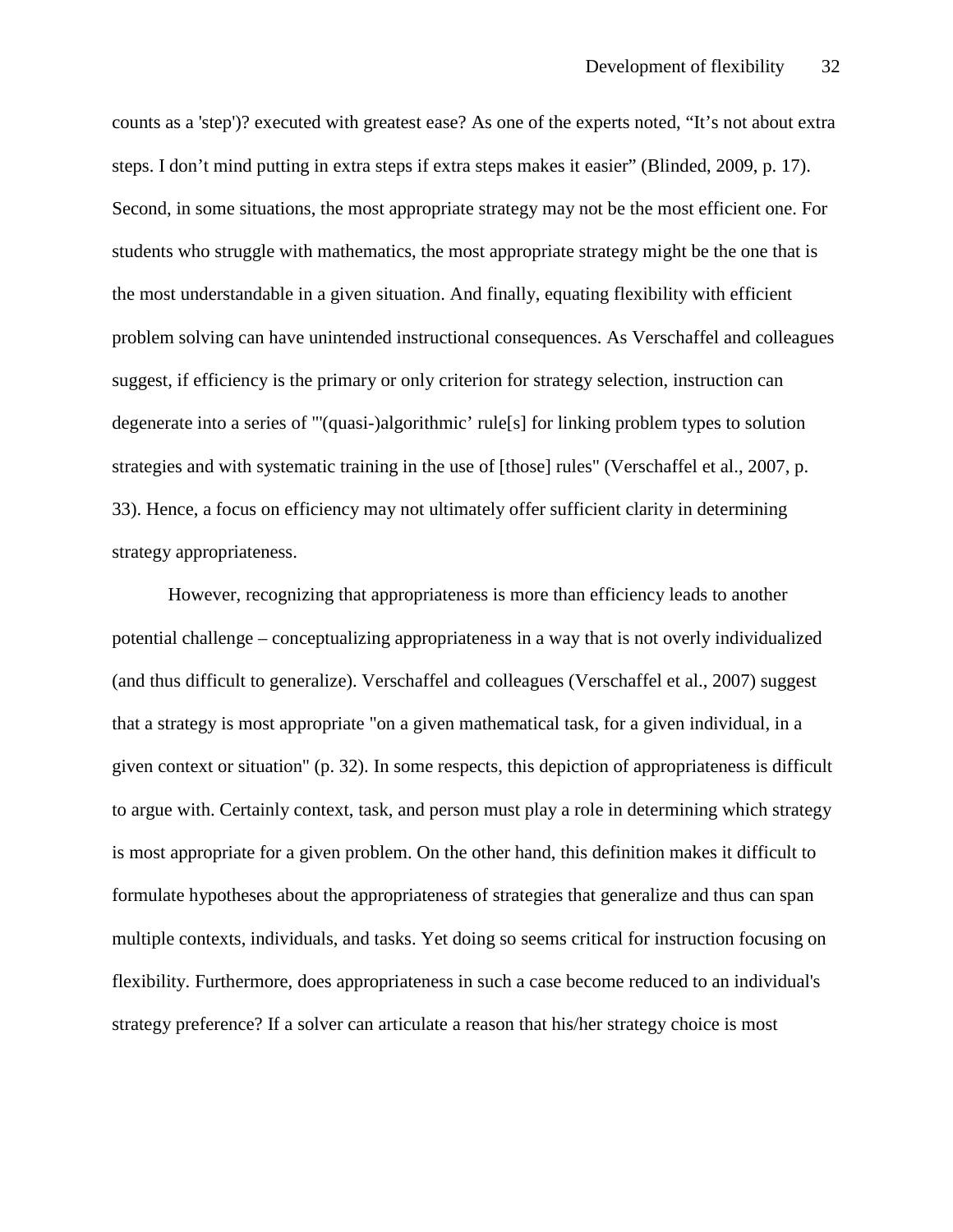appropriate on a problem (i.e., it is her preferred strategy or one that she understands the best), can we ever argue that her choice is not the *most* appropriate choice?

The current study offers a somewhat modified vision of what "appropriate" means that recognizes the importance of person, task, and contextual variables but also with an eye toward the need to formulate general instructional recommendations for students as they develop flexibility. In particular, students' strategy choices in the present study appear to be guided by an interaction between problem type, affordances/constraints of particular strategies, and prior knowledge. Problem type refers to the general structure of a problem, such as whether an equation is written in the form  $a(x + b) = c$ . Affordances and constraints of strategies indicate whether conditions in specific problems within a problem type impact the ease or efficiency with which strategies can be executed by an individual, such as whether *c* is evenly divisible by *a* in the problem type above. And prior knowledge refers to the knowledge that a student brings to the problem which impacts the affordances and constraints of known strategies. For example, if a student is quite fluent with fractions, then a particular strategy for the problem type  $a(x + b) = c$ (i.e. dividing both sides of the equation by *a*) may be quite appropriate, even if *c* does not evenly divide *a*. But for a student who struggles with fraction computation, this strategy seems appropriate only when *a* is a factor of *c*. Similarly, when solving quadratic equations written in standard form, certain combinations of constants may suggest that factoring is the easiest strategy to perform, but individuals' prior knowledge related to factoring would certain impact the relative appropriateness of this strategy. Understanding these subtle interactions may be important considerations for instruction and can be useful to include in classroom discussions meant to promote flexibility.

## *Implications for the Teaching and Learning of Algebra*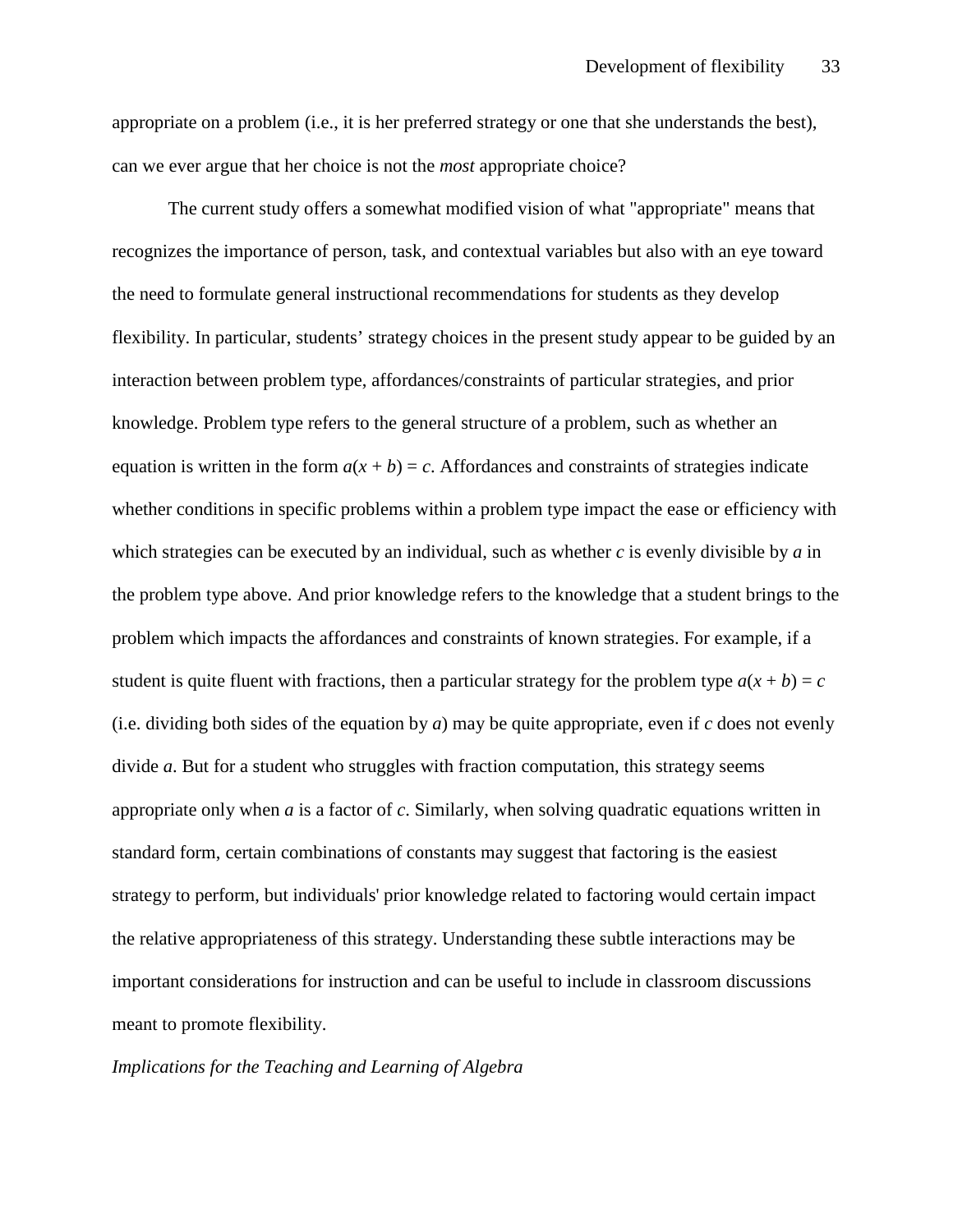The findings of this study have several implications for algebra classrooms. First, teachers need not avoid a focus on multiple strategies with struggling students, out of concern that students' lack of prerequisite skills will make flexibility an unattainable goal. Rather, our results suggest that low achieving students may be particularly appreciative and excited about a focus on multiple strategies. Knowing more than one way to solve a problem may enable them to choose a method that maximizes the accuracy of their solution and/or that is most clear or understandable to them.

However, when focusing instruction on multiple methods, teachers need to carefully choose the target examples and strategies in order for similarities, differences, and affordances of various approaches to be clearer. Specifically, problems should not differ on too many features and presentation should be side by side to promote comparison. Related to this, it is not enough for students to be exposed to multiple methods; discussion of similarities and differences in methods is critical (Schwartz & Bransford, 1998). Students may need a chance to compare methods and learn the conditions, goals, and problem types that make certain strategies useful. Teachers should also use visual and gestural cues to help students see what is similar and what is different in problems or strategies (Richland, Zur, & Holyoak, 2007).

Finally, if flexibility is to be an important goal of school mathematics (National Mathematics Advisory Panel, 2008), its assessment needs to be carefully considered. Given the fact that knowledge of multiple strategies precedes use, teachers need to devise assessments that not only capture *use* but also *knowledge*. For example, asking students to solve certain problems in more than one way can illuminate knowledge of multiple strategies even when they are not regularly being used. Doing so may also have the advantage of encouraging their use. *Limitations and Future Studies*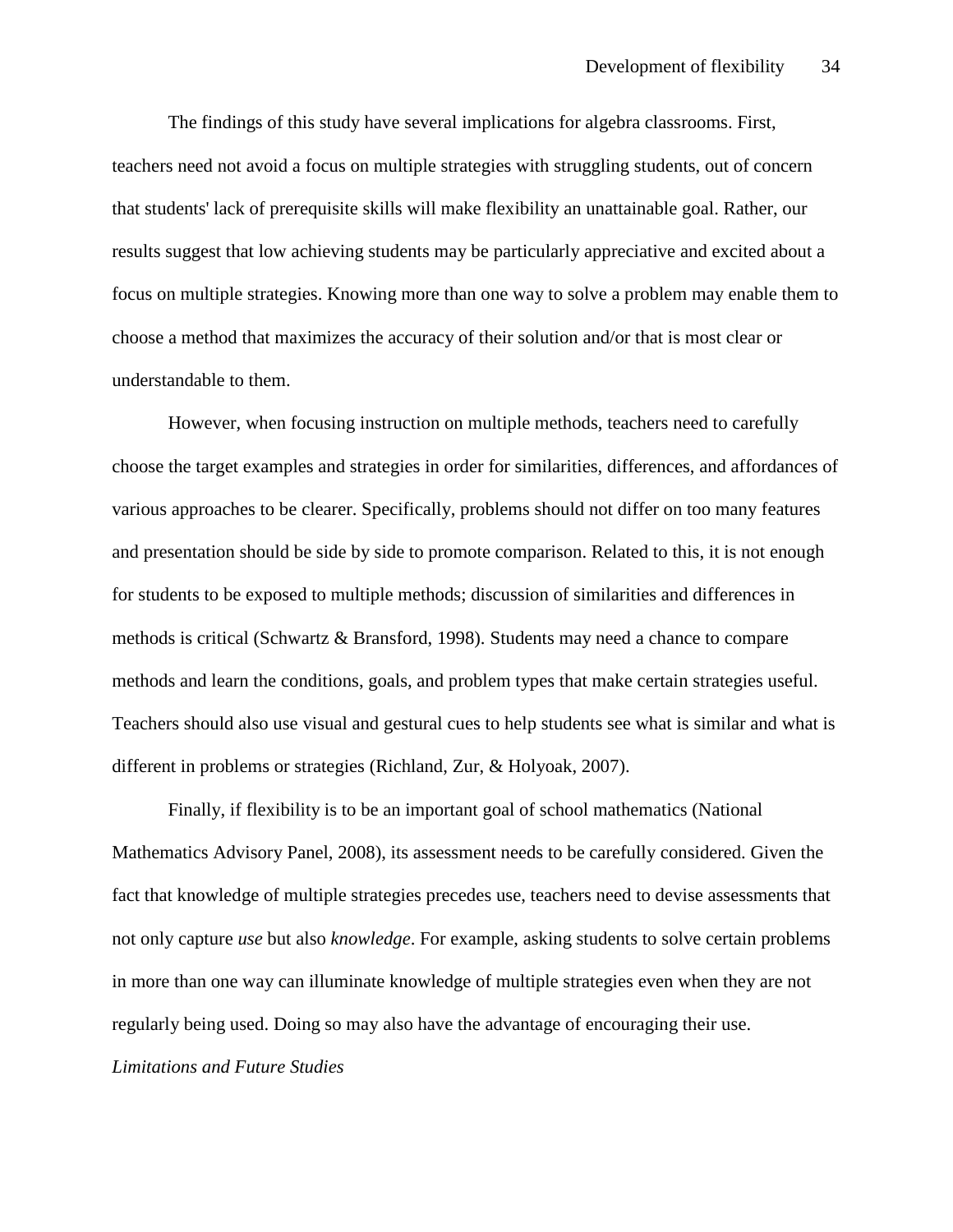Although the current study extends the work of Star and colleagues by promoting flexibility within a real class (i.e., one that involved regular homework, assessments, and grades), in many ways the class was not typical. First, the small class size created an environment more conducive to discussion, which served as an important vehicle for promoting flexibility. It could be more challenging to conduct similar discussions in larger classes. Similarly, the small number of students in a select setting also limits the generalizability of the findings; replication with larger groups and more diverse settings is needed. Furthermore, the class was held in the summer, lasting only three weeks. Although a small-scale examination of the role flexibility might play in an ongoing classroom was an important next step, future studies should be conducted in semester- or year-long algebra classrooms in order to assess long term effects of promoting flexibility. Researchers and educators need to understand how long it takes to move students from knowledge to use of alternate strategies, as well as what other benefits a long term focus might have for algebraic knowledge (e.g., deepened conceptual understanding). Research in this direction is currently underway.

Larger classes would also be useful in determining the impact of promoting flexibility on performance. Although performance was certainly relevant for the students in the current study (i.e., they were given grades for the course), it was not included as a specific outcome of interest. With regard to students who struggle, the current study suggests they appreciate and benefit from learning multiple strategies for solving equations but it would be interesting to compare these students to those who excel at algebra.

Future studies should also examine the impact of flexibility on attitudes and beliefs about mathematics. A focus on flexibility shifts the emphasis from correct answers to appropriate processes, which could possibly alter students' understandings of what it means to do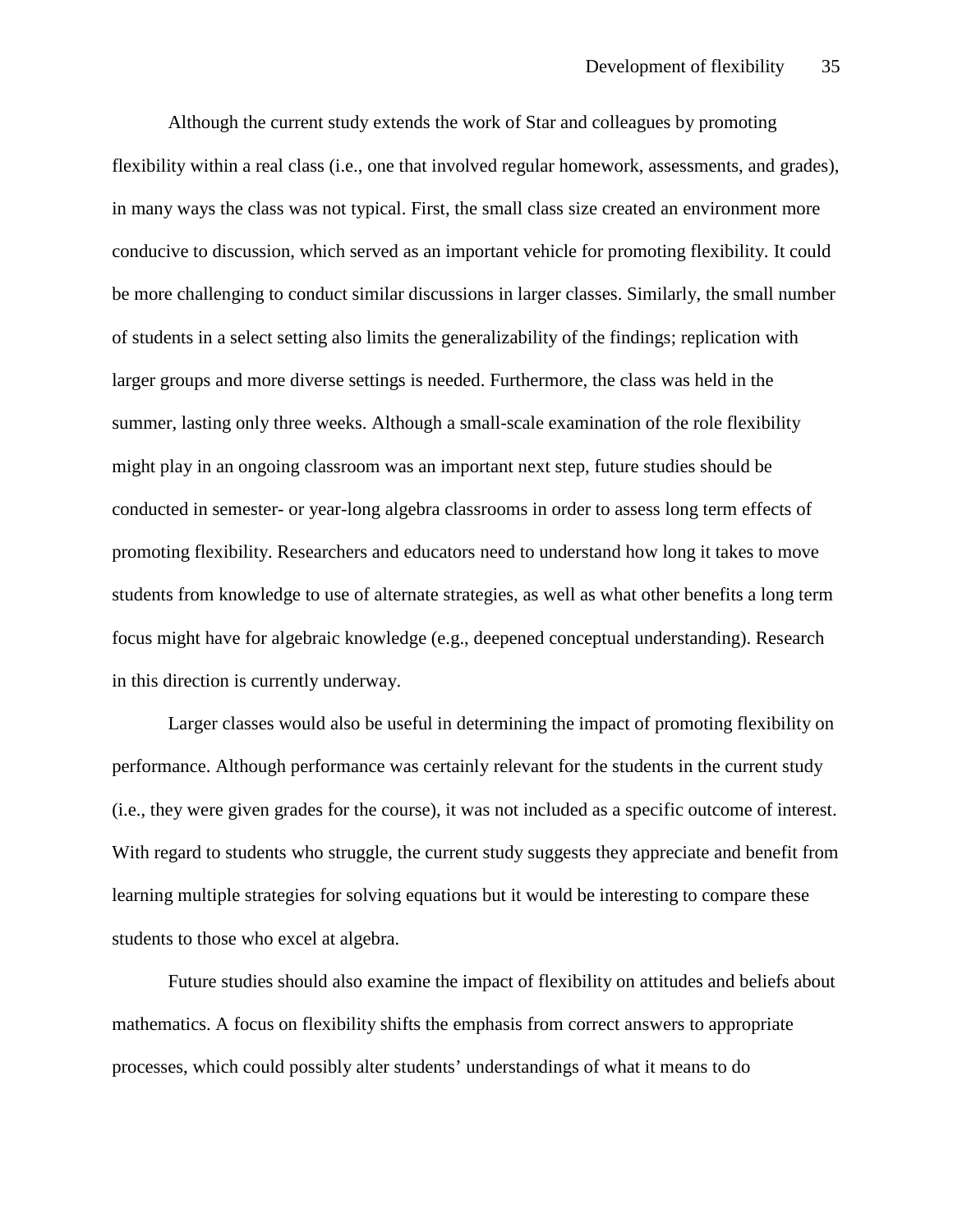mathematics, as well as their habits of mind about mathematics (Cuoco, Goldenberg, & Mark, 1996). Although the current study did not examine such an impact, there was some sense that searching for and using optimal approaches became a norm of the class. This unexplored outcome could be an important benefit of promoting flexibility.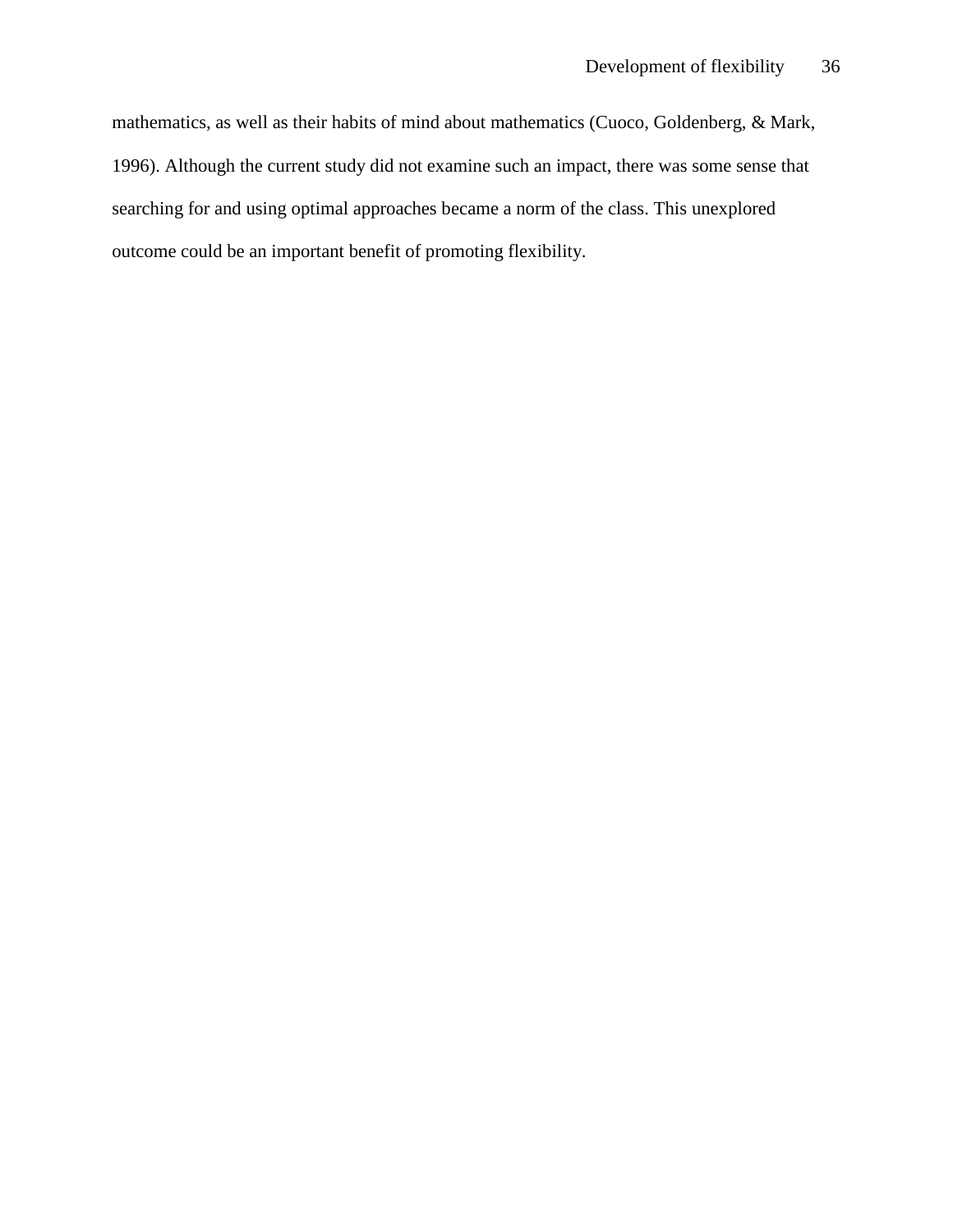#### References

- Baroody, A. J., & Dowker, A. (Eds.). (2003). *The development of arithmetic concepts and skills: Constructing adaptive expertise*. Mahwah, NJ: Lawrence Erlbaum.
- Baroody, A. J., Feil, Y., & Johnson, A. (2007). An alternative reconceptualization of procedural and conceptual knowledge. *Journal for Research in Mathematics Education, 38*(2), 115- 131.
- Baxter, J., Woodward, J., Voorhies, J., & Wong, J. (2002). We talk about it, but do they get it? *Learning Disabilities Research & Practice, 17*(3), 173-185.
- Blinded (2008).
- Blinded (2009).
- Blöte, A. W., Klein, A. S., & Beishuizen, M. (2000). Mental computation and conceptual understanding. *Learning and Instruction, 10*, 221-247.
- Blöte, A. W., Van der Burg, E., & Klein, A. S. (2001). Students' flexibility in solving two-digit addition and subtraction problems: Instruction effects. *Journal of Educational Psychology, 93*, 627-638.
- Byrnes, J. P., & Wasik, B. A. (1991). Role of conceptual knowledge in mathematical procedural learning. *Developmental Psychology, 5*, 777-786.
- Cuoco, A. Goldenberg, E. P., Mark, J. (1996). Habits of mind: An organizing principle for mathematics curricula. *Journal of Mathematical Behavior, 15*, 375-402.
- Hatano, G., & Inagaki, K. (1986). Two courses of expertise. In H. Stevenson, H. Azuma & K. Hakuta (Eds.), *Child development and education in Japan* (pp. 262-272). New York: W.H. Freeman and Company.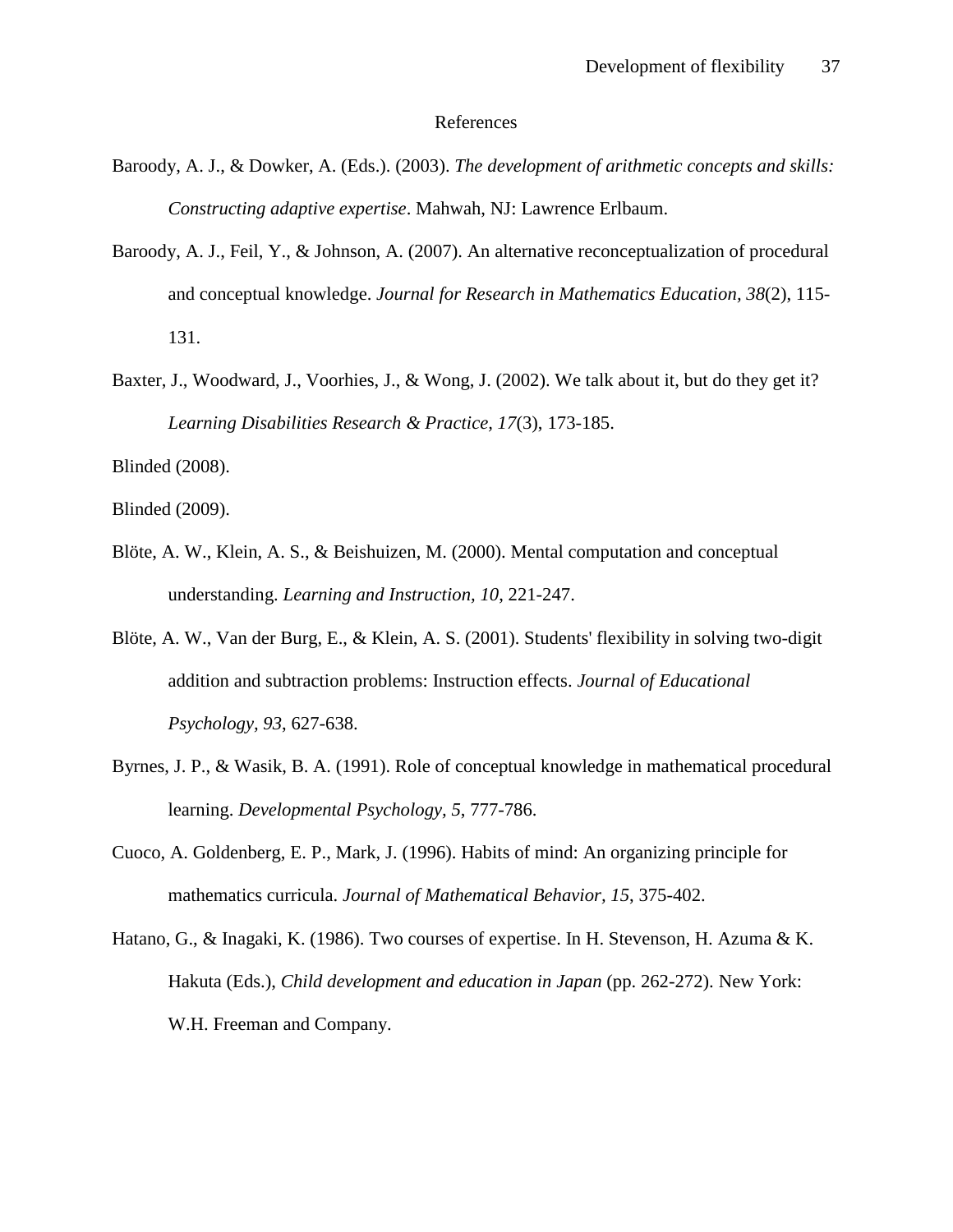- Hiebert, J. (1986). *Conceptual and procedural knowledge: The case of mathematics*. Hillsdale, NJ: Lawrence Erlbaum.
- Klein, A. S., Beishuizen, M., & Treffers, A. (1998). The empty number line in Dutch second grades: Realistic versus gradual program design. *Journal for Research in Mathematics Education, 29*(4), 443-464.
- Krutetskii, V. A. (1976). *The psychology of mathematical abilities in school children* (J. Teller, Trans.). Chicago: University of Chicago Press.
- Lemaire, P., & Siegler, R. S. (1995). Four aspects of strategic change: Contributions to children's learning of multiplication. *Journal of Experimental Psychology: General, 124,* 83–97.
- Luchins, A. S. (1942). Mechanization in problem solving. *Psychological Monographs, 54*(248).
- Miller, P. H., & Seier, W. L. (1994). Strategy utilization deficiencies in children: When, where, and why. In H. W. Reese (Ed.), *Advances in child development and behavior* (Vol. 25, pp. 107-156). New York, NY: Academic Press.
- National Council of Teachers of Mathematics. (2006). *Curriculum Focal Points for prekindergarten through grade 8 mathematics: A quest for coherence*. Reston, VA: Author.
- National Mathematics Advisory Panel. (2008). *Foundations for success: The final report of the National Mathematics Advisory Panel*. Washington, DC: U.S. Department of Education.
- National Research Council. (2001). *Adding it up: Helping children learn mathematics*. Washington, DC: National Academy Press.
- Richland, L. E., Zur, O., & Holyoak, K. J. (2007). Cognitive supports for analogies in the mathematics classroom. *Science, 316*, 1128-1129.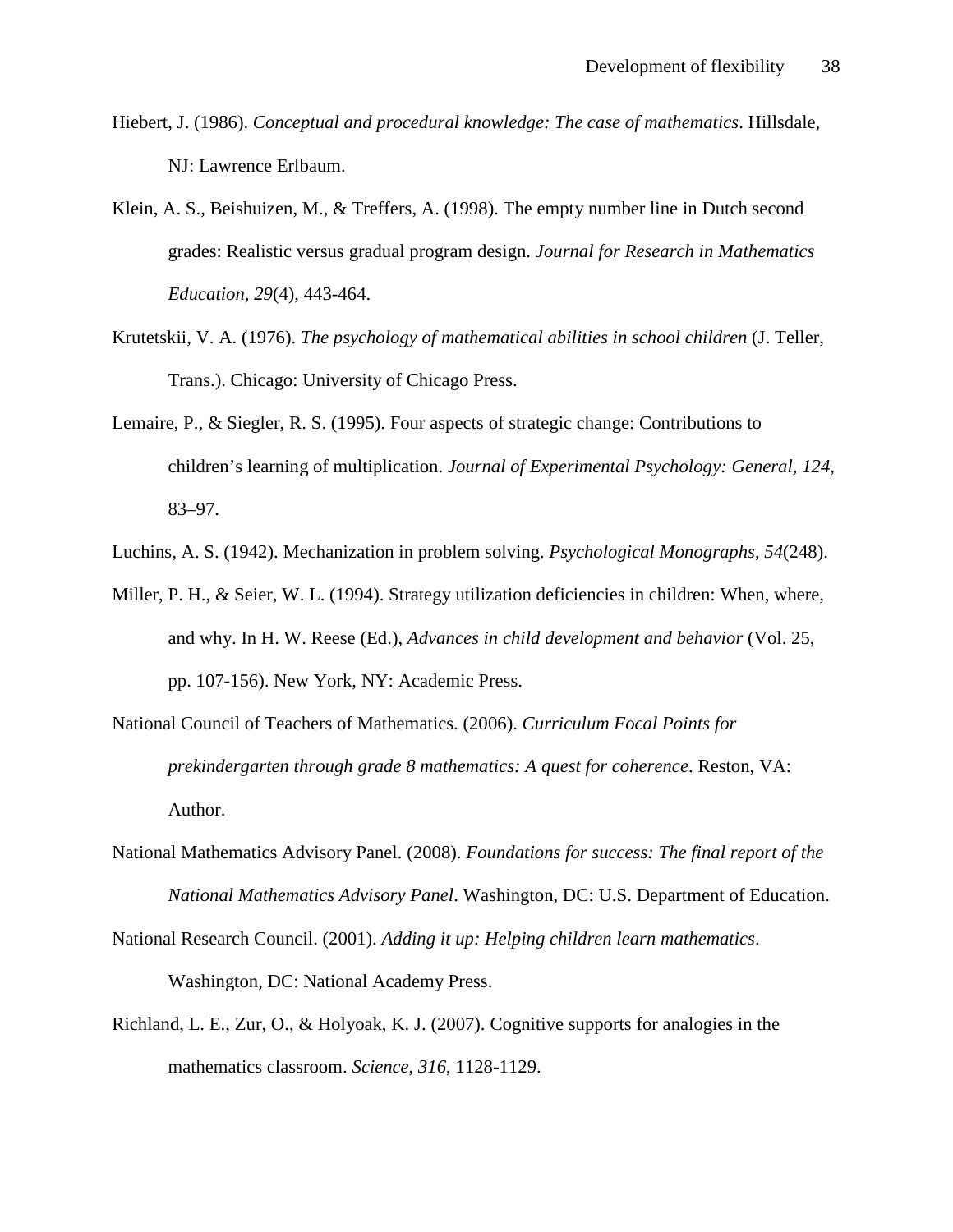- Rittle-Johnson, B., Siegler, R. S., & Alibali, M. W. (2001). Developing conceptual understanding and procedural skill in mathematics: An iterative process. *Journal of Educational Psychology, 93*(2), 346-362.
- Rittle-Johnson, B., & Star, J. R. (2007). Does comparing solution methods facilitate conceptual and procedural knowledge? An experimental study on learning to solve equations. *Journal of Educational Psychology, 99*(3), 561-574.
- Rittle-Johnson, B, & Star, J.R. (2009). Compared to what? The effects of different comparisons on conceptual knowledge and procedural flexibility for equation solving. *Journal of Educational Psychology, 101*(3), 529-544.
- Rittle-Johnson, B., Star, J.R., & Durkin, K. (2009). The importance of familiarity when comparing examples: Impact on conceptual and procedural knowledge of equation solving. *Journal of Educational Psychology*, *101*(4), 836-852.
- Schwartz, D. L., & Bransford, J. D. (1998). A time for telling. *Cognition and Instruction, 16*(4), 475-522.
- Siegler, R. S. (1996). Emerging minds: The process of change in children's thinking. New York: Oxford University Press.
- Star, J. R. (2005). Reconceptualizing procedural knowledge. *Journal for Research in Mathematics Education, 36*(5), 404-411.
- Star, J. R. (2007). Foregrounding procedural knowledge. *Journal for Research in Mathematics Education, 38*(2), 132-135.
- Star, J. R., & Rittle-Johnson, B. (2008). Flexibility in problem solving: The case of equation solving. *Learning and Instruction, 18*, 565-579.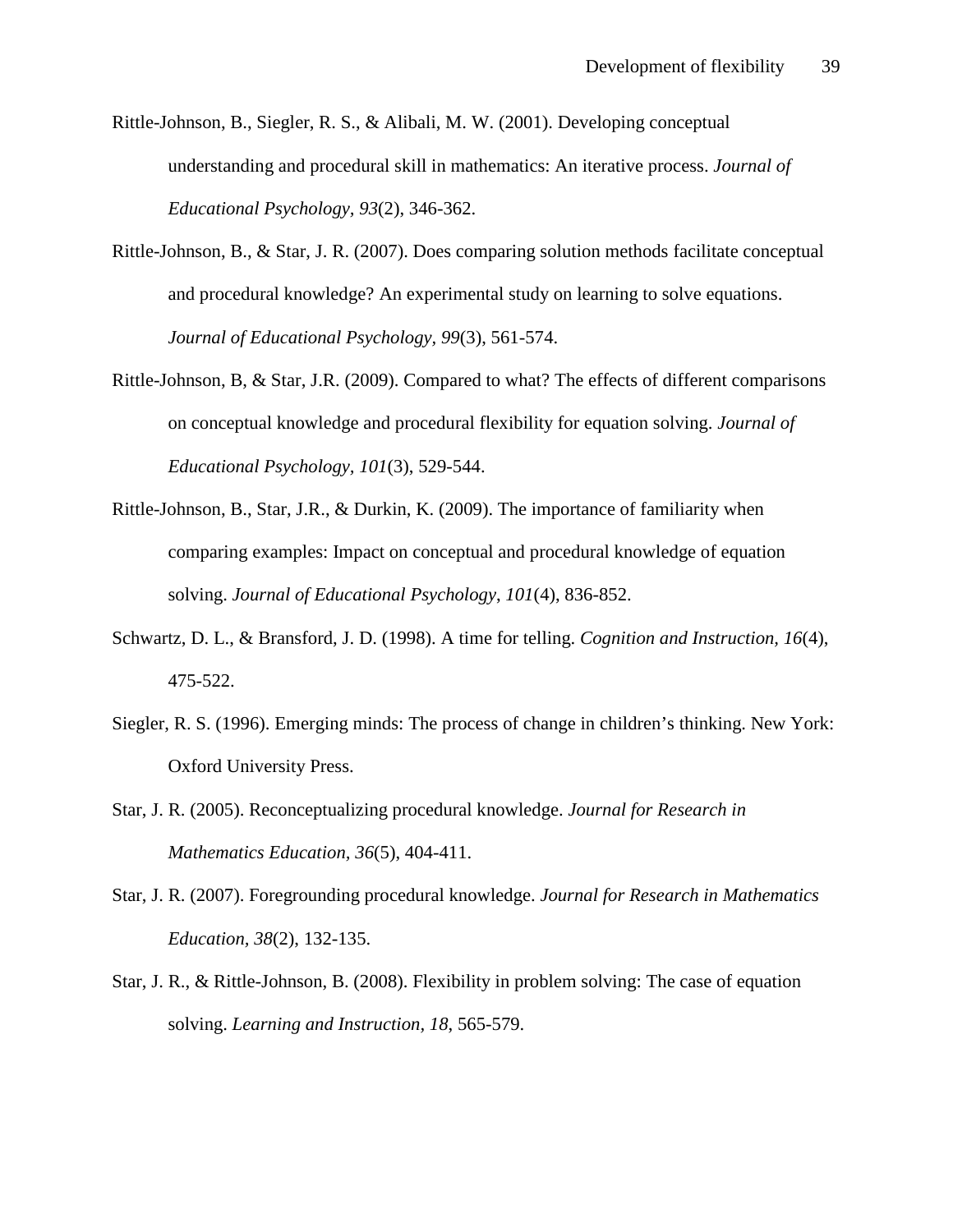- Star, J.R., & Rittle-Johnson, B. (2009). It pays to compare: An experimental study on computational estimation. *Journal of Experimental Child Psychology*, *102*, 408-426.
- Star, J. R., & Seifert, C. (2006). The development of flexibility in equation solving. *Contemporary Educational Psychology, 31*(280-300).
- Sweller, J., van Merrienboer, J. J. G., & Paas, F. G. W. C. (1998). Cognitive architecture and instructional design. *Educational Psychology Review, 10*(3), 251-296.
- Torbeyns, J., Verschaffel, L., & Ghesquiere, P. (2006). The development of children's adaptive expertise in the number domain 20 to 100. *Cognition and Instruction, 24*(4), 439-465.
- Verschaffel, L., Luwel, K., Torbeyns, J., & Van Dooren, W. (2007). Developing adaptive expertise: A feasible and valuable goal for (elementary) mathematics education? *Ciencias Psicologicas, 2007*(1), 27-35.

Wertheimer, M. (1959). *Productive thinking* (Enlarged ed.). New York: Harper & Brothers.

- Woodward, J., & Baxter, J. (1997). The effects of an innovative approach to mathematics on academically low-achieving students in inclusive settings. *Exceptional Children, 63*(3), 373-388.
- Woodward, J., & Montague, M. (2002). Meeting the challenge of mathematics reform for students with LD. *The Journal of Special Education, 36*(2), 89-101.
- Wu, H. H. (1999). Basic skills versus conceptual understanding: A bogus dichotomy in mathematics education. *American Educator, 23*, 14-19, 50-52.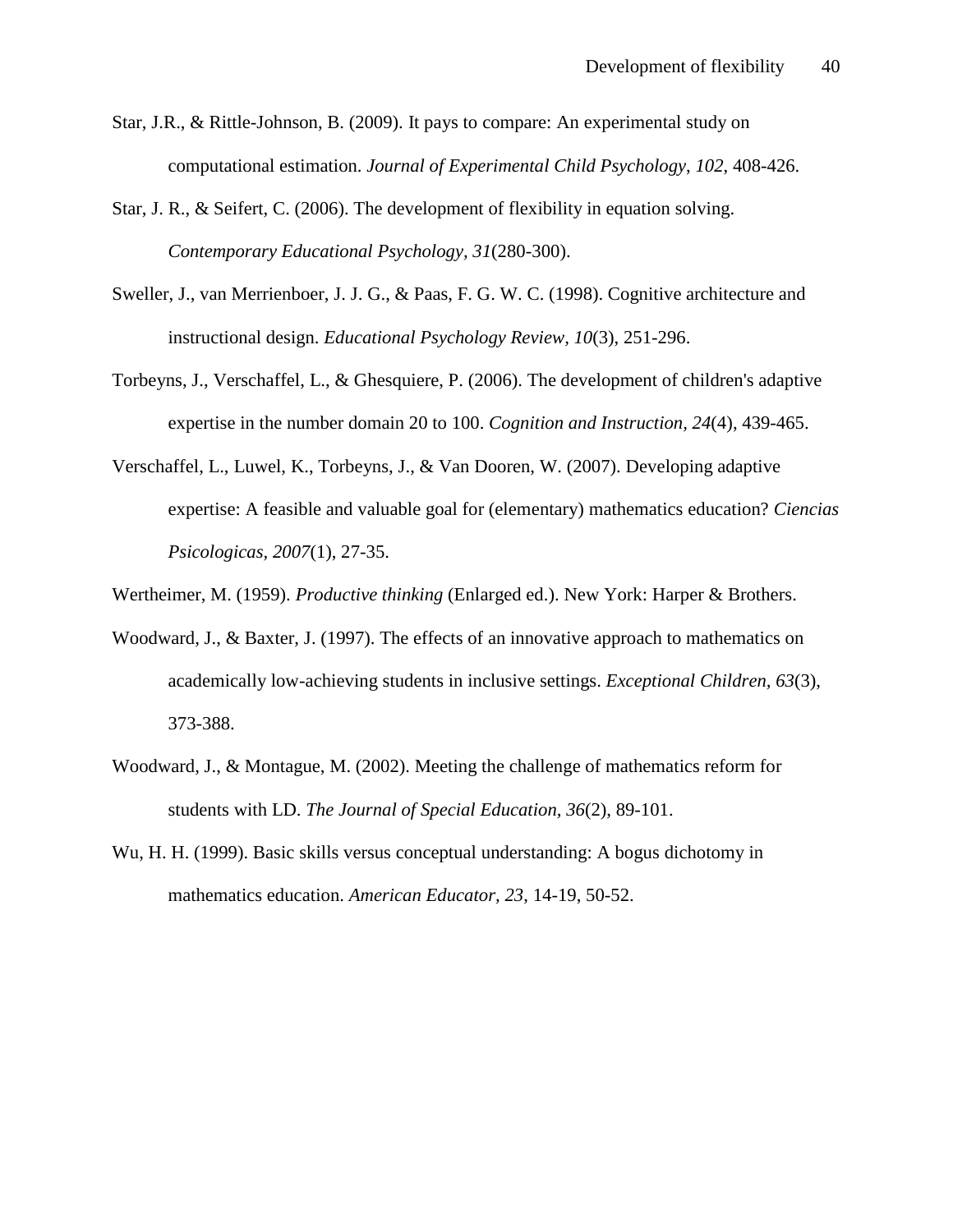## Footnotes

<sup>1</sup>In this paper, *problems* refers to routine algebra exercises rather than word problems or other non-routine tasks.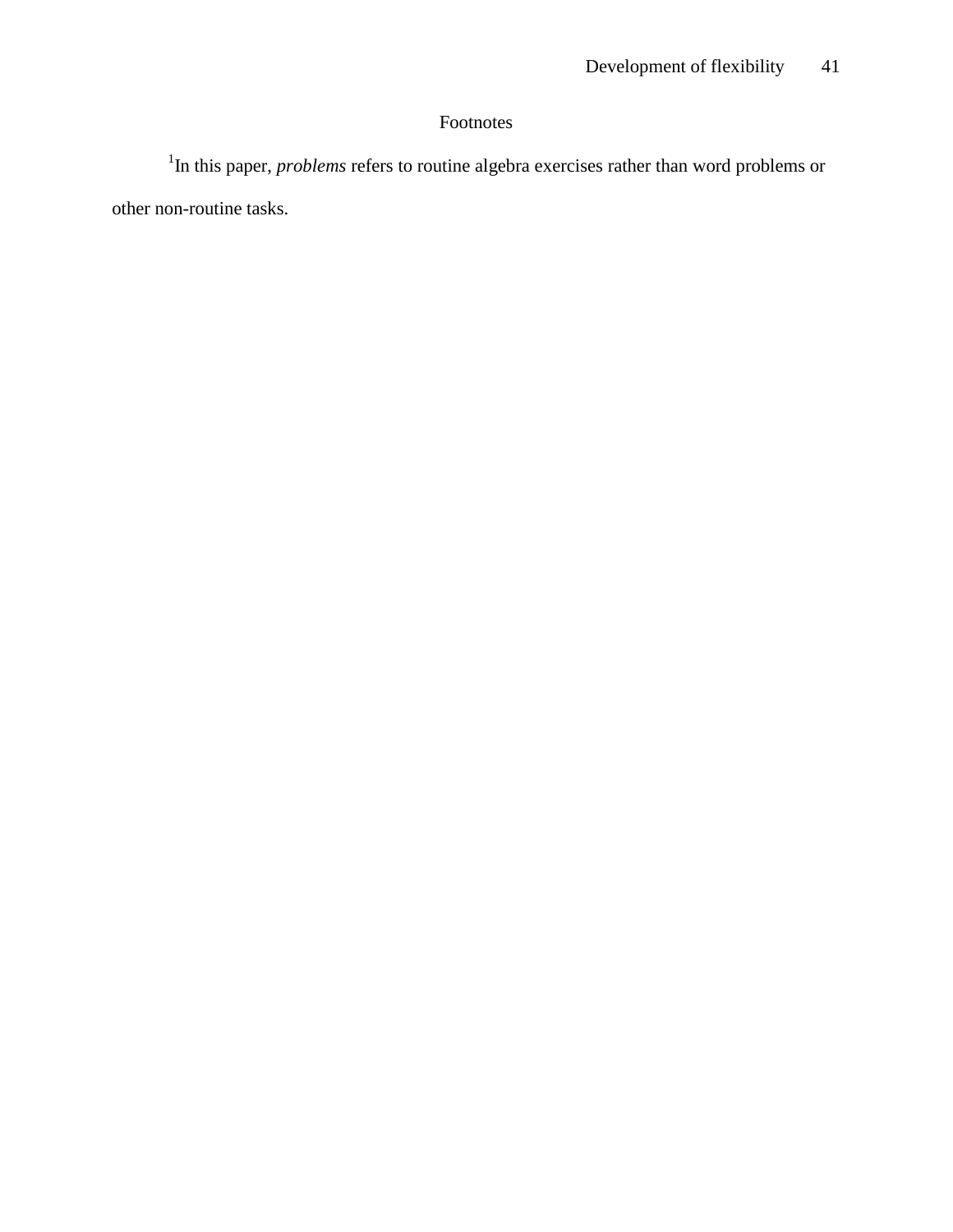Table 1

| $4(x + 1) = 19$                 | $4(x + 1) = 19$        |
|---------------------------------|------------------------|
|                                 |                        |
|                                 |                        |
| $4x + 4 = 19$                   | $x + 1 = \frac{19}{4}$ |
|                                 |                        |
| $4x = 15$                       |                        |
|                                 | $x=\frac{15}{4}$       |
|                                 |                        |
| $x=\frac{15}{4}$                |                        |
|                                 |                        |
|                                 |                        |
|                                 |                        |
| $3(x + 1) = 15$                 | $3(x + 1) = 15$        |
|                                 |                        |
| $3x + 3 = 15$                   | $x + 1 = 5$            |
|                                 |                        |
|                                 |                        |
| $3x = 12$                       | $x=4$                  |
|                                 |                        |
| $x = 4$                         |                        |
|                                 |                        |
|                                 |                        |
|                                 |                        |
|                                 | $\frac{2}{3}(x+5)=8$   |
| $\frac{2}{3}(x+5)=8$            |                        |
|                                 |                        |
|                                 |                        |
| $rac{2}{3}x + \frac{10}{3} = 8$ | $x + 5 = 12$           |
|                                 |                        |
|                                 | $x=7$                  |
| $\frac{2}{3}x = \frac{14}{3}$   |                        |
|                                 |                        |
|                                 |                        |
| $x=7$                           |                        |
|                                 |                        |
|                                 |                        |
|                                 |                        |

*Sample Side-by-Side Format for Comparing and Contrasting Methods*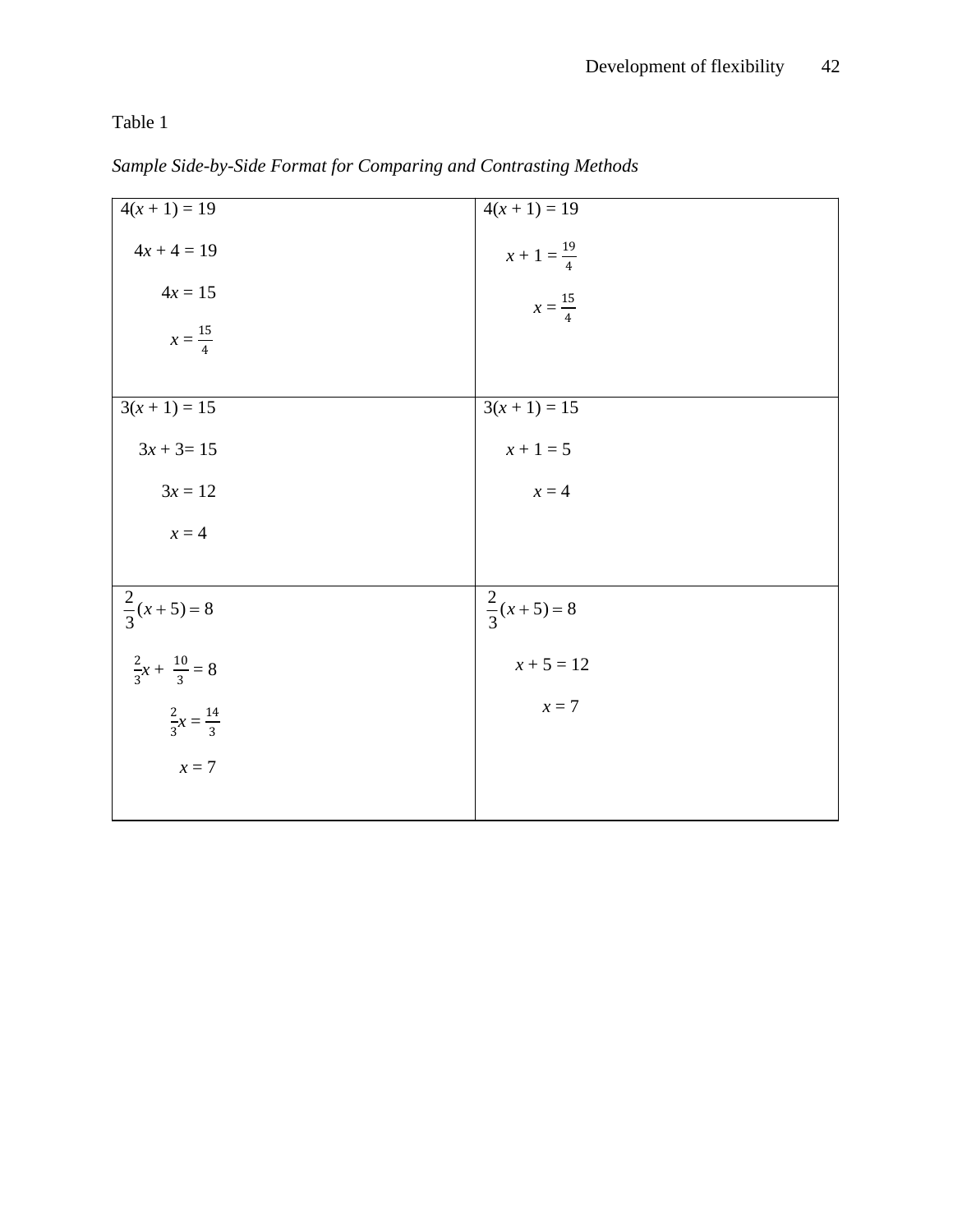# Table 2

| Topic               | Sample problem and strategy A                                       | Sample problem and strategy B |
|---------------------|---------------------------------------------------------------------|-------------------------------|
| Solving linear      | Divide first                                                        | Distribute first              |
| equations           | $4(r + 13) = 20$                                                    | $4(r+13) = 20$                |
|                     | $r + 13 = 5$                                                        | $4r + 52 = 20$                |
|                     | $r = -8$                                                            | $4r = -32$                    |
|                     |                                                                     | $r = -8$                      |
|                     |                                                                     |                               |
| Solving systems of  | Substitution                                                        | Elimination                   |
| equations           | $x + 2y = 4$                                                        | $x + 2y = 4$                  |
|                     | $x + y = 2$                                                         | $-(x + y = 2)$                |
|                     |                                                                     | $0 + y = 2$                   |
|                     | $y = 2 - x$                                                         | $y = 2$                       |
|                     |                                                                     |                               |
|                     | $x + 2(2 - x) = 4$                                                  | $x + 2(2) = 4$                |
|                     | $x+4-2 x=4$                                                         | $x + 4 = 4$                   |
|                     | $-x+4=4$                                                            | $x=0$                         |
|                     | $-x=0$                                                              |                               |
|                     | $x = 0$                                                             | solution: $(0,2)$             |
|                     |                                                                     |                               |
|                     | $0 + y = 2$                                                         |                               |
|                     | $y = 2$                                                             |                               |
|                     | solution: $(0, 2)$                                                  |                               |
| Simplifying         | Expand terms                                                        | Multiply exponents            |
| expressions with    | $(m^5)^2$                                                           | $(m^3)^2$                     |
| exponents           | $m^5 \cdot m^5$                                                     | $m^{(5(2))}$                  |
|                     | $m \cdot m \cdot m \cdot m \cdot m \cdot m \cdot m \cdot m$         | $m^{10}$                      |
|                     | $m^{10}$                                                            |                               |
|                     |                                                                     |                               |
| Simplifying radical | Square root first                                                   | Simplify first                |
| expressions         | $\frac{18}{2}$                                                      | $\sqrt{\frac{18}{2}}$         |
|                     |                                                                     |                               |
|                     |                                                                     |                               |
|                     |                                                                     | $\sqrt{9}$                    |
|                     |                                                                     |                               |
|                     |                                                                     | 3                             |
|                     | $\frac{\sqrt{18}}{\sqrt{2}}$<br>$\frac{\sqrt{9} \cdot \sqrt{2}}{1}$ |                               |
|                     |                                                                     |                               |
|                     | $\overline{\sqrt{2}}$                                               |                               |
|                     |                                                                     |                               |

# *Sample Problem Types and Strategies Covered*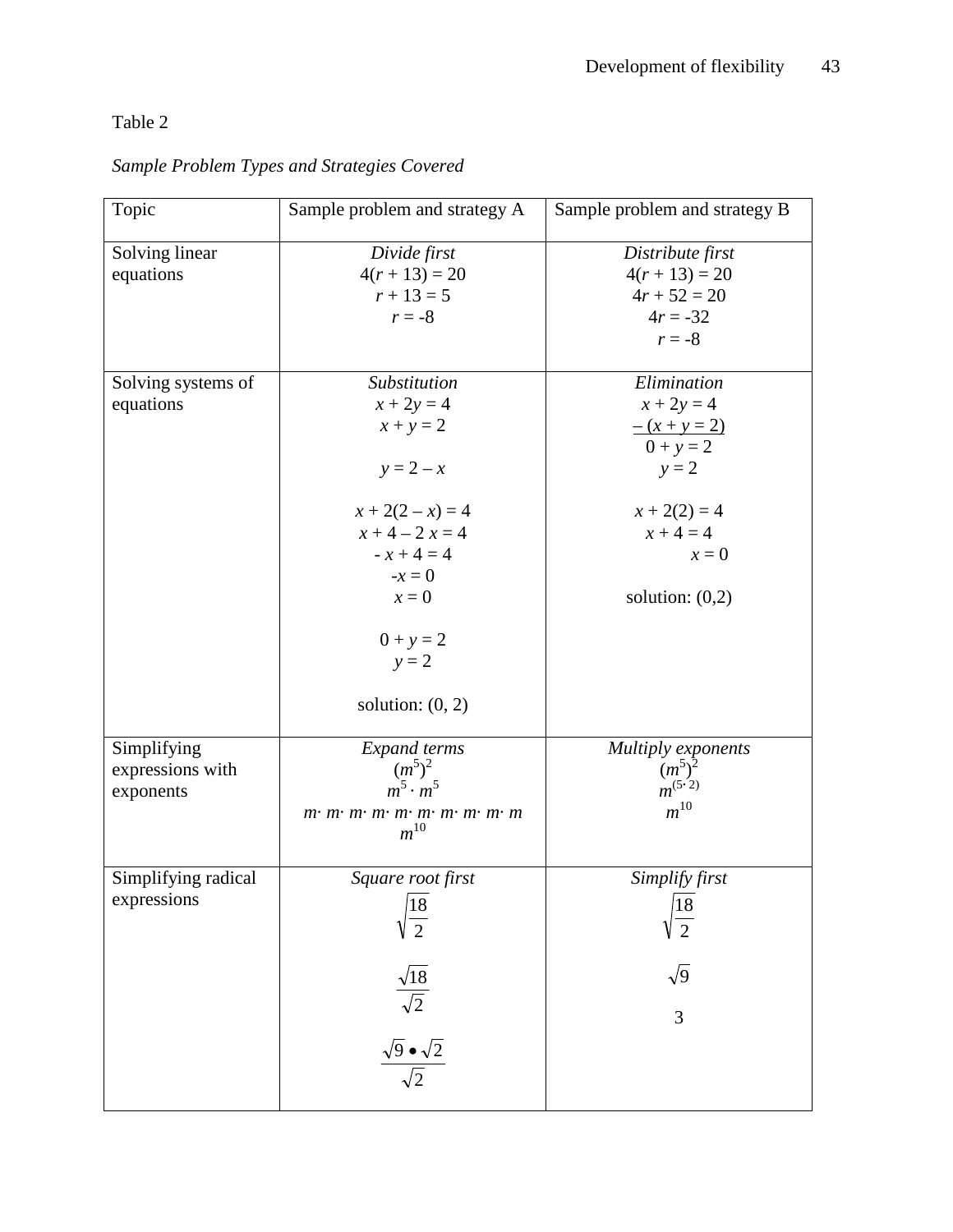|                                | $\sqrt{9}$<br>3                                                                           |                                                                                                                                                                                                            |
|--------------------------------|-------------------------------------------------------------------------------------------|------------------------------------------------------------------------------------------------------------------------------------------------------------------------------------------------------------|
| Solving quadratic<br>equations | Square root method<br>$d^2 - 32 = 16$<br>$d^2 = 48$<br>$d=\sqrt{48}$<br>$d=\pm 4\sqrt{3}$ | Quadratic formula<br>$d^2 - 32 = 16$<br>$d^2 - 48 = 0$<br>$d = -0 \pm \sqrt{0^2 - (4)(1)(-48)}$<br>2(1)<br>$d=\pm\sqrt{192}$<br>$\mathcal{D}$<br>$d = \pm 8\sqrt{3}$<br>$\mathcal{D}$<br>$d=\pm 4\sqrt{3}$ |

*Note*: Other strategies for the problem types above were included in the course. For example, factoring was discussed as a method for solving some quadratic equations. In addition, multiple strategies were also discussed for topics not listed above, such as for graphing linear equations.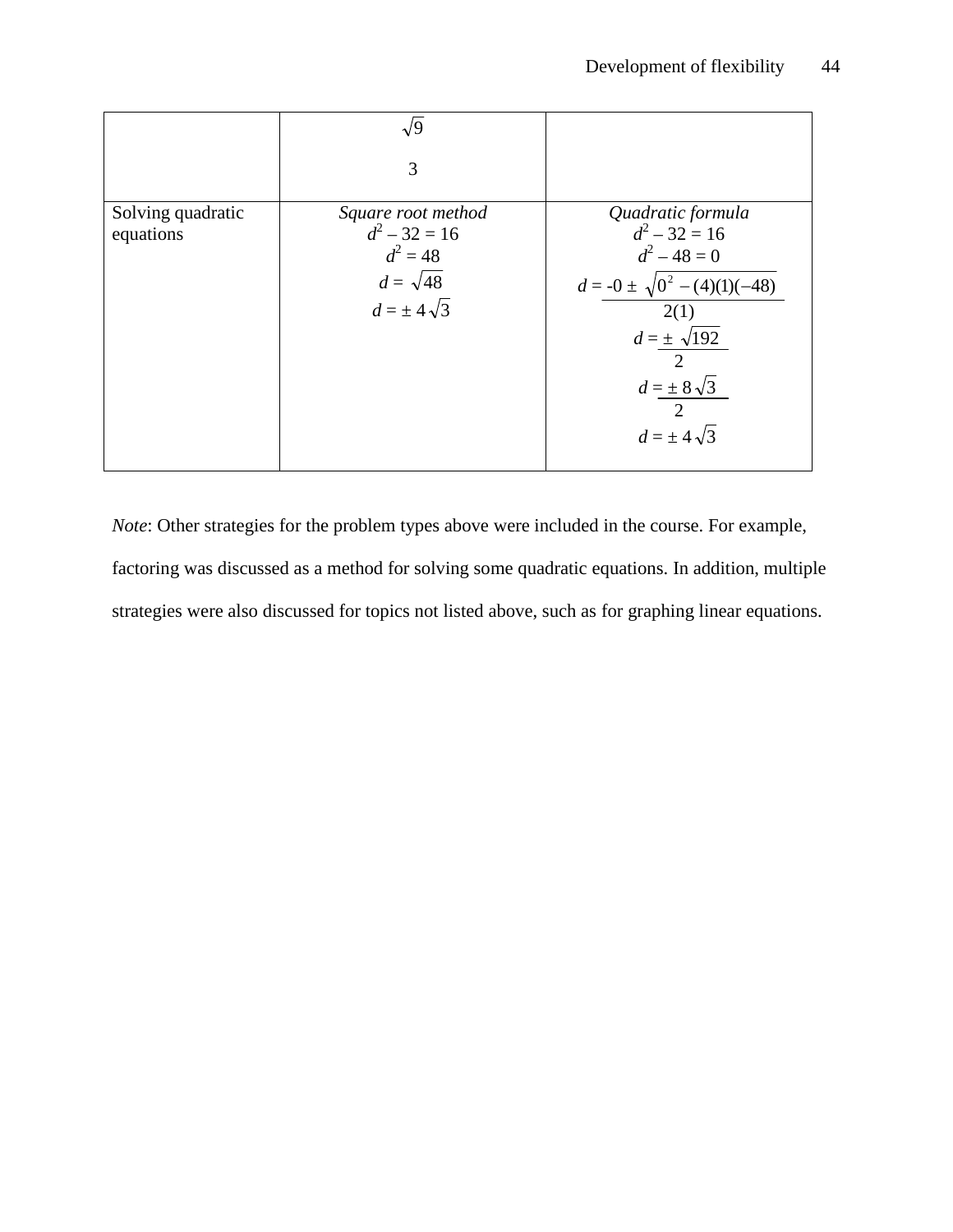# Table 3

# *Percent Correct Scores for Pretest and Posttest*

|           | Pretest | Posttest |
|-----------|---------|----------|
| Xavier    | 28      | 80       |
| Nicole    | 33      | 54       |
| Annemarie | 33      | 70       |
| Ricardo   | 36      | 88       |
| Naomi     | 40      | 89       |
| Yvonne    | 56      | 88       |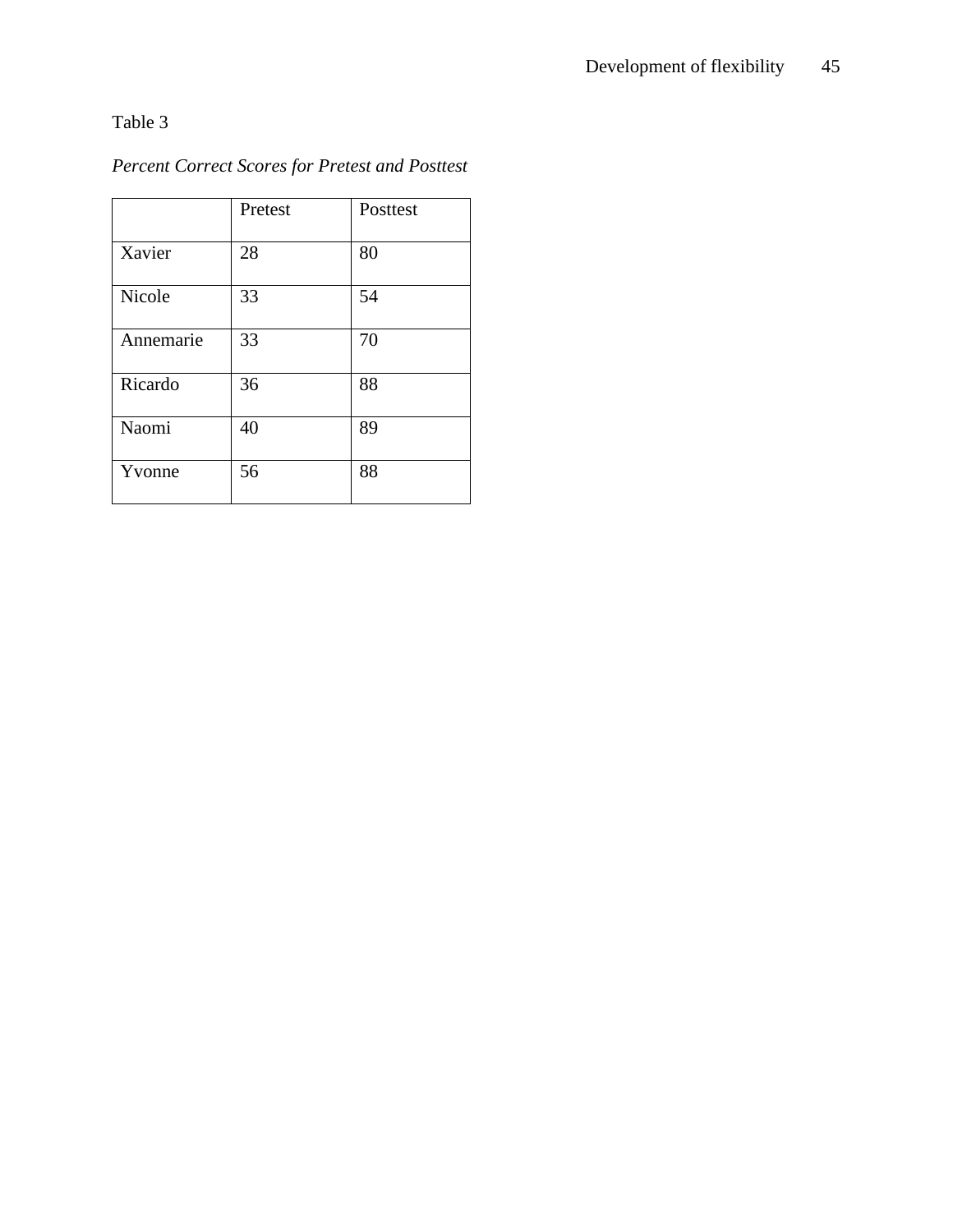Figure Captions

- *Figure 1.* Naomi, Pretest #28
- *Figure 2.* Naomi, Posttest #28
- *Figure 3.* Xavier, Test 2 #2
- *Figure 4.* Annemarie, Quiz 2 #5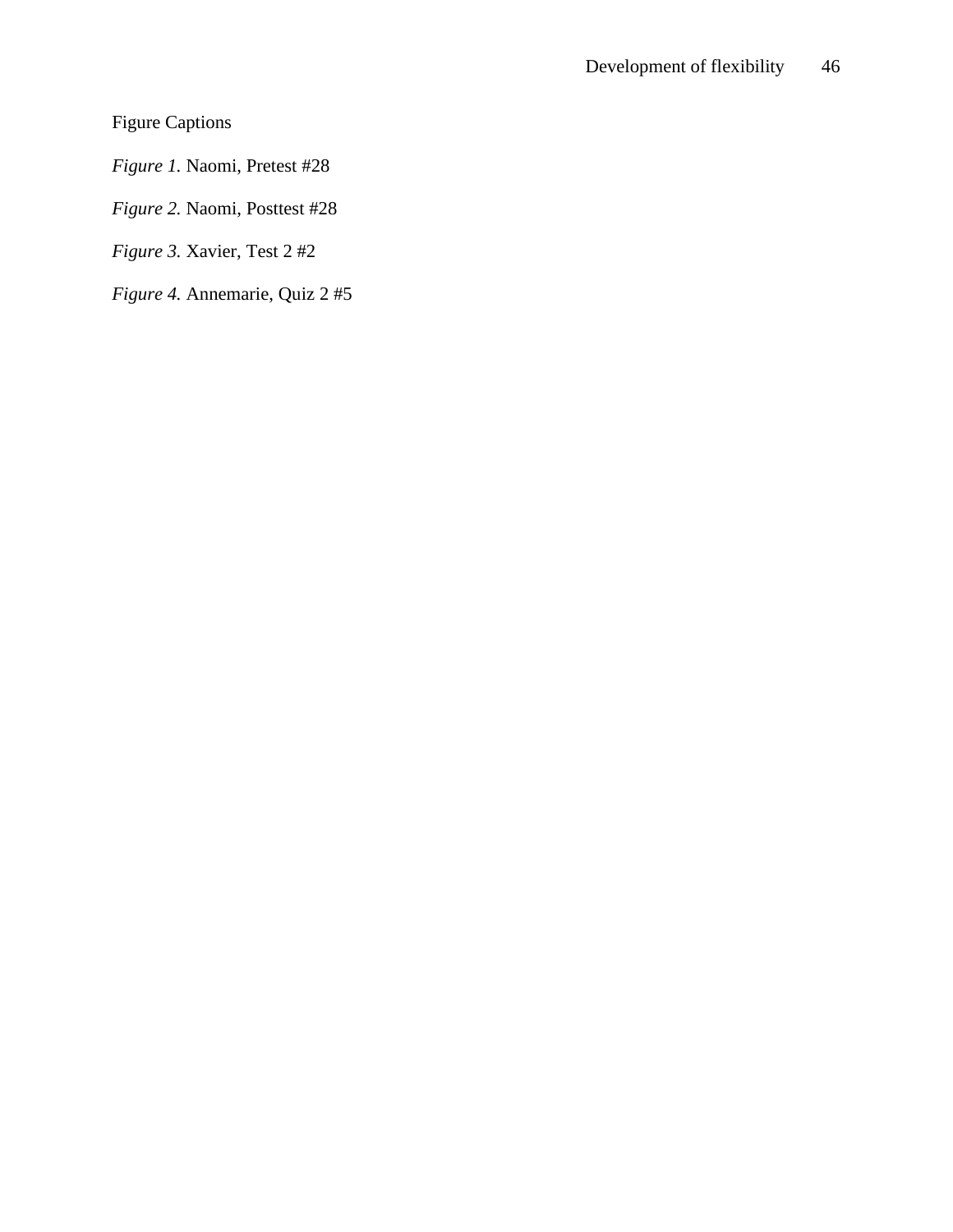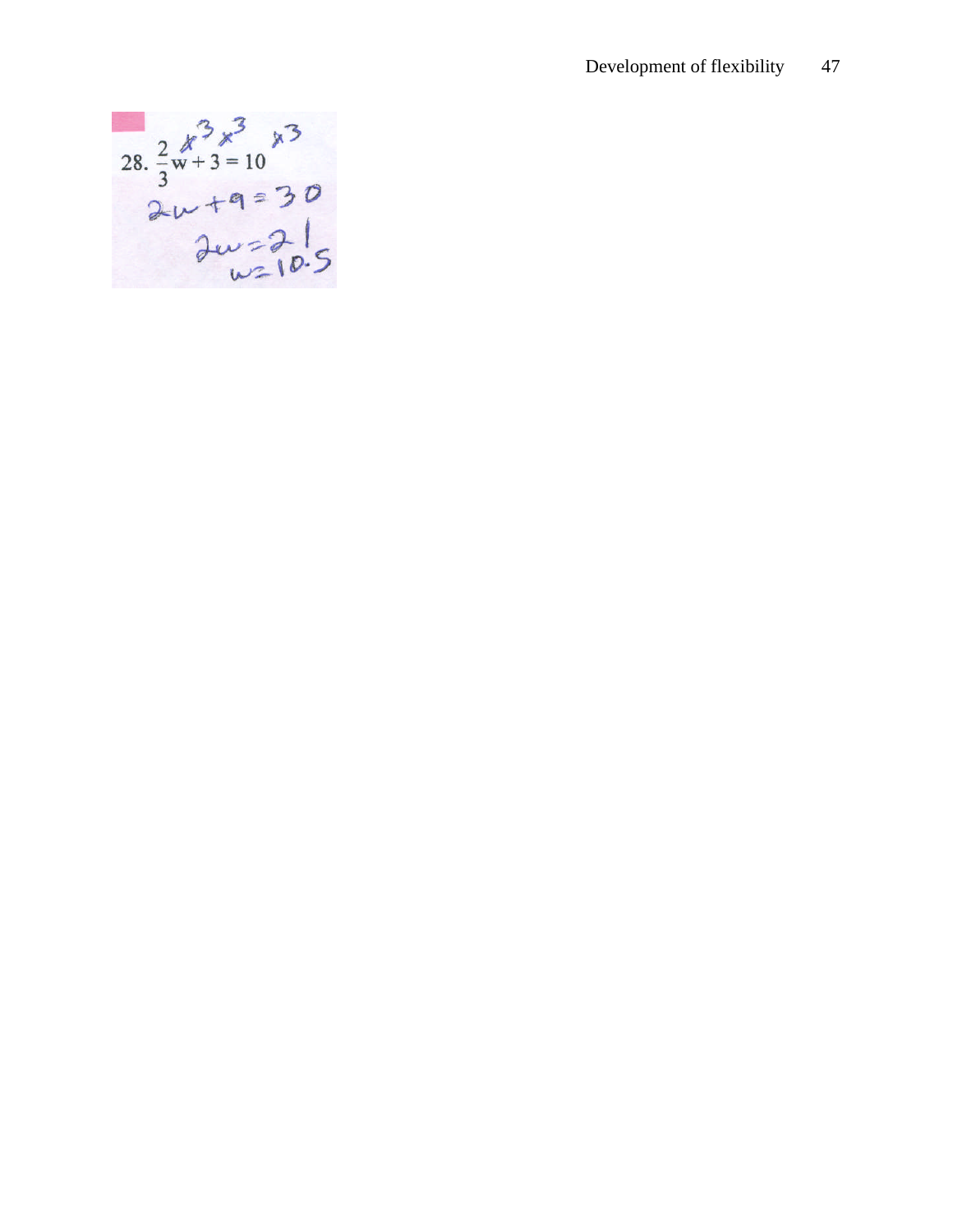28. 
$$
\frac{2}{3}
$$
w + 3 = 10  
\n $\frac{2}{3}$  w = 7  
\n2w = 21  
\n $\frac{2}{3}$   
\n $\frac{2}{3}$   
\n $\frac{2}{3}$   
\n $\frac{2}{3}$   
\n $\frac{2}{3}$